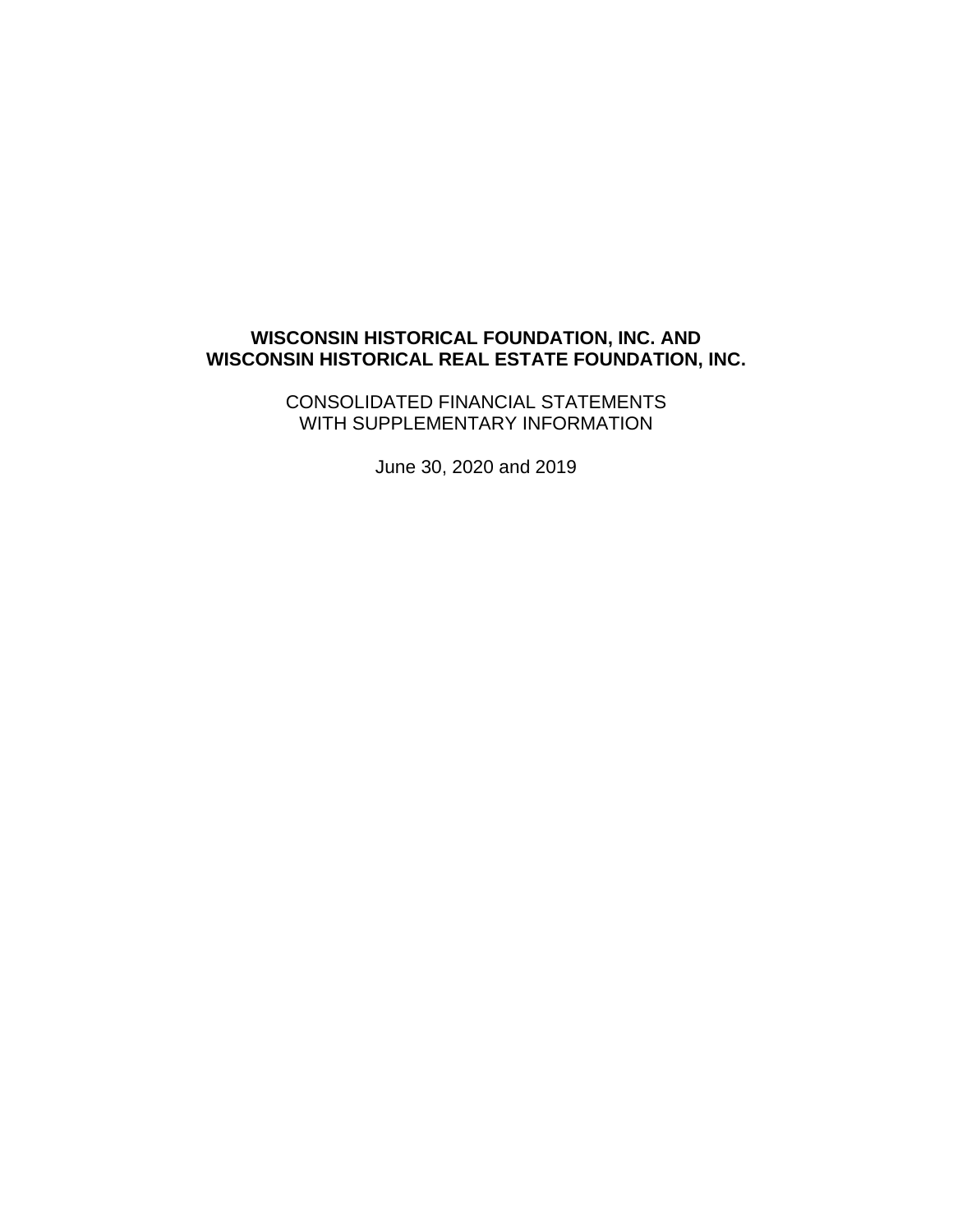# CONTENTS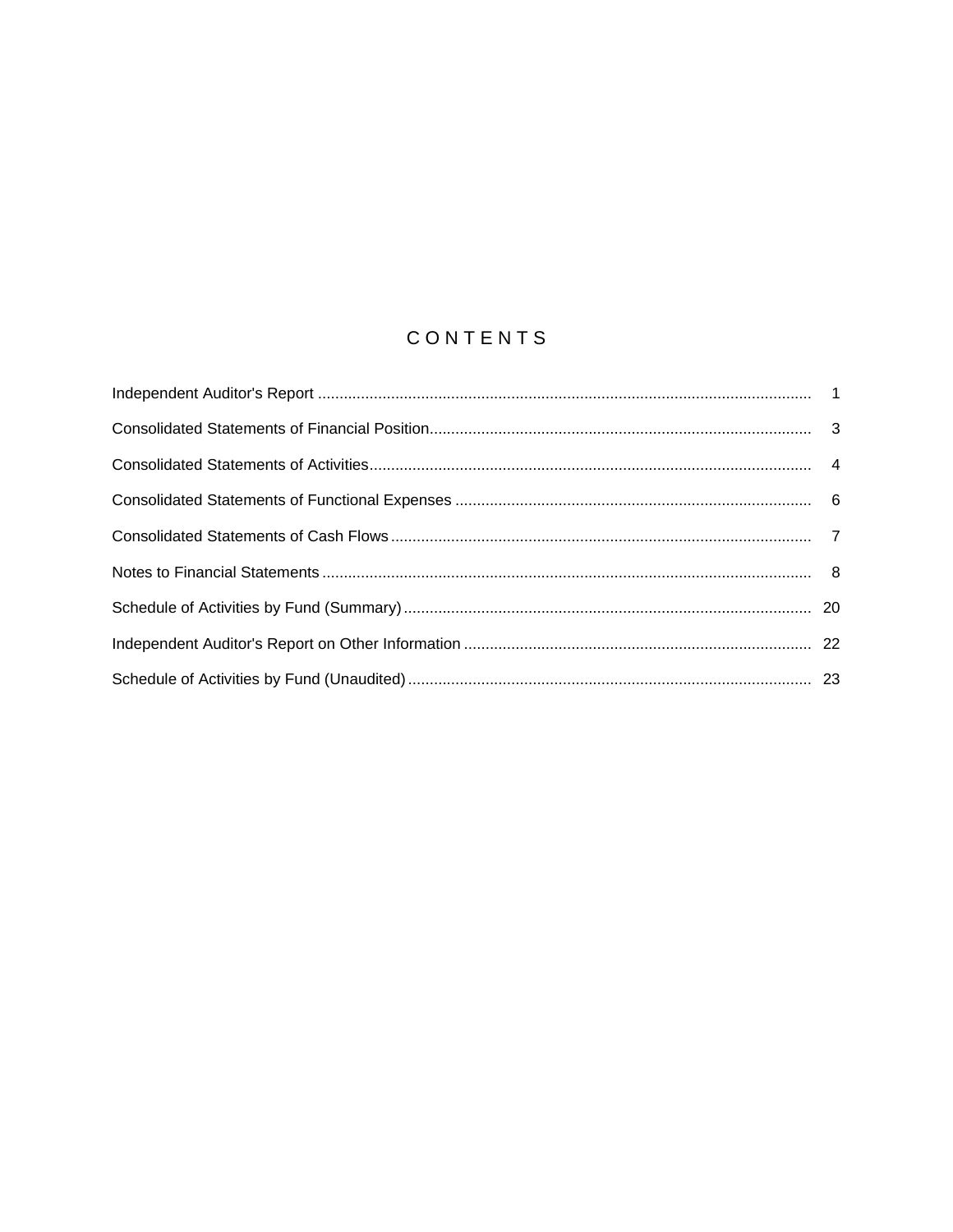

#### INDEPENDENT AUDITOR'S REPORT

To the Board of Directors Wisconsin Historical Foundation, Inc. Madison, Wisconsin

We have audited the accompanying financial statements of Wisconsin Historical Foundation, Inc. and Wisconsin Historical Real Estate Foundation, Inc., which comprise the consolidated statements of financial position as of June 30, 2020 and 2019, the related consolidated statements of activities, functional expenses and cash flows for the years then ended, and the related notes to the financial statements.

#### *Management's Responsibility for the Financial Statements*

Management is responsible for the preparation and fair presentation of these financial statements in accordance with accounting principles generally accepted in the United States of America; this includes the design, implementation, and maintenance of internal control relevant to the preparation and fair presentation of financial statements that are free from material misstatement, whether due to fraud or error.

#### *Auditor's Responsibility*

Our responsibility is to express an opinion on these financial statements based on our audits. We conducted our audits in accordance with auditing standards generally accepted in the United States of America. Those standards require that we plan and perform the audit to obtain reasonable assurance about whether the financial statements are free from material misstatement.

An audit involves performing procedures to obtain audit evidence about the amounts and disclosures in the financial statements. The procedures selected depend on the auditor's judgment, including the assessment of the risks of material misstatement of the financial statements, whether due to fraud or error. In making those risk assessments, the auditor considers internal control relevant to the entity's preparation and fair presentation of the financial statements in order to design audit procedures that are appropriate in the circumstances, but not for the purpose of expressing an opinion on the effectiveness of the entity's internal control. Accordingly, we express no such opinion. An audit also includes evaluating the appropriateness of accounting policies used and the reasonableness of significant accounting estimates made by management, as well as evaluating the overall presentation of the financial statements.

We believe that the audit evidence we have obtained is sufficient and appropriate to provide a basis for our audit opinion.

#### *Opinion*

In our opinion, the financial statements referred to above present fairly, in all material respects, the financial position of Wisconsin Historical Foundation, Inc. and Wisconsin Historical Real Estate Foundation, Inc. as of June 30, 2020 and 2019, and the changes in their net assets and their cash flows for the years then ended in accordance with accounting principles generally accepted in the United States of America.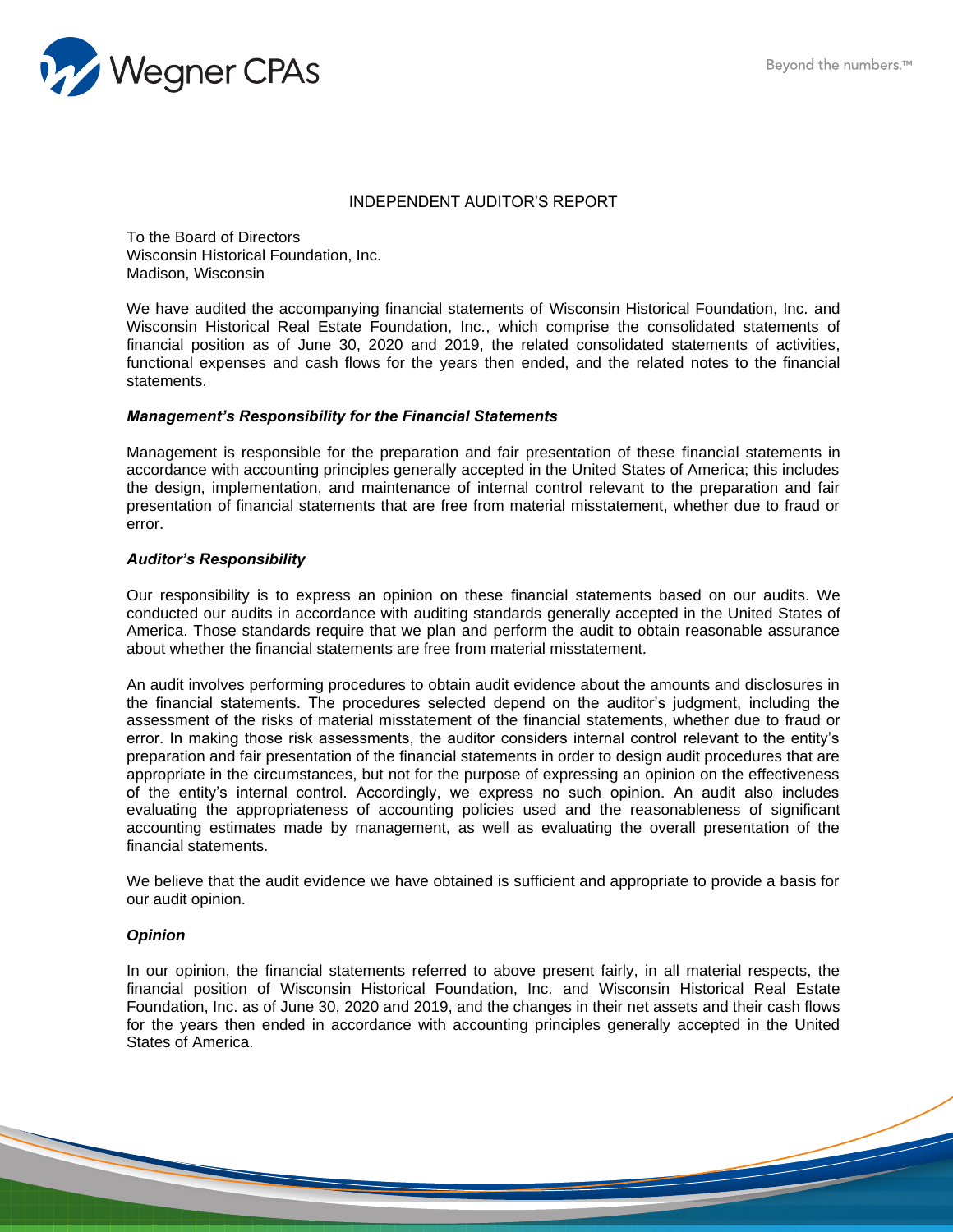#### *Adoption of New Accounting Pronouncement*

As discussed in Note 1 to the financial statements, Wisconsin Historical Foundation, Inc. adopted the Financial Accounting Standards Board's Accounting Standards Update (ASU) No. 2014-09, *Revenue from Contracts with Customers (Topic 606)*, and all subsequently issued clarifying ASUs and ASU No. 2018-08, *Not-For-Profit Entities (Topic 958): Clarifying the Scope and the Accounting Guidance for Contributions Received and Contributions Made*, as of July 1, 2019. Our opinion is not modified with respect to this matter.

#### *Report on Supplementary Information*

Our audit was conducted for the purpose of forming an opinion on the financial statements as a whole. The schedule of activities by fund (summary) is presented for purposes of additional analysis and is not a required part of the financial statements. Such information is the responsibility of management and was derived from and relates directly to the underlying accounting and other records used to prepare the financial statements. The information has been subjected to the auditing procedures applied in the audit of the financial statements and certain additional procedures, including comparing and reconciling such information directly to the underlying accounting and other records used to prepare the financial statements or to the financial statements themselves, and other additional procedures in accordance with auditing standards generally accepted in the United States of America. In our opinion, the information is fairly stated in all material respects in relation to the financial statements as a whole.

Wegner also up

Wegner CPAs, LLP Madison, Wisconsin December 11, 2020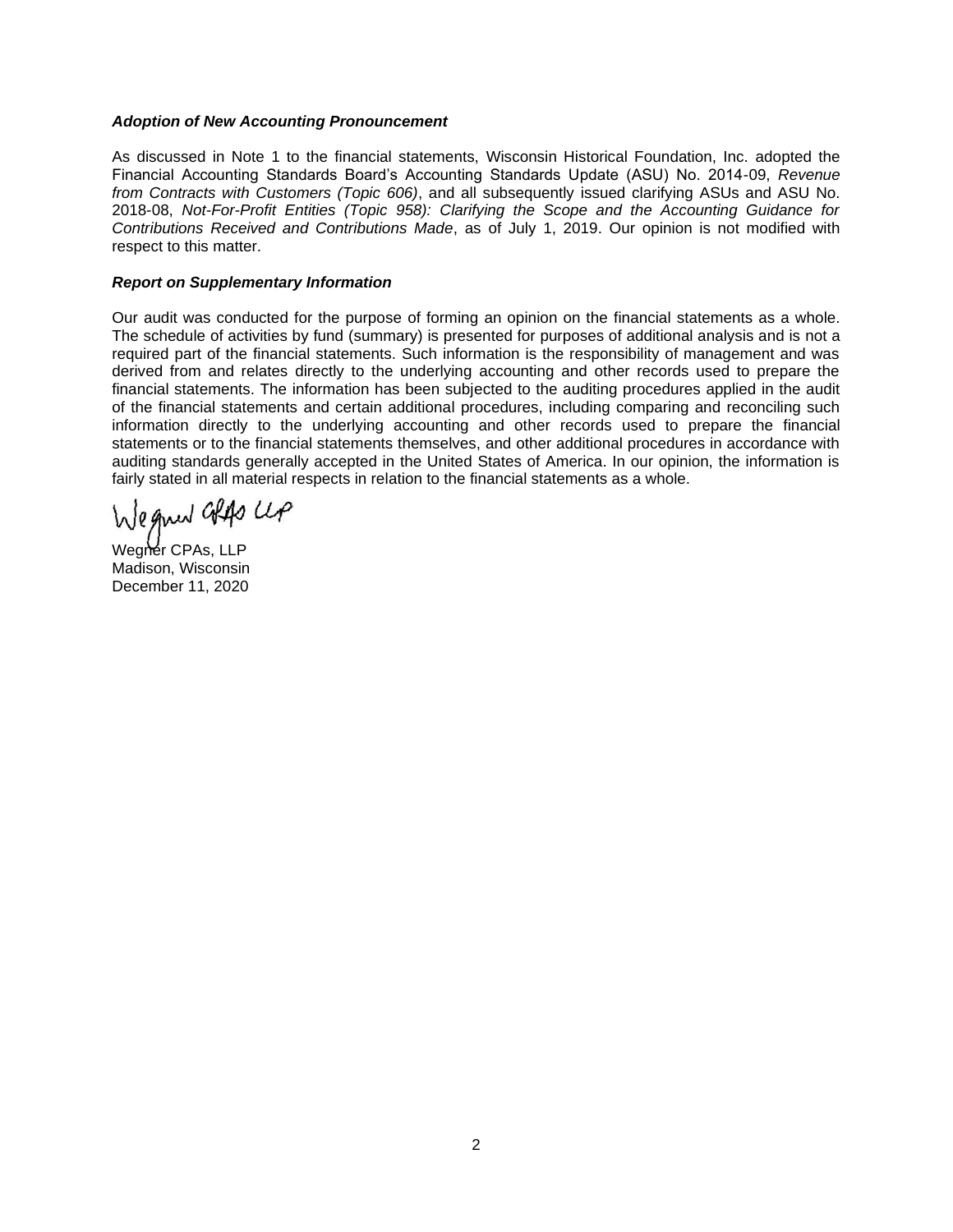#### **WISCONSIN HISTORICAL FOUNDATION, INC. AND** CONSOLIDATED STATEMENTS OF FINANCIAL POSITION June 30, 2020 and 2019 **WISCONSIN HISTORICAL REAL ESTATE FOUNDATION, INC.**

|                                                    | 2020             | 2019              |
|----------------------------------------------------|------------------|-------------------|
| <b>ASSETS</b>                                      |                  |                   |
| Cash                                               | \$<br>8,969,491  | \$<br>5,880,797   |
| Investments                                        | 811,303          | 2,943,812         |
| Accounts receivable                                | 131,147          | 168,589           |
| Prepaid expenses                                   | 19,549           | 23,793            |
| Unconditional promises to give, net                | 11,145,051       | 11,487,108        |
| Furniture and equipment, net                       | 3,211            | 5,065             |
| Land                                               | 470,206          | 470,206           |
| Pooled income fund                                 | 515,211          | 487,325           |
| Investments restricted for permanent endowment     | 13,106,861       | 10,889,754        |
| <b>Total assets</b>                                | \$35,172,030     | \$32,356,449      |
| <b>LIABILITIES</b>                                 |                  |                   |
|                                                    | \$               | \$                |
| Accounts payable                                   | 53,835<br>68,769 | 105,945<br>49,621 |
| Accrued payroll                                    |                  |                   |
| Accrued incentive compensation<br>Accrued vacation | 151,235          | 129,505           |
|                                                    | 68,499           | 55,706            |
| Annual gift annuity                                | 57,820           | 59,283            |
| Deferred revenue                                   | 83,917           | 81,385            |
| Funds held for others                              | 9,932            | 59,069            |
| <b>Total liabilities</b>                           | 494,007          | 540,514           |
| <b>NET ASSETS</b>                                  |                  |                   |
| Without donor restrictions                         | 3,086,859        | 2,457,702         |
| With donor restrictions                            | 31,591,164       | 29,358,233        |
| Total net assets                                   | 34,678,023       | 31,815,935        |
| <b>Total liabilities and net assets</b>            | \$35,172,030     | \$32,356,449      |

See accompanying notes.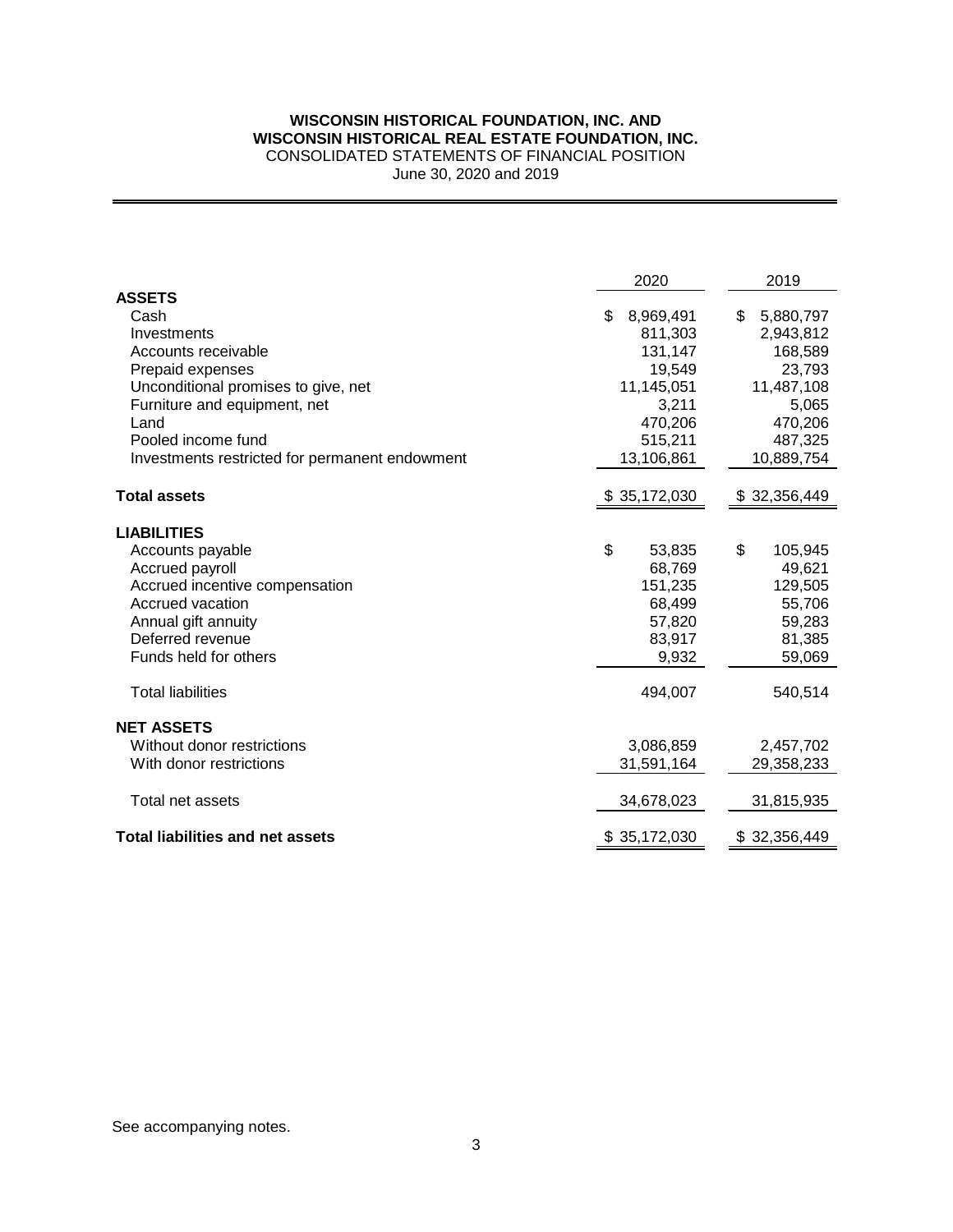## **WISCONSIN HISTORICAL FOUNDATION, INC. AND WISCONSIN HISTORICAL REAL ESTATE FOUNDATION, INC.** CONSOLIDATED STATEMENT OF ACTIVITIES

Year Ended June 30, 2020

|                                          |    | <b>Without Donor</b><br><b>Restrictions</b> | <b>With Donor</b><br>Restrictions | Total           |
|------------------------------------------|----|---------------------------------------------|-----------------------------------|-----------------|
| <b>REVENUE</b>                           |    |                                             |                                   |                 |
| Contributions                            | \$ | 1,105,395                                   | \$<br>4,979,960                   | \$<br>6,085,355 |
| Service fees                             |    | 2,224,291                                   |                                   | 2,224,291       |
| Investment return, net                   |    | 50,669                                      | 100,871                           | 151,540         |
| Total revenue                            |    | 3,380,355                                   | 5,080,831                         | 8,461,186       |
| <b>EXPENSES</b>                          |    |                                             |                                   |                 |
| Program services                         |    |                                             |                                   |                 |
| <b>WHF Operations</b>                    |    | 631,481                                     |                                   | 631,481         |
| <b>WHF Support for Society</b>           |    | 317,604                                     |                                   | 317,604         |
| Historic Preservation and Public History |    | 192,853                                     |                                   | 192,853         |
| <b>Library and Archives</b>              |    | 304,467                                     |                                   | 304,467         |
| <b>Museums and Historic Sites</b>        |    | 805,407                                     |                                   | 805,407         |
| Forward Campaign                         |    | 29,500                                      |                                   | 29,500          |
| Museum Campaign                          |    | 1,034,967                                   |                                   | 1,034,967       |
| Outreach and Engagement                  |    | 128,324                                     |                                   | 128,324         |
| WI Historical Real Estate Foundation     |    | 23,133                                      |                                   | 23,133          |
| Supporting activities                    |    |                                             |                                   |                 |
| Management and general                   |    | 1,502,787                                   |                                   | 1,502,787       |
| Fundraising                              |    | 628,575                                     |                                   | 628,575         |
| Total expenses                           |    | 5,599,098                                   |                                   | 5,599,098       |
| NET ASSETS RELEASED FROM RESTRICTIONS    |    | 2,847,900                                   | (2,847,900)                       |                 |
| <b>Change in net assets</b>              |    | 629,157                                     | 2,232,931                         | 2,862,088       |
| Net assets at beginning of year          |    | 2,457,702                                   | 29,358,233                        | 31,815,935      |
| Net assets at end of year                | \$ | 3,086,859                                   | \$31,591,164                      | \$34,678,023    |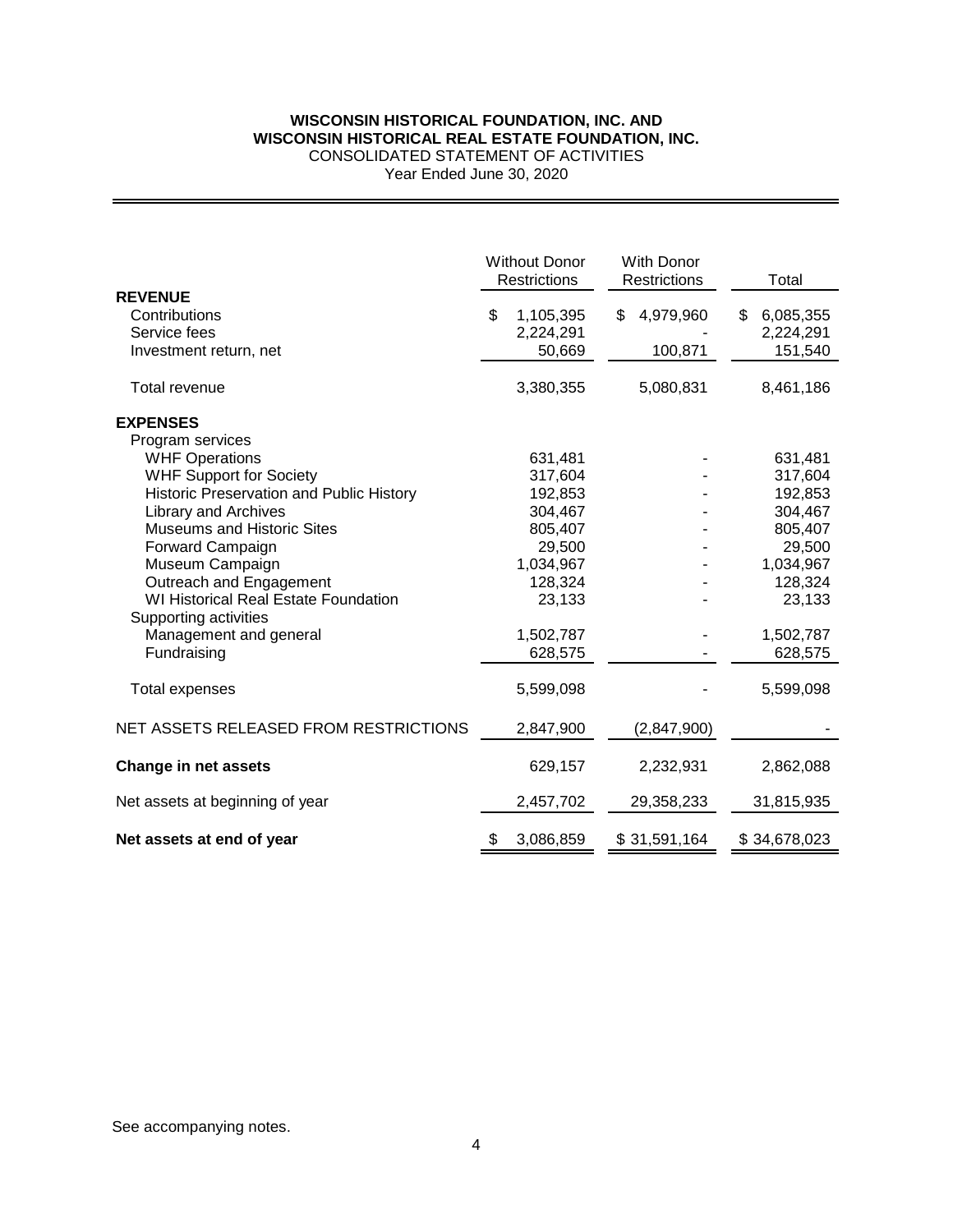## **WISCONSIN HISTORICAL FOUNDATION, INC. AND** CONSOLIDATED STATEMENT OF ACTIVITIES **WISCONSIN HISTORICAL REAL ESTATE FOUNDATION, INC.**

Year Ended June 30, 2019

|                                                 | <b>Without Donor</b><br><b>Restrictions</b> | With Donor<br>Restrictions | Total        |
|-------------------------------------------------|---------------------------------------------|----------------------------|--------------|
| <b>REVENUE</b>                                  |                                             |                            |              |
| Contributions                                   | \$<br>1,405,145                             | \$12,992,599               | \$14,397,744 |
| Service fees                                    | 1,414,883                                   |                            | 1,414,883    |
| Investment return, net                          | 77,572                                      | 423,397                    | 500,969      |
| Total revenue                                   | 2,897,600                                   | 13,415,996                 | 16,313,596   |
| <b>EXPENSES</b>                                 |                                             |                            |              |
| Program services                                |                                             |                            |              |
| <b>WHF Operations</b>                           | 645,220                                     |                            | 645,220      |
| <b>WHF Support for Society</b>                  | 118,682                                     |                            | 118,682      |
| <b>Historic Preservation and Public History</b> | 172,267                                     |                            | 172,267      |
| <b>Library and Archives</b>                     | 437,848                                     |                            | 437,848      |
| <b>Museums and Historic Sites</b>               | 539,629                                     |                            | 539,629      |
| Forward Campaign                                | 22,583                                      |                            | 22,583       |
| Museum Campaign                                 | 749,441                                     |                            | 749,441      |
| Outreach and Engagement                         | 205,625                                     |                            | 205,625      |
| WI Historical Real Estate Foundation            | 84,827                                      |                            | 84,827       |
| Supporting activities                           |                                             |                            |              |
| Management and general                          | 1,728,835                                   |                            | 1,728,835    |
| Fundraising                                     | 780,851                                     |                            | 780,851      |
| <b>Total expenses</b>                           | 5,485,808                                   |                            | 5,485,808    |
| NET ASSETS RELEASED FROM RESTRICTIONS           | 2,635,121                                   | (2,635,121)                |              |
| <b>Change in net assets</b>                     | 46,913                                      | 10,780,875                 | 10,827,788   |
| Net assets at beginning of year                 | 2,410,789                                   | 18,577,358                 | 20,988,147   |
| Net assets at end of year                       | \$<br>2,457,702                             | \$29,358,233               | \$31,815,935 |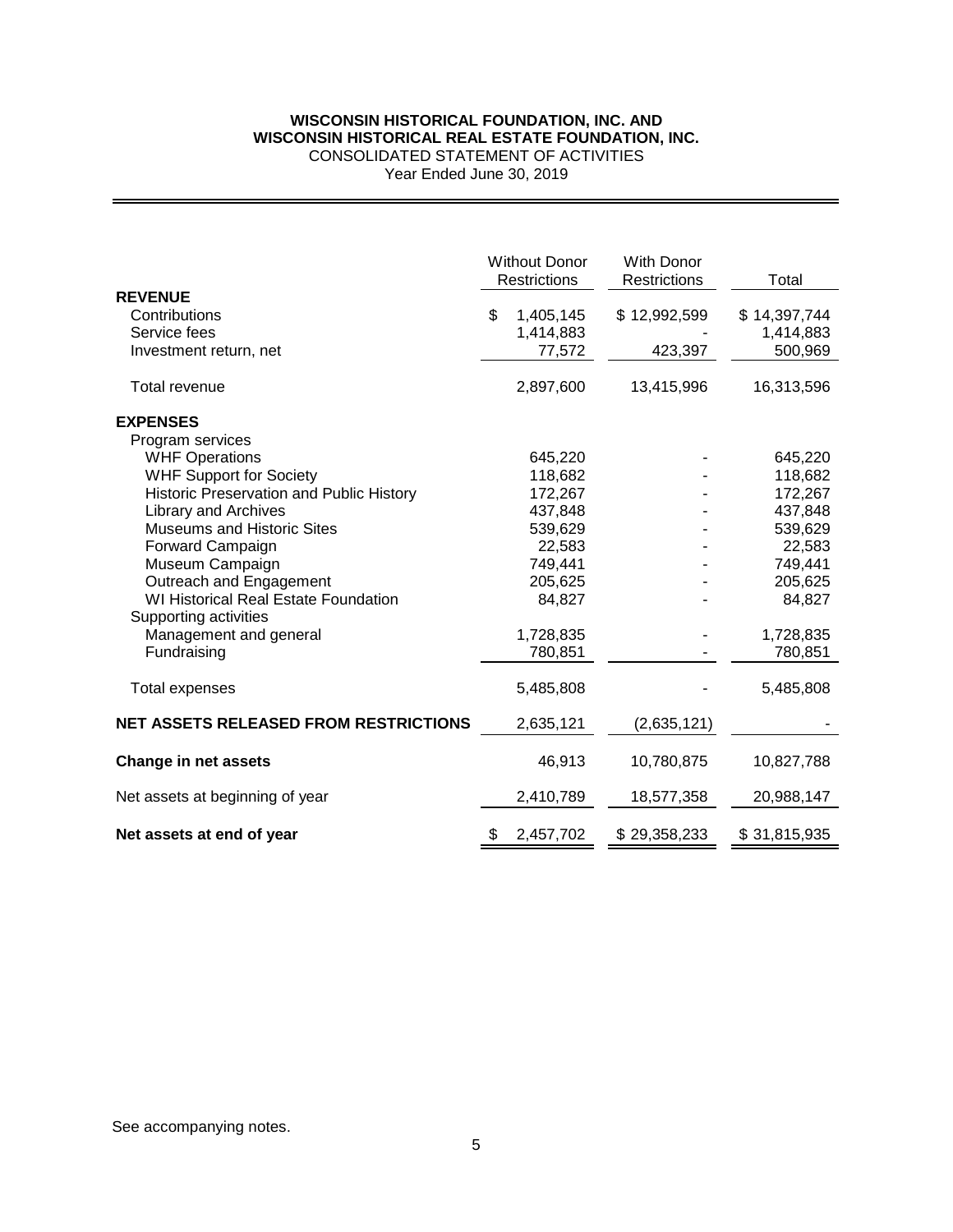# WISCONSIN HISTORICAL FOUNDATION, INC. AND<br>WISCONSIN HISTORICAL REAL ESTATE FOUNDATION, INC.<br>CONSOLIDATED STATEMENTS OF FUNTIONAL EXPENSES<br>Years Ended June 30, 2020 and 2019

|                                       |                          |     |                                      |                                                              |                            |                                  |                          | 2020                     |                            |      |                                                          |    |                           |                          |     |           |
|---------------------------------------|--------------------------|-----|--------------------------------------|--------------------------------------------------------------|----------------------------|----------------------------------|--------------------------|--------------------------|----------------------------|------|----------------------------------------------------------|----|---------------------------|--------------------------|-----|-----------|
|                                       | <b>WHF</b><br>Operations |     | <b>WHF</b><br>Support<br>for Society | <b>Historic</b><br>Preservation and<br><b>Public History</b> | Library<br>and<br>Archives | Museums<br>and Historic<br>Sites | Forward<br>Campaign      | Museum<br>Campaign       | Outreach and<br>Engagement |      | <b>WI Historical</b><br><b>Real Estate</b><br>Foundation |    | Management<br>and General | Fundraising              |     | Total     |
| <b>EXPENSES</b><br>Wages and benefits | \$                       | \$  |                                      | \$                                                           |                            | \$                               |                          |                          |                            |      |                                                          | -9 |                           |                          |     |           |
| Outside services                      | 364,027                  |     | $\sim$                               | . .                                                          | \$                         |                                  | \$<br>$\sim$             | \$<br>$\sim$             | . .                        | ъ.   | 7,500                                                    |    | 757,082<br>221.134        | 517,700                  | -96 | ,646,309  |
|                                       | 20,359                   |     |                                      |                                                              | $\overline{\phantom{a}}$   |                                  |                          |                          | $\sim$                     |      |                                                          |    |                           | 65,778                   |     | 307,271   |
| Travel                                | 3,449                    |     |                                      |                                                              |                            |                                  | ۰.                       |                          |                            |      |                                                          |    | 12,395                    | 19,639                   |     | 35,483    |
| <b>Cultivation expense</b>            | 197,117                  |     | $\sim$                               |                                                              |                            |                                  | ۰.                       | $\overline{\phantom{a}}$ |                            |      |                                                          |    | 36,474                    | 14,382                   |     | 247,973   |
| Office expenses                       | 23,516                   |     |                                      |                                                              |                            |                                  | ۰.                       |                          |                            |      | 5,633                                                    |    | 148,998                   | 7,054                    |     | 185,201   |
| Advertising expense                   |                          |     |                                      |                                                              |                            |                                  |                          |                          | $\sim$                     |      | $\overline{\phantom{a}}$                                 |    | 218,652                   | $\overline{\phantom{a}}$ |     | 218,652   |
| <b>Facilities</b>                     | 15,513                   |     | $\sim$                               |                                                              | $\overline{\phantom{a}}$   |                                  |                          |                          | $\sim$                     |      |                                                          |    | 20.707                    | 4,022                    |     | 40,242    |
| Information technology                | 7,500                    |     |                                      |                                                              |                            |                                  | ۰.                       |                          |                            |      |                                                          |    | 75,251                    | $\overline{\phantom{a}}$ |     | 82,751    |
| Other expenses                        |                          |     |                                      |                                                              |                            |                                  |                          |                          |                            |      |                                                          |    | 9,041                     | $\sim$                   |     | 9,041     |
| Depreciation                          |                          |     | $\overline{\phantom{a}}$             |                                                              |                            |                                  | $\overline{\phantom{a}}$ | $\overline{\phantom{a}}$ |                            |      |                                                          |    | 1,854                     | $\blacksquare$           |     | 1,854     |
| Fundraising fees                      |                          |     | 5,915                                | 22,748                                                       | 54,479                     | 39,794                           | 618                      |                          | 3,806                      |      | 10,000                                                   |    | 1,199                     | $\overline{\phantom{a}}$ |     | 138,559   |
| Grant expense                         |                          |     | 311,689                              | 170,105                                                      | 249,988                    | 765,613                          | 28,882                   | 1,034,967                | 124,518                    |      |                                                          |    |                           | $\overline{\phantom{a}}$ |     | 2,685,762 |
| Total expenses                        | 631,481                  | \$. | 317,604                              | 192,853                                                      | 304,467                    | \$<br>805,407                    | 29,500                   | \$1,034,967              | 128,324                    | - 35 | 23,133                                                   | \$ | 1,502,787                 | 628,575<br>\$            |     | 5,599,098 |

|                            |                          |                                      |                                                       |     |                            |                                         |                     | 2019 |                          |                            |                                                   |                           |                          |           |
|----------------------------|--------------------------|--------------------------------------|-------------------------------------------------------|-----|----------------------------|-----------------------------------------|---------------------|------|--------------------------|----------------------------|---------------------------------------------------|---------------------------|--------------------------|-----------|
|                            | <b>WHF</b><br>Operations | <b>WHF</b><br>Support<br>for Society | Historic<br>Preservation and<br><b>Public History</b> |     | Library<br>and<br>Archives | Museums<br>and Historic<br><b>Sites</b> | Forward<br>Campaign |      | Museum<br>Campaign       | Outreach and<br>Engagement | <b>WI Historical</b><br>Real Estate<br>Foundation | Management<br>and General | Fundraising              | Total     |
| <b>EXPENSES</b>            |                          |                                      |                                                       |     |                            |                                         |                     |      |                          |                            |                                                   |                           |                          |           |
| Wages and benefits         | 343,794                  | \$                                   | \$<br>$\sim$                                          | \$. |                            | \$<br>$\sim$                            | \$<br>$\sim$        | - \$ | $\sim$                   | \$                         | 20,000                                            | 576,008                   | 567,383                  | 1,507,185 |
| Outside services           | 11,319                   | 4,525                                |                                                       |     |                            |                                         |                     |      |                          |                            |                                                   | 198,556                   | 108,671                  | 323,071   |
| Travel                     | 7,095                    |                                      |                                                       |     |                            |                                         | ۰.                  |      |                          |                            |                                                   | 25,228                    | 45,393                   | 77,716    |
| <b>Cultivation expense</b> | 235,574                  |                                      |                                                       |     |                            |                                         |                     |      |                          |                            |                                                   | 45,020                    | 35,763                   | 316,357   |
| Office expenses            | 30,364                   |                                      |                                                       |     |                            |                                         | ۰.                  |      |                          |                            | 54,827                                            | 64,514                    | 12,117                   | 161,822   |
| Advertising expense        | 558                      |                                      |                                                       |     |                            |                                         |                     |      |                          | ۰.                         |                                                   | 223,293                   | 2,951                    | 226,802   |
| Facilities                 | 16,491                   |                                      |                                                       |     |                            |                                         |                     |      | $\overline{\phantom{a}}$ |                            |                                                   | 22,012                    | 4,276                    | 42,779    |
| Information technology     |                          |                                      |                                                       |     |                            |                                         | ۰.                  |      |                          |                            | $\sim$                                            | 67,522                    | $\overline{\phantom{a}}$ | 67,522    |
| Other expenses             |                          |                                      |                                                       |     | .                          |                                         | ۰.                  |      |                          |                            |                                                   |                           | 4,297                    | 4,297     |
| Depreciation               |                          |                                      |                                                       |     |                            |                                         |                     |      |                          |                            |                                                   | 2,262                     | $\overline{\phantom{a}}$ | 2,262     |
| Fundraising fees           | 25                       | 6,490                                | 23,341                                                |     | 51,251                     | 37,944                                  | 1,284               |      | $\overline{\phantom{a}}$ | 4,247                      | 10,000                                            |                           | $\overline{\phantom{a}}$ | 134,582   |
| Bad debt expense           |                          |                                      |                                                       |     |                            |                                         |                     |      |                          |                            |                                                   | 504,420                   | $\sim$                   | 504,420   |
| Grant expense              |                          | 107,667                              | 148,926                                               |     | 386,597                    | 501,685                                 | 21,299              |      | 749,441                  | 201,378                    |                                                   |                           |                          | 2,116,993 |
| <b>Total expenses</b>      | 645,220                  | 118,682                              | \$<br>172,267                                         |     | 437,848                    | 539,629                                 | 22,583              |      | 749,441                  | 205,625                    | 84,827                                            | ,728,835                  | 780,851<br>S             | 5,485,808 |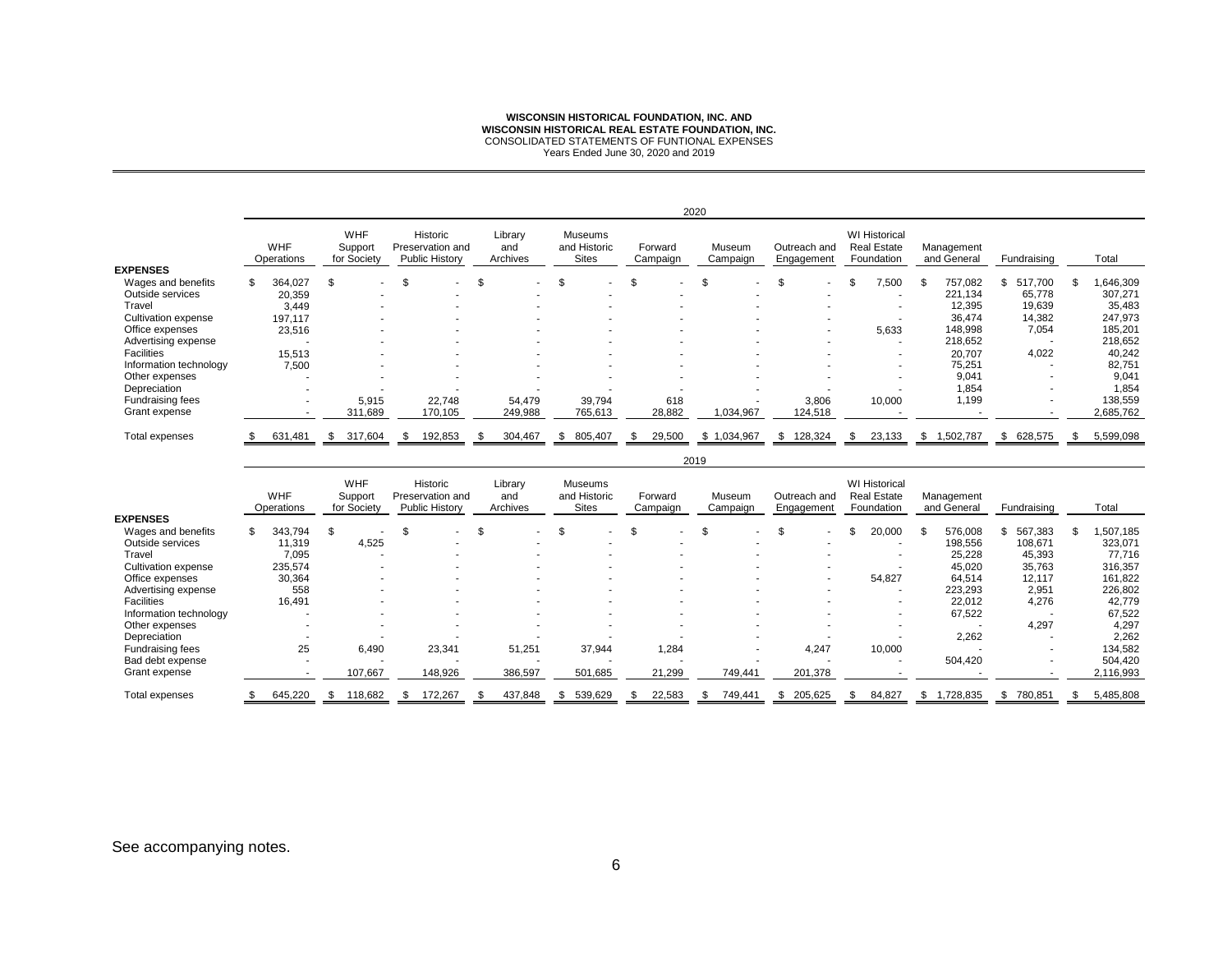#### **WISCONSIN HISTORICAL FOUNDATION, INC. AND WISCONSIN HISTORICAL REAL ESTATE FOUNDATION, INC.**

CONSOLIDATED STATEMENTS OF CASH FLOWS

Years Ended June 30, 2020 and 2019

|                                                             | 2020            | 2019            |
|-------------------------------------------------------------|-----------------|-----------------|
| <b>CASH FLOWS FROM OPERATING ACTIVITIES</b>                 |                 |                 |
| Change in net assets                                        | \$<br>2,862,088 | \$10,827,788    |
| Adjustments to reconcile change in net assets to            |                 |                 |
| net cash flows from operating activities                    |                 |                 |
| Net realized and unrealized (gain) loss on investments      | 130,628         | (188, 332)      |
| Increase (decrease) in allowance for uncollectible promises | (16, 803)       | 484,066         |
| Increase (decrease) in discount on promises to give         | (97, 167)       | 106,966         |
| Depreciation                                                | 1,854           | 2,262           |
| (Increase) decrease in assets                               |                 |                 |
| Accounts receivable                                         | 37,442          | (71, 822)       |
| Prepaid expenses                                            | 4,244           | (4,927)         |
| Unconditional promises to give, net                         | 456,027         | (6,758,932)     |
| Increase (decrease) in liabilities                          |                 |                 |
| Accounts payable                                            | (52, 110)       | (58,038)        |
| Accrued payroll                                             | 19,148          | (1,408)         |
| Accrued incentive compensation                              | 21,730          | (57, 490)       |
| Accrued vacation                                            | 12,793          | (6, 123)        |
| Annual gift annuity                                         | (1,463)         | (1, 455)        |
| Deferred revenue                                            | 2,532           | 2,857           |
| Funds held for others                                       | (49, 137)       | 45,374          |
| Net cash flows from operating activities                    | 3,331,806       | 4,320,786       |
|                                                             |                 |                 |
| <b>CASH FLOWS FROM INVESTING ACTIVITIES</b>                 |                 |                 |
| Purchases of investments                                    | (243, 112)      | (1,600,206)     |
| Net change in cash                                          | 3,088,694       | 2,720,580       |
| Cash at beginning of year                                   | 5,880,797       | 3,160,217       |
| Cash at end of year                                         | \$<br>8,969,491 | \$<br>5,880,797 |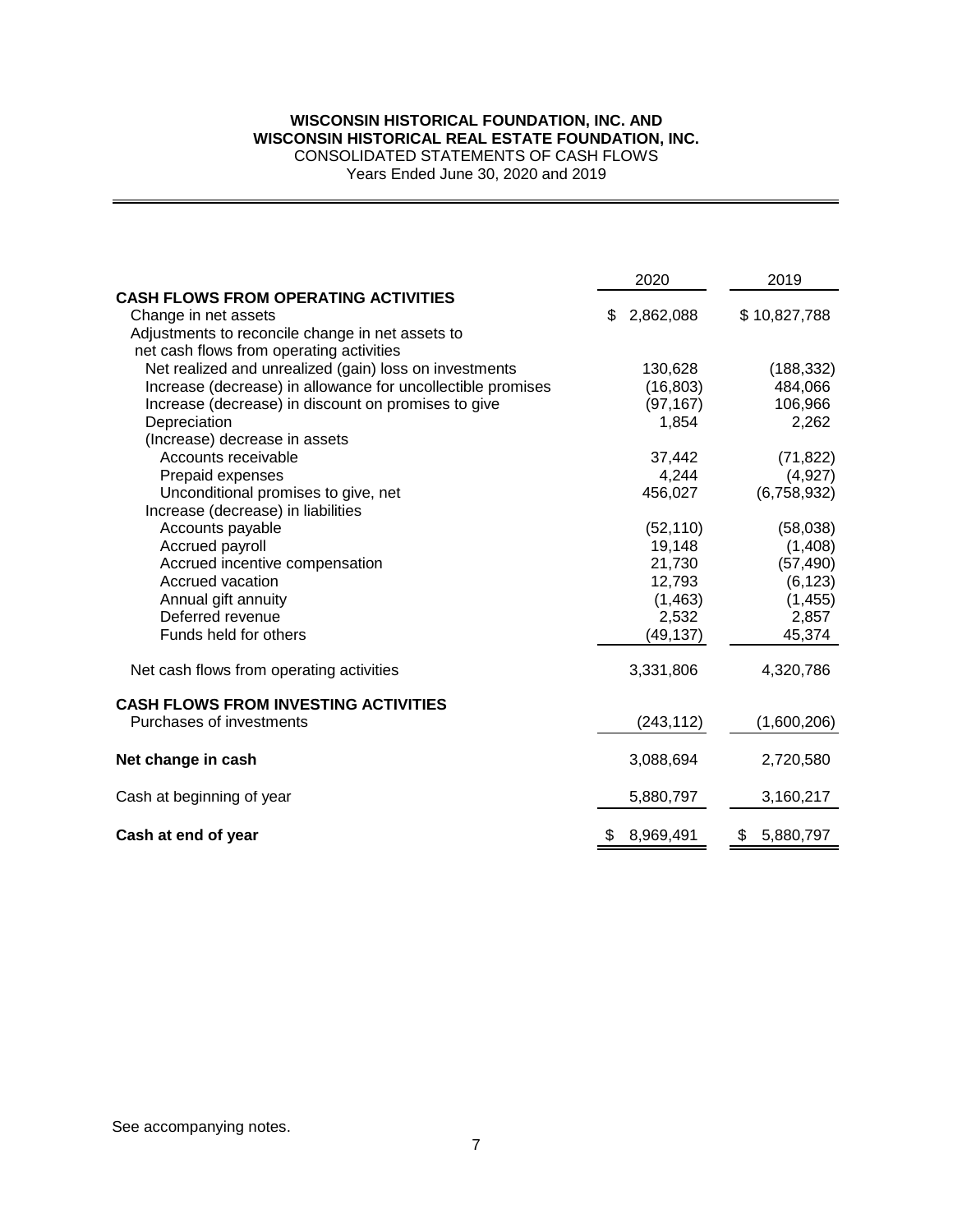June 30, 2020 and 2019

## NOTE 1—SUMMARY OF SIGNIFICANT ACCOUNTING POLICIES

#### **Nature of Activities**

Wisconsin Historical Foundation, Inc., a nonprofit organization, was organized in 1954 exclusively for educational, scientific, and literary purposes. In keeping with its mission to support the programs and services of the Wisconsin Historical Society (Society), Wisconsin Historical Foundation, Inc. raises, manages, invests, and disburses funds to benefit the Society's activities.

Wisconsin Historical Real Estate Foundation, Inc. (WHREFI) was formed in December 2009 to partner with the private sector in innovative ways, and, through its activities, to offer creative opportunities for investment and to generate new assets and revenues for Wisconsin Historical Foundation, Inc.

#### **Principles of Consolidation**

The financial statements include the accounts of Wisconsin Historical Foundation, Inc. (WHF) and WHREFI (collectively referred to as the Foundation). WHREFI is consolidated since WHF has an economic interest in WHREFI and control of WHREFI through WHREFI's bylaws which limit the activities of WHREFI to those that are beneficial to WHF. All material intra-entity transactions have been eliminated.

## **Investments**

The Foundation carries investments in equity securities with readily determinable fair values and all investments in debt securities at their fair values in the consolidated statements of financial position. Unrealized gains and losses are included in the change in net assets in the accompanying consolidated statements of activities.

#### **Accounts Receivable**

Accounts receivable primarily consist of service fees to the Society. Accounts receivable are stated at the amount management expects to be collected from outstanding balances. As of June 30, 2020 and 2019, management has determined, based on historical experiences that all amounts are fully collectible and no allowance for doubtful accounts is necessary.

#### **Promises to Give**

Unconditional promises to give are recognized as revenues in the period received and as assets, decreases of liabilities, or expenses depending on the form of the benefits received. Conditional promises to give are recognized only when the conditions on which they depend are substantially met and the promises become unconditional. Unconditional promises to give that are expected to be collected in more than one year are recorded at fair value, which is measured as the present value of their future cash flows. The discounts on those amounts are computed using a riskadjusted interest rate applicable to the years in which the pledges are received. Amortization of the discount is included in contribution revenue.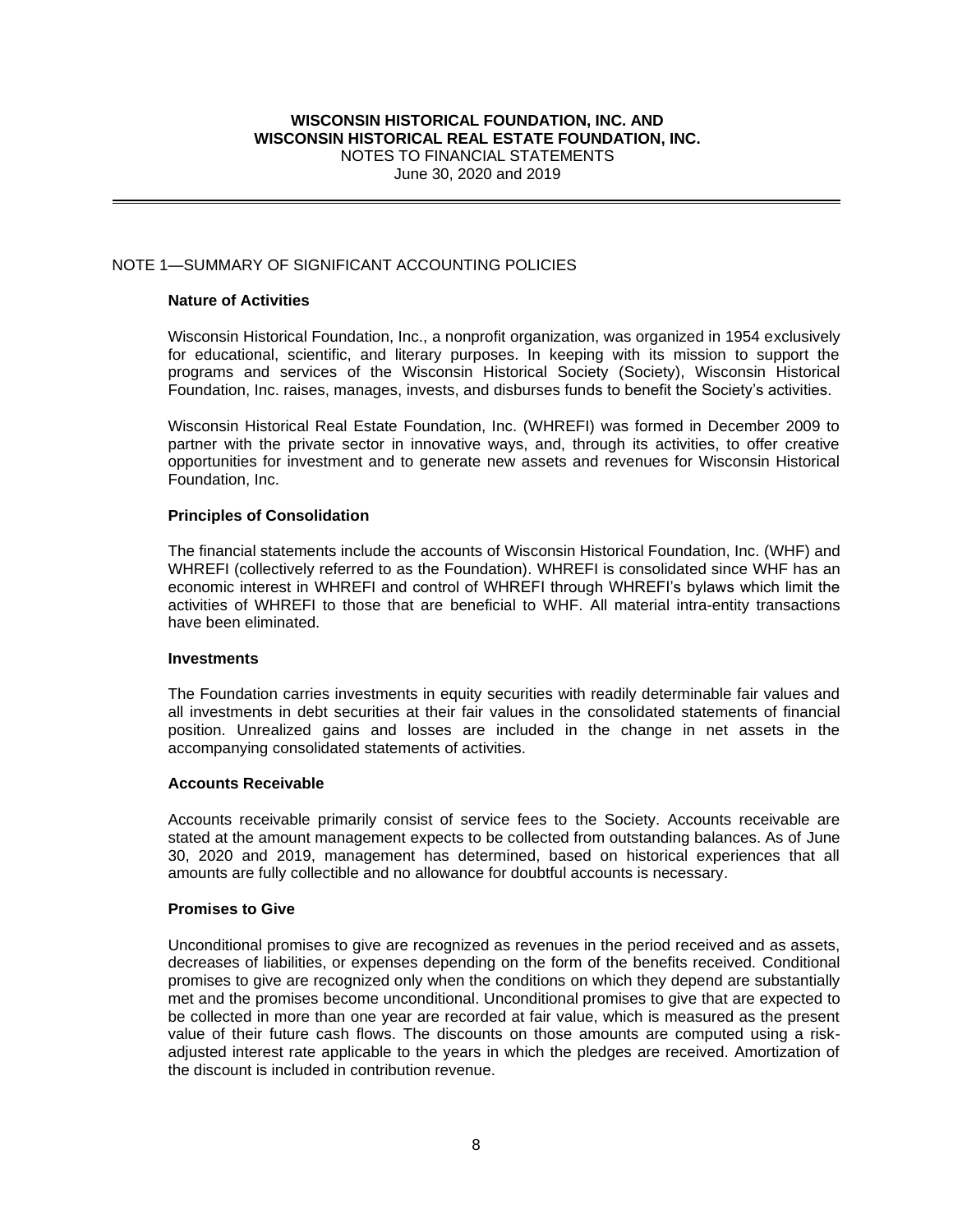#### NOTE 1—SUMMARY OF SIGNIFICANT ACCOUNTING POLICIES (continued)

#### **Furniture and Equipment**

All acquisitions of furniture and equipment in excess of \$5,000 are capitalized at cost or, if donated, at the estimated fair value on the date of donation. Software, computer equipment, and furniture are depreciated on the straight-line basis over estimated useful lives of 3-7 years.

#### **Funds Held for Others**

The Foundation has a fiscal agent agreement with the Society to collect receipts and make disbursements related to the Society Press. These amounts are not recognized in the Foundation's consolidated statements of activities. Cash receipts in excess of disbursements are reflected as funds held for others on the consolidated statements of financial position.

#### **Contributions**

Contributions received are recorded as increases in net assets without donor restriction or net assets with donor restrictions depending on the existence and/or nature of any donor-imposed restrictions. When a restriction expires, net assets with donor restrictions are reclassified to net assets without donor restrictions and reported in the consolidated statements of activities as net assets released from restrictions.

#### **Service fees**

Expenses related to marketing services are fully reimbursed by the Society. The Foundation recognizes revenue and bills the Society monthly for all expenses incurred during the month by the Foundation in providing marketing services. The Foundation is entitled to an annual allocation related to development and membership services. The Foundation recognizes revenue monthly and requests payment for this allocation bi-annually, on December 31st and June 30th, for the previous 6 months.

#### **Income Taxes**

Wisconsin Historical Foundation, Inc. and Wisconsin Historical Real Estate Foundation, Inc. are exempt from federal income tax under Section 501(c)(3) of the Internal Revenue Code.

#### **Advertising**

The Foundation expenses advertising production costs as they are incurred and advertising communication costs the first time the advertising takes place.

#### **Date of Management's Review**

Management has evaluated subsequent events through December 11, 2020, the date which the financial statements were available to be issued.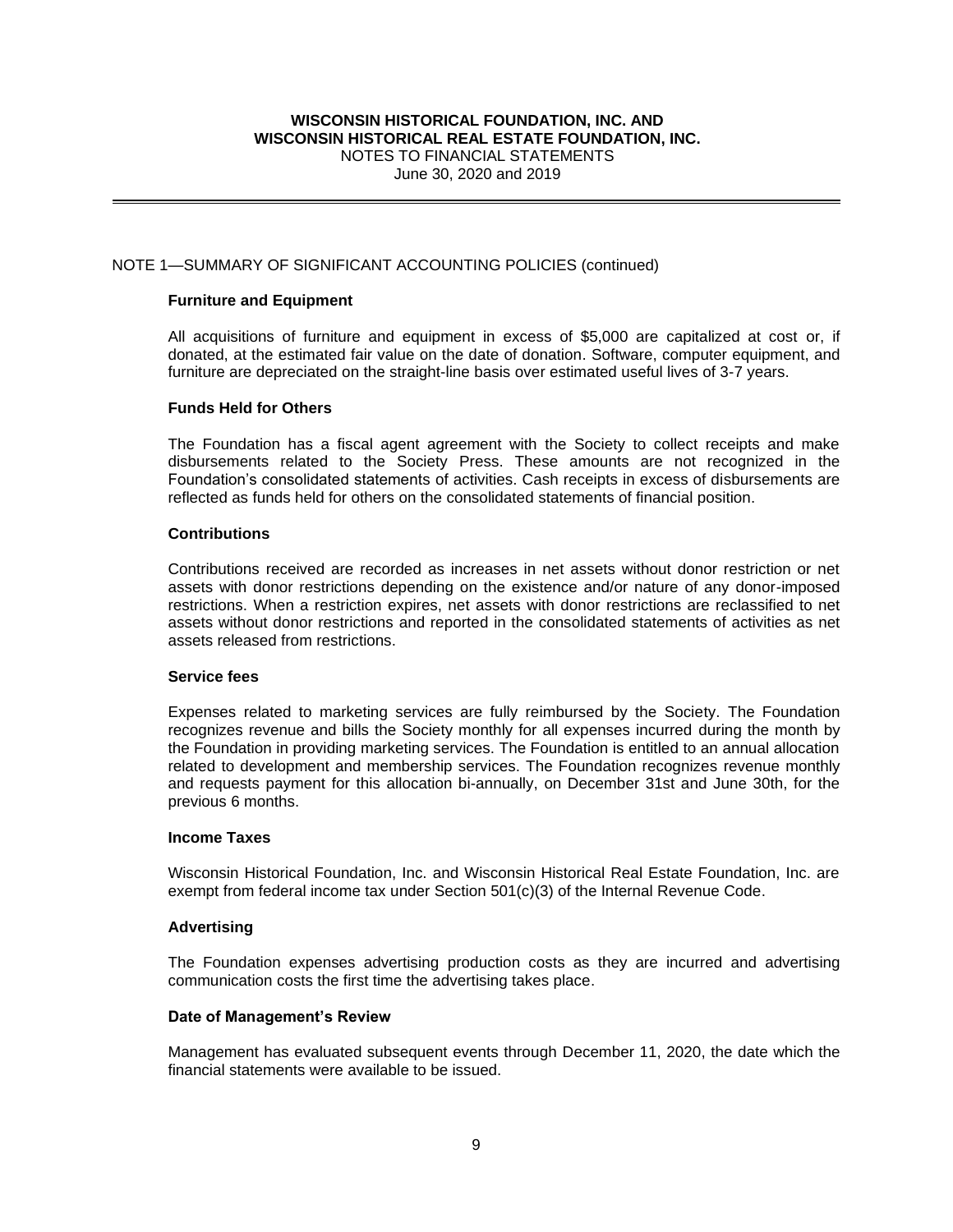June 30, 2020 and 2019

#### NOTE 1—SUMMARY OF SIGNIFICANT ACCOUNTING POLICIES (continued)

#### **Adoption of New Accounting Pronouncement**

On May 28, 2014, the Financial Accounting Standards Board (FASB) issued Accounting Standards Update (ASU) No. 2014-09, *Revenue from Contracts with Customers (Topic 606).* The ASU and all subsequently issued clarifying ASUs supersedes the revenue recognition requirements and most industry-specific guidance in U.S. generally accepted accounting principles. The core principle of the new guidance is that an entity recognizes revenue to depict the transfer of promised goods or services to customers in an amount that reflects the consideration to which the entity expects to be entitled in exchange for those goods or services. The new guidance also includes a cohesive set of disclosure requirements that will provide users of the financial statements with comprehensive information about the nature, amount, timing, and uncertainty of revenue and cash flows arising from the entity's contracts with customers.

The Foundation adopted the requirements of the new guidance as of July 1, 2019, using the modified retrospective method of transition. In applying the new guidance, the Foundation elected to use the practical expedient that allows the guidance to be applied only to contracts that were not complete as of July 1, 2019.

Revenue recognized over time primarily consists of performance obligations that are satisfied within one year or less. In addition, the majority of the Foundation's contracts do not contain variable consideration and contract modifications are generally minimal.

The adoption of the new guidance did not have a significant impact on the Foundation's financial statements. The majority of the Foundation's revenue arrangements generally consist of a single performance obligation to transfer promised goods or services. Based on the Foundation's evaluation process and review of its contracts with customers, the timing and amount of revenue recognized previously is consistent with how revenue is recognized under the new guidance.

In addition, on June 21, 2018, the FASB issued ASU No. 2018-08, *Not-for-Profit Entities (Topic 958): Clarifying the Scope and the Accounting Guidance for Contributions Received and Contributions Made.* The ASU provides a more robust framework for evaluating whether transactions such as grants and similar contracts with government agencies and others should be accounted for as exchange transactions or contributions. The ASU also assists entities in determining whether a contribution is conditional. The Foundation adopted the requirements of the ASU as of July 1, 2019. The changes in the ASU have been applied on a modified prospective basis, that is, the changes have been applied to agreements that are either not completed as of July 1, 2019, or entered into after that date.

#### **Estimates**

Management uses estimates and assumptions in preparing financial statements. Those estimates and assumptions affect the reported amounts of assets and liabilities, the disclosure of contingent assets and liabilities, and the reported revenues and expenses. Actual results could differ from those estimates.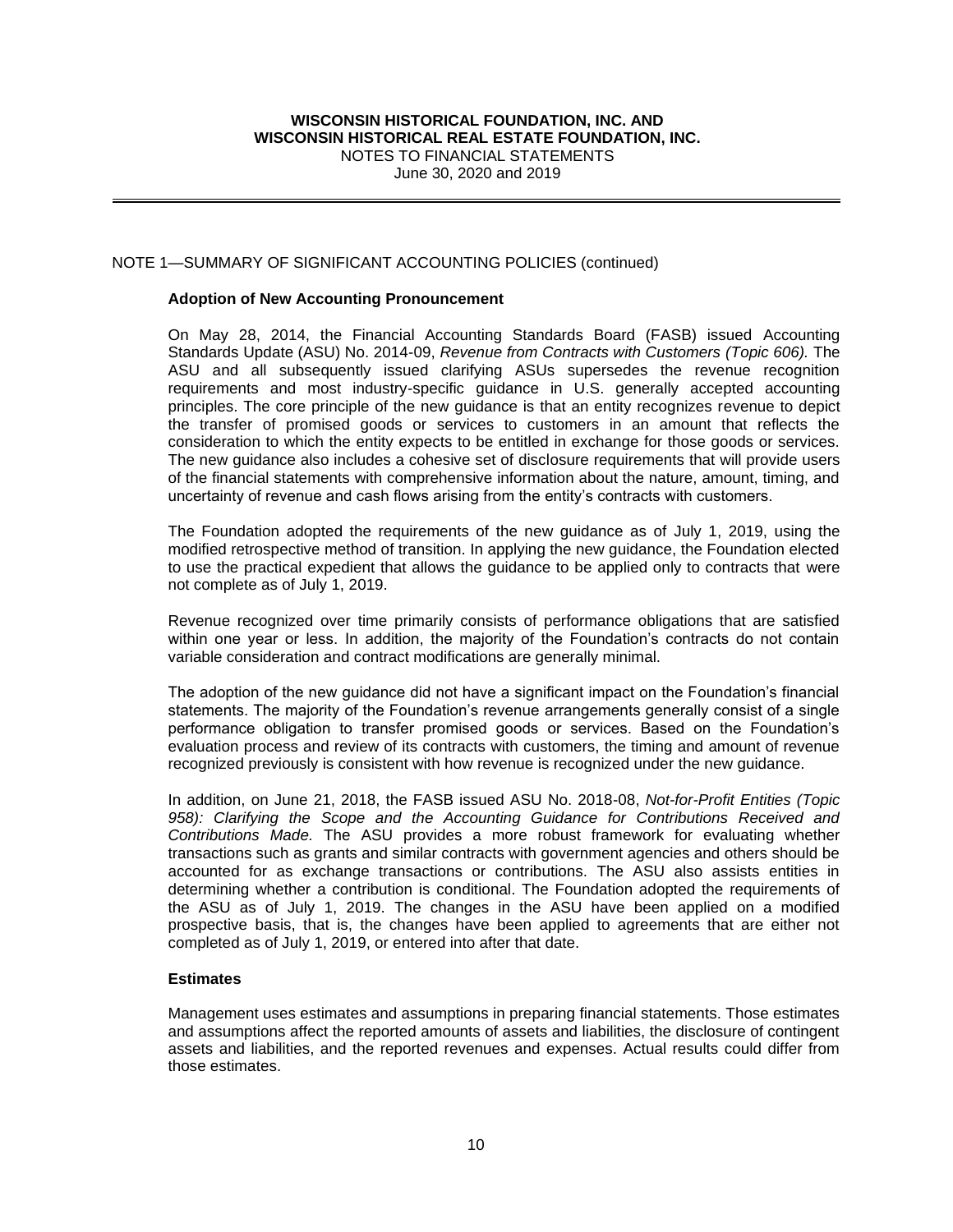#### NOTE 1—SUMMARY OF SIGNIFICANT ACCOUNTING POLICIES (continued)

#### **Expense Allocation**

The financial statements report certain categories of expenses that are attributable to more than one program service or supporting activity. Therefore, these expenses require allocation on a reasonable basis that is consistently applied. Expenses that are allocated include wages and benefits, which are allocated on the basis of estimates of time and effort.

The following program services are included in the accompanying financial statements:

**WHF Operations:** WHF was founded in 1954 and it's operations are focused on the support of the Society's mission by providing philanthropic, financial, and operational services to the Society. As a supporting foundation, WHF must support financially its own operations while at the same time fulfill its mission to support the Society. Like other supporting foundations, WHF utilizes a number of revenue streams to support operating costs, including contributions, fees on the funds it holds, endowment distributions, and service revenue. WHF operations generate financial support for the Society initiatives and operations WHF and provides other support to the Society.

**WHF Support for Society:** WHF manages funds that support the Society's operations. These funds include endowments, spend-down funds, funds without donor restrictions, and a board designated quasi-endowment. Expenditures from endowments and spend-down funds restricted to the Society's programs and operations are managed through the Society's annual budget planning process. WHF informs the Society of available fund balances, and the Society's leadership determines funds to be transferred. Depending on the fund type, WHF charges fees for the management of funds. These fees help offset WHF operating cost.

**Historic Preservation and Public History:** The Society is the federally-designated State Historic Preservation Office (SHPO). In partnership with communities, organizations and individuals, the SHPO works to identify, interpret and preserve historic places for the benefit of present and future generations.

**Library and Archives:** The Division of Library, Archives and Museum collections acquires, preserves and provides access to documentary and artifactual evidence about the history of Wisconsin, the United States, and Canada. With over 4 million items, its genealogy and history collections are among the largest and most comprehensive in the world documenting North American history. The Society's Library and Archives is also the American History Library for the University of Wisconsin, an official depository for local, state and federal government publications, and the State Archives which preserves state and local government records of historical importance. The Area Research Center Network, a unique alliance between the Historical Society and the four-year campuses of the UW System, makes most of the archival collections available within easy driving distance of all state residents.

**Museums and Historic Sites:** The Division of Museums and Historic Sites collects and preserves the material culture of Wisconsin and interprets the state's history and prehistory for the public. The division fulfills its educational role through exhibitions, tours and a variety of public programs conducted at the Wisconsin Historical Museum in Madison, and at historic sites and other venues throughout the state.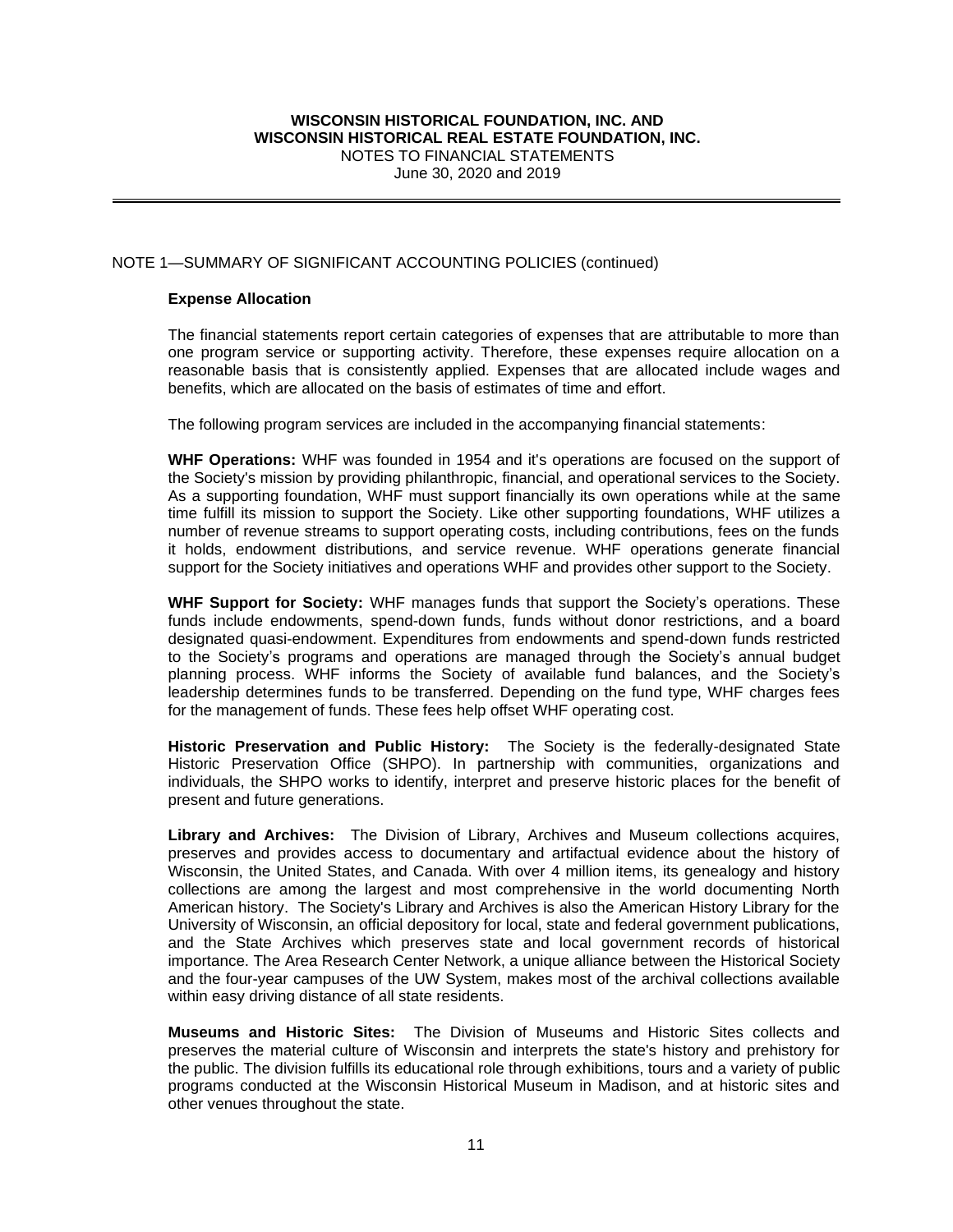June 30, 2020 and 2019

#### NOTE 1—SUMMARY OF SIGNIFICANT ACCOUNTING POLICIES (continued)

**Forward Campaign:** Launched publicly on October 1, 2010, the *Forward!* Campaign marked the first major public capital campaign in the Society's history. The Campaign was initiated to enable the Society to transform the way it collects, preserves and shares the stories and priceless evidence of the past for people today and for generations to come. To achieve this, funds raised were used for four initiatives: (1) transforming Wisconsin's historic sites, (2) embracing new technology, (3) safeguarding world-class collections and (4) securing the Society's future by inspiring the broadest community possible to champion history.

**Museum Campaign:** To raise funds to support the planning, design, and construction of a new Wisconsin history museum.

**Outreach and Engagement:** The Office of Programs and Outreach helps people connect with their past by publishing books and magazines, providing expert professional advice to local historians, and supporting K-12 students and teachers. It also offers travelling exhibits and speakers to community centers, libraries, schools, and other organizations around the state, visiting hundreds of communities each year.

**Wisconsin Historical Real Estate Foundation, Inc. (WHREFI):** In March 2010, WHF formed the WHREFI, a separate 501(c)(3) non-profit organization, for the purposes of exploring, securing and holding new and different asset classes. The mission of WHREFI is to partner with the private sector in innovative ways and, through its activities, offer creative opportunities for investment and generate new assets and revenue streams for the Foundation. WHREFI may choose to hold these investments in order to garner future appreciation. Asset types may include equities, developable property, net lease property, and commodities, although it has no current specific strategies seeking donations in these areas. In the future, WHREFI may also seek to become a resource for owners, developers, investors, municipalities, and historic preservationists as historic properties are preserved using tax credit methodology.

#### NOTE 2—PROMISES TO GIVE

Unconditional promises to give are as follows:

|                                                                                                    | 2020                                   | 2019                                  |
|----------------------------------------------------------------------------------------------------|----------------------------------------|---------------------------------------|
| Receivable in less than one year<br>Receivable in one to five years                                | 7,059,947<br>4,699,177                 | 5,173,076<br>SБ.<br>7,042,075         |
| Promises to give<br>Less allowance for uncollectible pledges<br>Less discount to net present value | 11,759,124<br>(472, 273)<br>(141, 800) | 12,215,151<br>(489,076)<br>(238, 967) |
| Unconditional promises to give, net                                                                | \$11,145,051                           | 11,487,108                            |

The discount at June 30, 2020 and 2019 was calculated using 2% as the risk-free rate of return.

At June 30, 2020 and 2019 there was a \$75,000 conditional promise to give, conditioned upon breaking ground on the new Wisconsin Historical Museum.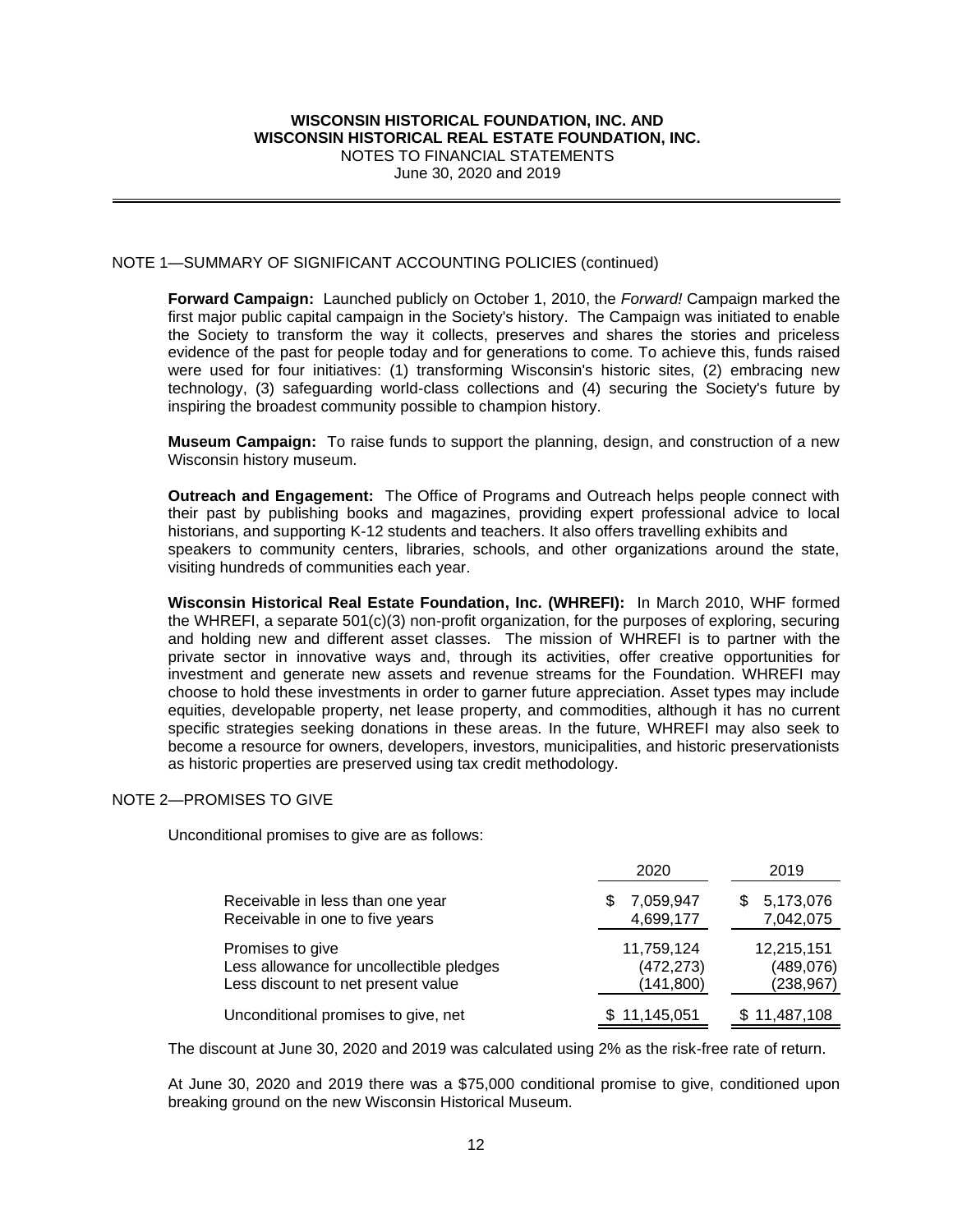June 30, 2020 and 2019

#### NOTE 3—FURNITURE AND EQUIPMENT

Furniture and equipment consisted of the following:

|                                                          | 2020 |                            |   | 2019                       |
|----------------------------------------------------------|------|----------------------------|---|----------------------------|
| Furniture<br>Computer equipment<br>Software              | \$   | 94.566<br>33,574<br>36,587 | S | 94,566<br>33,574<br>36,587 |
| Furniture and equipment<br>Less accumulated depreciation |      | 164,727<br>(161, 516)      |   | 164.727<br>(159, 662)      |
| Furniture and equipment, net                             | S.   | 3.211                      | S | 5,065                      |

#### NOTE 4—INVESTMENTS

Investments, including investments restricted for endowment, and investments in pooled income fund, consist of the following:

| 2020                                                                                              | Investments                                       | Pooled Income           | Total                                             |  |  |  |
|---------------------------------------------------------------------------------------------------|---------------------------------------------------|-------------------------|---------------------------------------------------|--|--|--|
| Cash and equivalents<br>Mutual funds<br>Limited partnerships and LLCs<br>Exchange traded products | \$<br>846,811<br>11,774,303<br>784.804<br>512,246 | \$<br>11,093<br>504,118 | \$<br>857,904<br>12,278,421<br>784,804<br>512,246 |  |  |  |
| Total                                                                                             | 13,918,164<br>S.                                  | 515,211                 | 14,433,375<br>S                                   |  |  |  |
| 2019                                                                                              | Investments                                       | Pooled Income           | Total                                             |  |  |  |
| Cash and equivalents<br>Mutual funds<br>Limited partnerships and LLCs                             | \$<br>711.711<br>12,298,336<br>823,519            | \$<br>12.309<br>475,016 | \$<br>724.020<br>12,773,352<br>823,519            |  |  |  |
| Total                                                                                             | 13,833,566                                        | 487,325                 | 14,320,891<br>S.                                  |  |  |  |

#### NOTE 5—POOLED INCOME FUND

The Foundation established a pooled income fund in 1991 to provide an additional source of funding for its programs. The fund is set up to receive donations in the form of life income gifts. When a donation is made to the fund, the donation is placed in trust with U.S. Bank, and the preponderance of income from the donation is distributed to the donor or his/her beneficiary during their lifetime(s). After the death of the donor or beneficiary, the remainder interest is transferred to the Foundation to be used as directed in the original gift agreement.

The pooled income fund allows local historical societies to be co-beneficiaries in the donation, if specified by the donor. The principal amount of the life income gifts is recorded as a contribution with donor restrictions at the fair market value of the amount donated to the Foundation, and as accounts payable for the amounts donated to local historical societies. Deferred revenue reflects the discounted value of the contribution for the estimated life expectancy of the donor.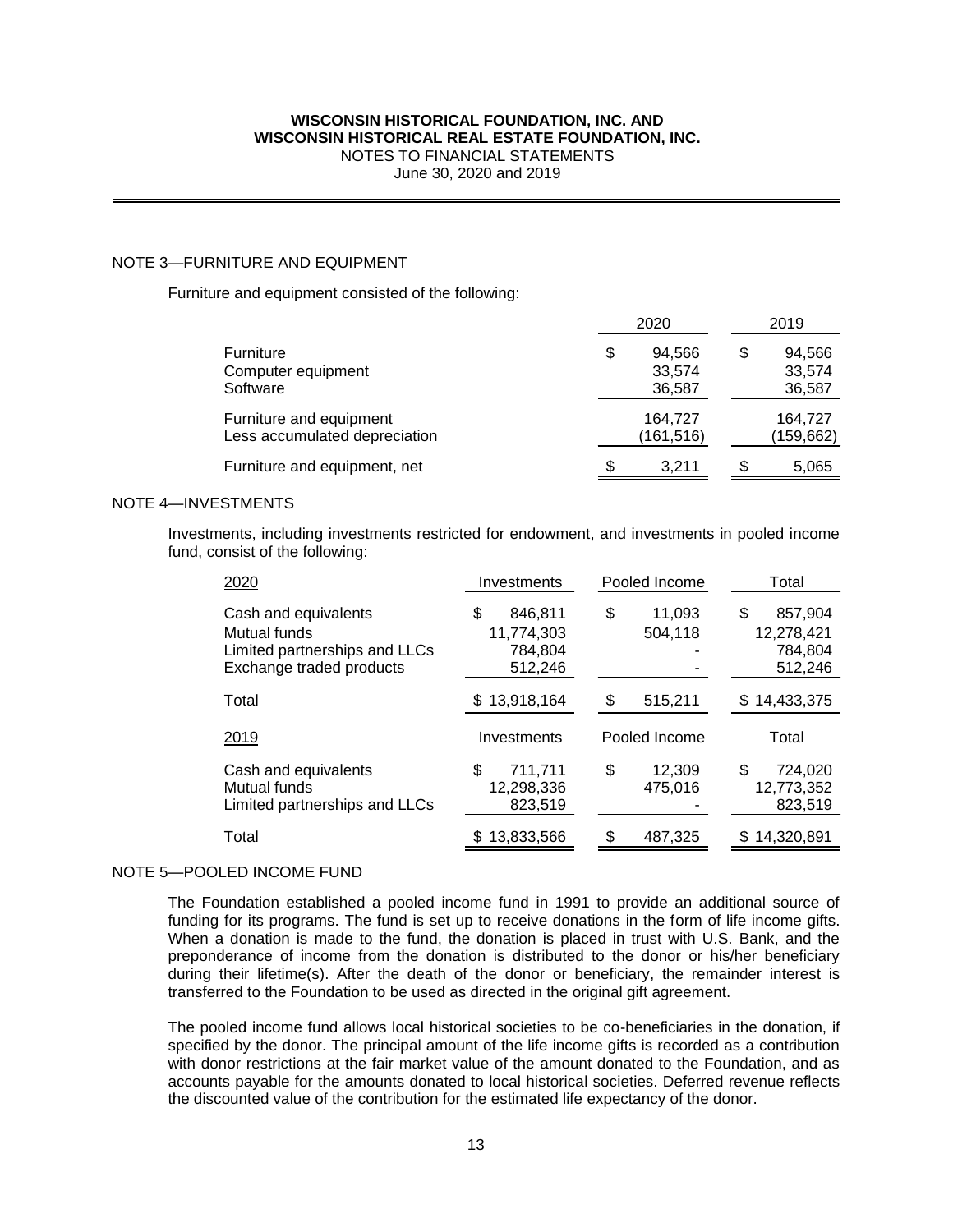#### NOTE 5—POOLED INCOME FUND (continued)

The estimated time period is calculated using the life expectancy tables provided by the IRS. At the death of the donor or beneficiary, the remainder interest will be recorded as additional revenue in a fund with or without donor restrictions, as directed in the original gift agreement.

The amount of the life income gifts not yet recognized as net assets with donor restrictions as of June 30, 2020 and 2019 was \$83,917 and \$81,385.

#### NOTE 6—NET ASSETS

The Foundation's board of directors has chosen to place the following limitations on net assets without donor restrictions:

|                                           | 2020                      | 2019                 |
|-------------------------------------------|---------------------------|----------------------|
| WHF operations<br>Society general support | \$ 1.178.335<br>1.908.524 | 531.277<br>1,926,425 |
| Net assets without donor restrictions     | 3,086,859                 | 2,457,702            |

Net assets with donor restrictions are restricted for the following purposes:

|                                                            | 2020          | 2019          |
|------------------------------------------------------------|---------------|---------------|
| Subject to expenditure for specific time or purpose:       |               |               |
| <b>WHF</b> operations                                      | \$<br>137,020 | \$<br>139,813 |
| Society general support                                    | 221,604       | 470,366       |
| Historic preservation and public history                   | 31,383        | 114,094       |
| Library and archives                                       | 1,010,786     | 944,087       |
| Museums and historic sites                                 | 1,600,720     | 1,728,722     |
| Forward campaign                                           |               | 122,382       |
| Museum campaign                                            | 15,965,062    | 13,142,403    |
| Outreach and engagement                                    | 150,192       | 232,361       |
| WHREFI                                                     | 624,205       | 487,492       |
|                                                            |               |               |
|                                                            | 19,740,972    | 17,381,720    |
| Subject to Foundation's spending policy and appropriation: |               |               |
| Historic preservation and public history                   | 2,339,632     | 2,341,975     |
| Library and archives                                       | 4,865,250     | 4,975,117     |
| Museum campaign                                            | 111,248       | 65,987        |
| Museums and historic sites                                 | 3,712,299     | 3,755,901     |
| Outreach and engagement                                    | 275,770       | 284,465       |
| Society general support                                    | 545,993       | 553,068       |
|                                                            | 11,850,192    | 11,976,513    |
| Net assets with donor restrictions                         | \$31,591,164  | \$29,358,233  |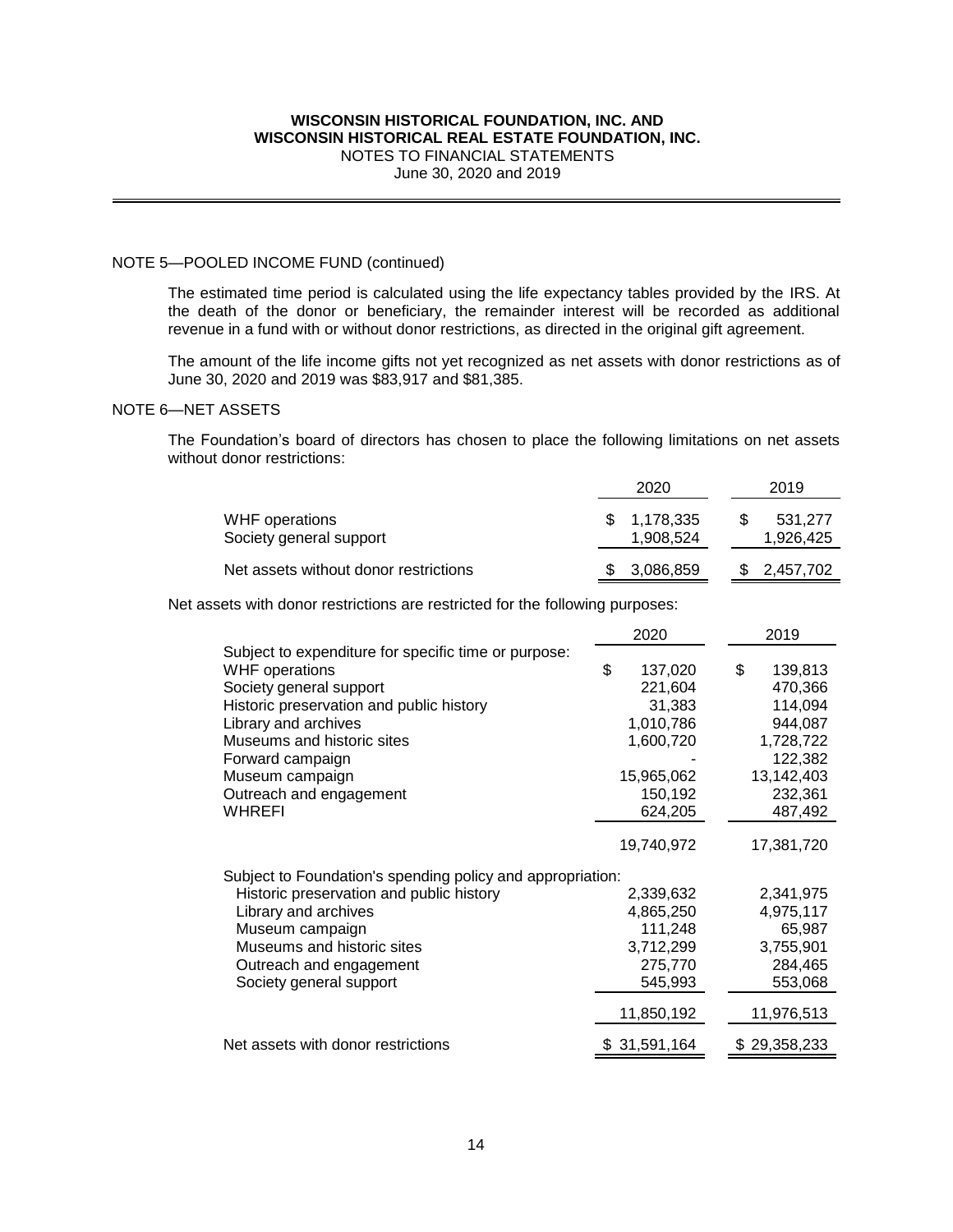#### NOTE 7—INCENTIVE COMPENSATION

The Foundation has short and long-term incentive compensation agreements for certain employees. The total value of those plans at June 30, 2020 and 2019 was \$151,235 and \$129,505. These costs are fully accrued during the fiscal year in which they are earned.

#### NOTE 8—FAIR VALUE MEASUREMENTS

Fair values of assets measured on a recurring basis are as follows:

|                                                              | Assets at Fair Value as of June 30, 2020 |  |                                                                                      |                                                                                      |    |                                                           |                                                    |         |  |  |  |  |
|--------------------------------------------------------------|------------------------------------------|--|--------------------------------------------------------------------------------------|--------------------------------------------------------------------------------------|----|-----------------------------------------------------------|----------------------------------------------------|---------|--|--|--|--|
|                                                              | <b>Fair Value</b>                        |  |                                                                                      | Quoted<br>Prices in<br><b>Active Markets</b><br>for Identical<br>Assets<br>(Level 1) |    | Significant<br>Other<br>Observable<br>Inputs<br>(Level 2) | Significant<br>Unobservable<br>Inputs<br>(Level 3) |         |  |  |  |  |
| Cash and equivalents<br>Mutual funds<br>Limited partnerships | \$<br>857,904<br>12,278,421              |  | \$                                                                                   | 857,904<br>12,278,421                                                                | \$ |                                                           | \$                                                 |         |  |  |  |  |
| and LLCs<br>Exchange traded funds                            | 784,804<br>512,246                       |  |                                                                                      | 512,246                                                                              |    |                                                           |                                                    | 784,804 |  |  |  |  |
|                                                              | \$14,433,375                             |  | \$                                                                                   | 13,648,571                                                                           | \$ |                                                           | \$                                                 | 784,804 |  |  |  |  |
|                                                              | Assets at Fair Value as of June 30, 2019 |  |                                                                                      |                                                                                      |    |                                                           |                                                    |         |  |  |  |  |
|                                                              | <b>Fair Value</b>                        |  | Quoted<br>Prices in<br><b>Active Markets</b><br>for Identical<br>Assets<br>(Level 1) |                                                                                      |    | Significant<br>Other<br>Observable<br>Inputs<br>(Level 2) | Significant<br>Unobservable<br>Inputs<br>(Level 3) |         |  |  |  |  |
| Cash and equivalents<br>Mutual funds                         | \$<br>724,020<br>12,773,352              |  | \$                                                                                   | 724,020<br>12,773,352                                                                | \$ |                                                           | \$                                                 |         |  |  |  |  |
| Limited partnerships<br>and LLCs                             | 823,519                                  |  |                                                                                      |                                                                                      |    |                                                           |                                                    | 823,519 |  |  |  |  |
| Total                                                        | 14,320,891                               |  | S                                                                                    | 13,497,372                                                                           | \$ |                                                           | \$.                                                | 823,519 |  |  |  |  |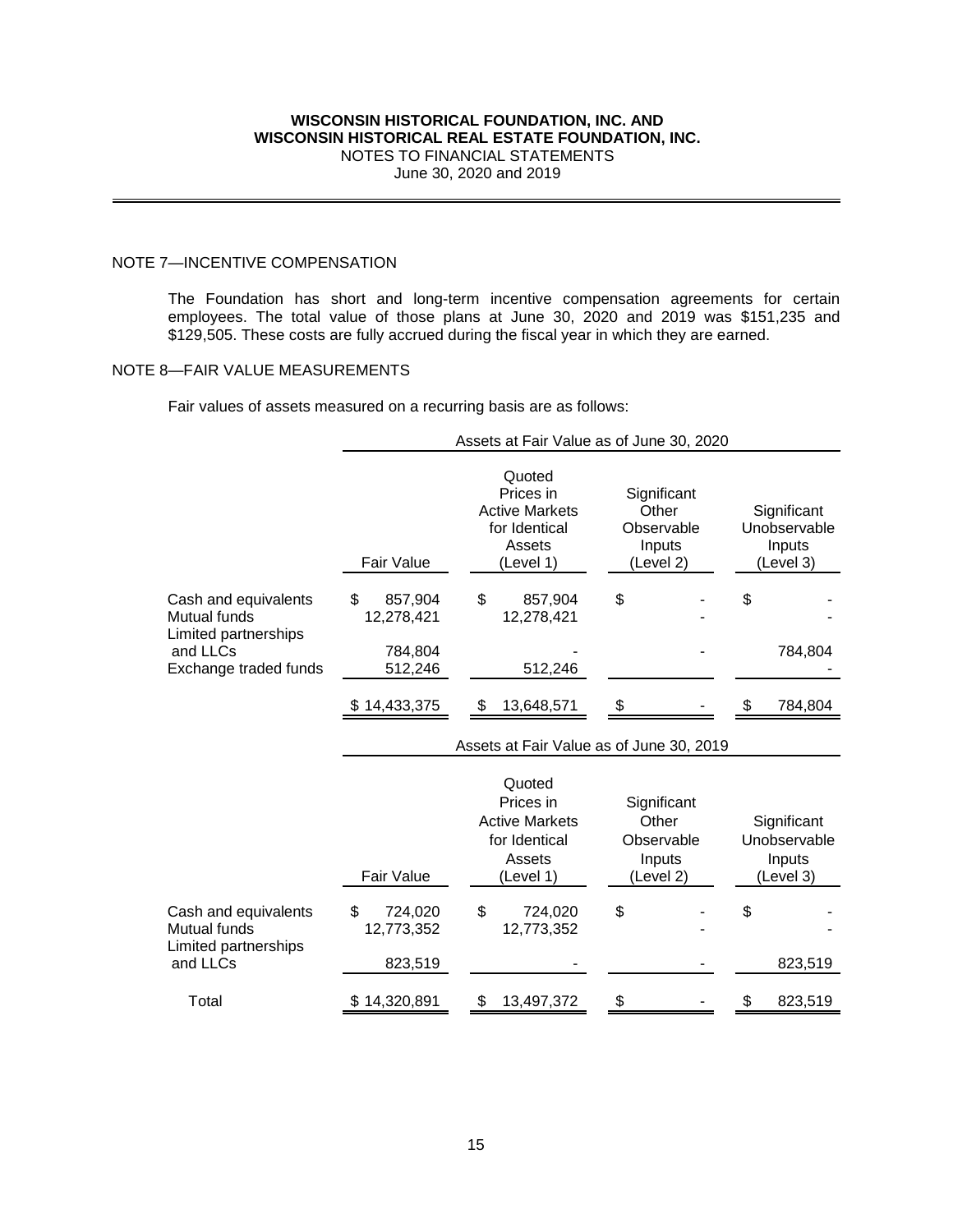June 30, 2020 and 2019

#### NOTE 8—FAIR VALUE MEASUREMENTS (continued)

The interests in limited partnerships and LLC's are not actively traded and significant other observable inputs are not available. Thus, their fair value is measured at the proportional share of the underlying assets as reported to the Foundation by their brokerage. Little information about those assets is released publicly. The estimated value does not necessarily represent the amounts that may be ultimately realized due to the occurrence of future circumstances that cannot be reasonably determined.

The table below presents a reconciliation from the beginning balance to the ending balance of the beneficial interest in assets held by Limited Partnerships and LLC's measured at fair value on a recurring basis using significant unobservable inputs:

|                                                                       | 2020                 | 2019                 |  |  |
|-----------------------------------------------------------------------|----------------------|----------------------|--|--|
| Beginning balance<br>Change in value of limited partnerships and LLCs | 823.519<br>(38, 715) | 867,062<br>(43, 543) |  |  |
| Ending balance                                                        | 784.804              | 823,519              |  |  |

#### NOTE 9—RETIREMENT PLAN

The Foundation sponsors a defined contribution plan covering employees meeting certain age and service requirements. The Foundation contributes up to 10% of the individual participant's compensation to the plan. Total expense for the years ended June 30, 2020 and 2019 was \$114,153 and \$114,289.

#### NOTE 10—COMPONENT FUND AT INCOURAGE COMMUNITY FOUNDATION

The Ruth and Hartley Barker Endowment Fund for the Wisconsin Historical Foundation, Inc. was established at Incourage Community Foundation in 2007 on behalf of the Foundation. Managed and held by Incourage Community Foundation, the fund is preserved and maintained as an endowment. Distributions shall be made according to Incourage Community Foundation's spending policy. The Ruth and Hartley Barker Endowment Fund for the Wisconsin Historical Foundation, Inc. will not be recorded in the Foundation's financial statements since all contributions are direct from the donor to Incourage Community Foundation. As of June 30, 2020 and 2019, this fund had a balance of \$2,718,277 and \$2,934,252.

#### NOTE 11—ENDOWMENT

The Foundation's endowments consist of 42 individual funds established for a variety of purposes. Its endowment includes both donor-restricted funds and funds designated by the board of directors to function as endowments. As required by generally accepted accounting principles, net assets associated with endowment funds, including funds designated by the board of directors to function as endowments, are classified and reported based on the existence or absence of donor-imposed restrictions.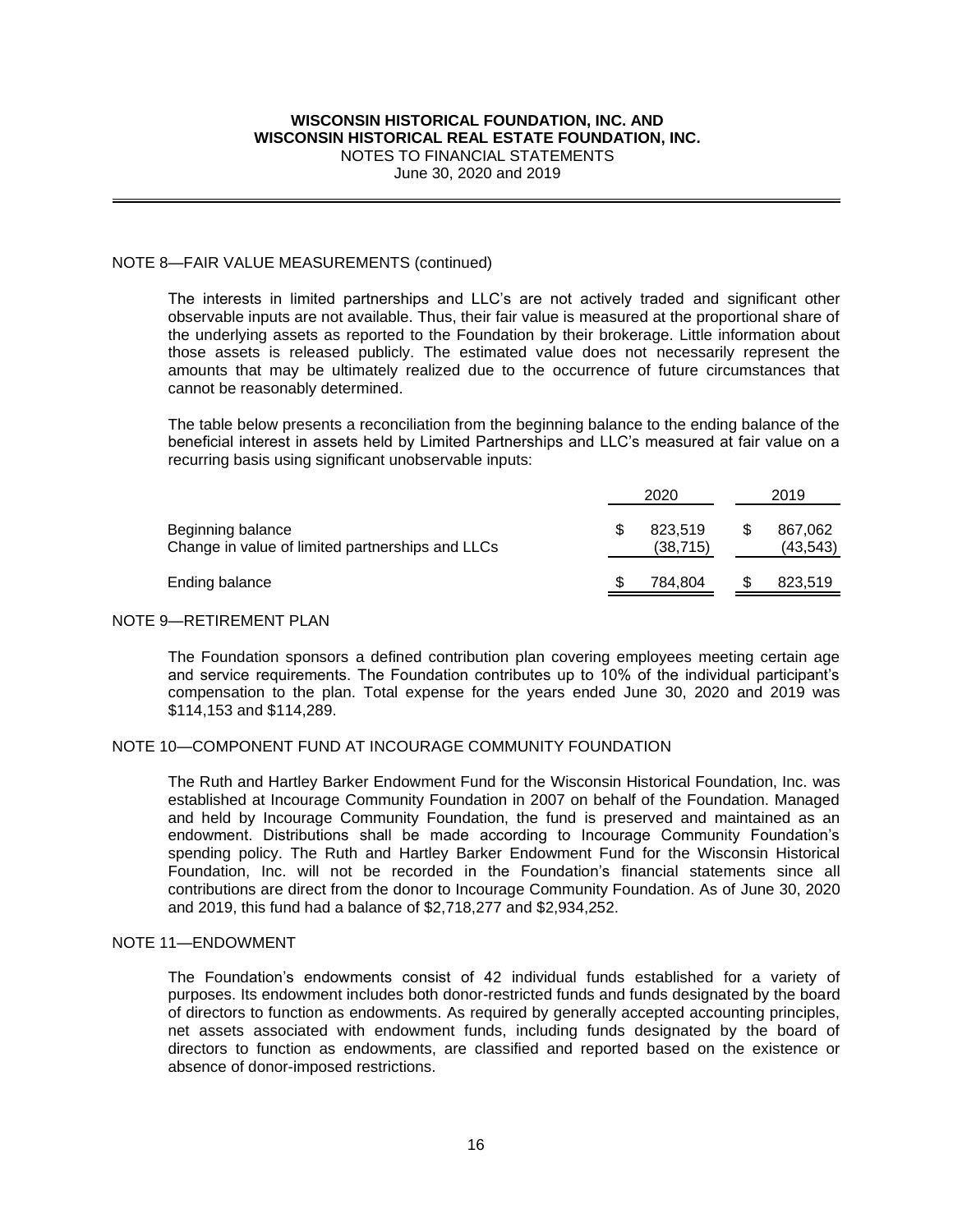June 30, 2020 and 2019

#### NOTE 11—ENDOWMENT (continued)

The Foundation is subject to Wisconsin's Uniform Prudent Management of Institutional Funds Act (UPMIFA) and thus, classifies amounts in its donor-restricted endowment funds as net assets with donor restrictions because those net assets are time restricted until the Board of Directors appropriates such amounts for expenditure. Most of those net assets also are subject to purpose restrictions that must be met before reclassifying those net assets to net assets without donor restrictions. The Board of Directors of the Foundation has interpreted UPMIFA as not requiring the maintenance of purchasing power of the original gift amount contributed to an endowment fund, unless a donor stipulates the contrary. As a result of this interpretation, when reviewing its donor-restricted endowment funds, the Foundation considers a fund to be underwater when the fair value of the fund is less than the sum of (a) the original value of initial and subsequent gift amounts donated to the fund and (b) any accumulations to the fund that are required to be maintained in perpetuity in accordance with the direction of the applicable donor gift instrument. The Foundation has interpreted UPMIFA to permit spending from underwater funds in accordance with the prudent measures required under the law. Additionally, in accordance with UPMIFA, the Foundation considers the following factors in making a determination to appropriate or accumulate donor-restricted endowment funds: (1) the duration and preservation of the fund, (2) the purposes of the Foundation and the donor-restricted endowment fund, (3) general economic conditions, (4) the possible effect of inflation and deflation, (5) the expected total return from income and the appreciation of investments, (6) other resources of the Foundation, and (7) the investment policies of the Foundation.

The Foundation has adopted investment and spending policies for endowment assets that attempt to provide additional income to fund programs supported by its endowment while seeking to maintain the purchasing power of the endowment assets. Endowment assets include those assets of donor-restricted funds that the Foundation must hold in perpetuity or for a donorspecified period(s). Under this policy, as approved by the Board of Directors, the endowment assets are invested in a manner that is intended to produce results above the benchmark while managing risk. The Foundation's investment objective is for the value of investment assets, exclusive of contributions and withdrawals, to grow through returns generated by capital appreciation and investment income. The rate of return earned by the portfolio's asset classes is targeted to be at or above weighted, commonly accepted performance benchmarks.

To satisfy its long-term rate-of-return objectives, the Foundation relies on a total return strategy in which investment returns are achieved through both capital appreciation (realized and unrealized) and current yield (interest and dividends). The Foundation targets investments to achieve its longterm return objectives within prudent risk constraints.

The Foundation has a policy of appropriating for distribution all investment income that the donorrestricted funds earned for use as the endowment originally intended.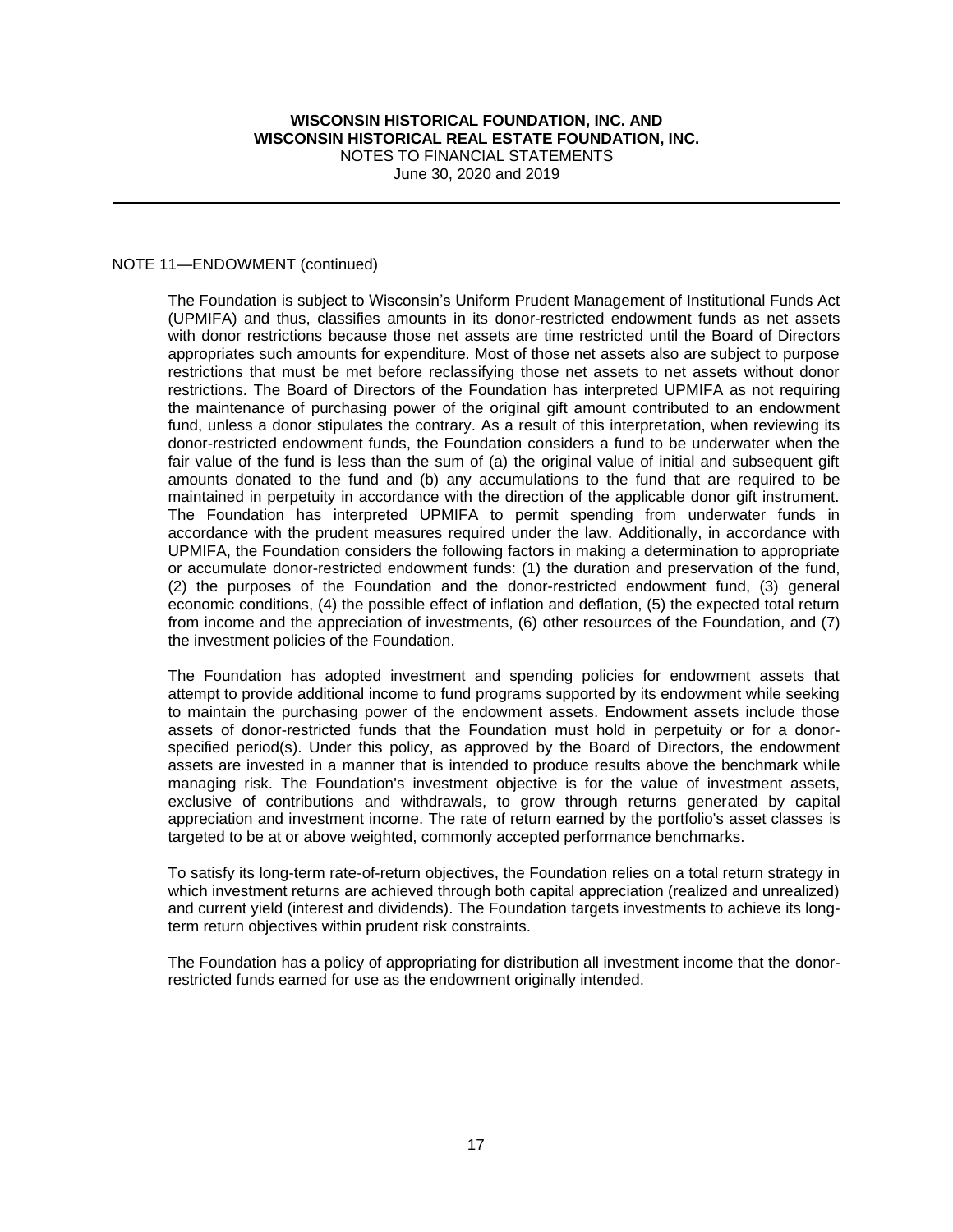June 30, 2020 and 2019

## NOTE 11—ENDOWMENTS (continued)

Endowment net asset composition by type of fund is as follows:

|                                                                                                                                           | 2020 |                                            |      |                                                  |    |                                                               |  |  |  |
|-------------------------------------------------------------------------------------------------------------------------------------------|------|--------------------------------------------|------|--------------------------------------------------|----|---------------------------------------------------------------|--|--|--|
|                                                                                                                                           |      | <b>Without Donor</b><br>Restrictions       |      | <b>With Donor</b><br>Restrictions                |    | Total                                                         |  |  |  |
| Board-designated endowment funds<br>Donor-restricted endowment funds:                                                                     | \$   | 1,908,524                                  | \$   |                                                  | S  | 1,908,524                                                     |  |  |  |
| Original donor-restricted gift amount<br>Accumulated investment gains                                                                     |      |                                            |      | 11,349,178<br>501,014                            |    | 11,349,178<br>501,014                                         |  |  |  |
| <b>Total funds</b>                                                                                                                        | \$   | 1,908,524                                  |      | \$11,850,192                                     |    | \$13,758,716                                                  |  |  |  |
|                                                                                                                                           |      |                                            | 2019 |                                                  |    |                                                               |  |  |  |
|                                                                                                                                           |      | <b>Without Donor</b><br>Restrictions       |      | <b>With Donor</b><br>Restrictions                |    | Total                                                         |  |  |  |
| Board-designated endowment funds<br>Donor-restricted endowment funds:                                                                     | \$   | 1,916,031                                  | \$   |                                                  | \$ | 1,916,031                                                     |  |  |  |
| Original donor-restricted gift amount<br>Accumulated investment gains                                                                     |      |                                            |      | 10,961,687<br>1,014,826                          |    | 10,961,687<br>1,014,826                                       |  |  |  |
| <b>Total funds</b>                                                                                                                        | \$   | 1,916,031                                  |      | \$11,976,513                                     |    | \$13,892,544                                                  |  |  |  |
| Changes in endowment net assets are as follows:                                                                                           |      |                                            | 2020 |                                                  |    |                                                               |  |  |  |
|                                                                                                                                           |      | <b>Without Donor</b><br>Restrictions       |      | With Donor<br>Restrictions                       |    | Total                                                         |  |  |  |
| Endowment net assets at beginning of year<br>Contributions<br>Investment return, net<br>Amounts appropriated for expenditure              | \$   | 1,916,031<br>11,614                        |      | \$11,976,513<br>228,955<br>77,242<br>(432, 518)  |    | \$13,892,544<br>228,955<br>88,856<br>(432, 518)               |  |  |  |
| Transfers                                                                                                                                 |      | (19, 121)                                  |      |                                                  |    | (19, 121)                                                     |  |  |  |
| Endowment net assets at end of year                                                                                                       | \$   | 1,908,524                                  |      | \$11,850,192                                     |    | \$13,758,716                                                  |  |  |  |
|                                                                                                                                           |      |                                            | 2019 |                                                  |    |                                                               |  |  |  |
|                                                                                                                                           |      | <b>Without Donor</b><br>Restrictions       |      | <b>With Donor</b><br>Restrictions                |    | Total                                                         |  |  |  |
| Endowment net assets at beginning of year<br>Contributions<br>Investment return, net<br>Amounts appropriated for expenditure<br>Transfers | \$   | 805,859<br>26,065<br>(4, 525)<br>1,088,632 |      | \$11,112,533<br>903,556<br>367,330<br>(406, 906) |    | \$11,918,392<br>903,556<br>393,395<br>(411, 431)<br>1,088,632 |  |  |  |
| Endowment net assets at end of year                                                                                                       | \$   | 1,916,031                                  |      | \$11,976,513                                     |    | \$13,892,544                                                  |  |  |  |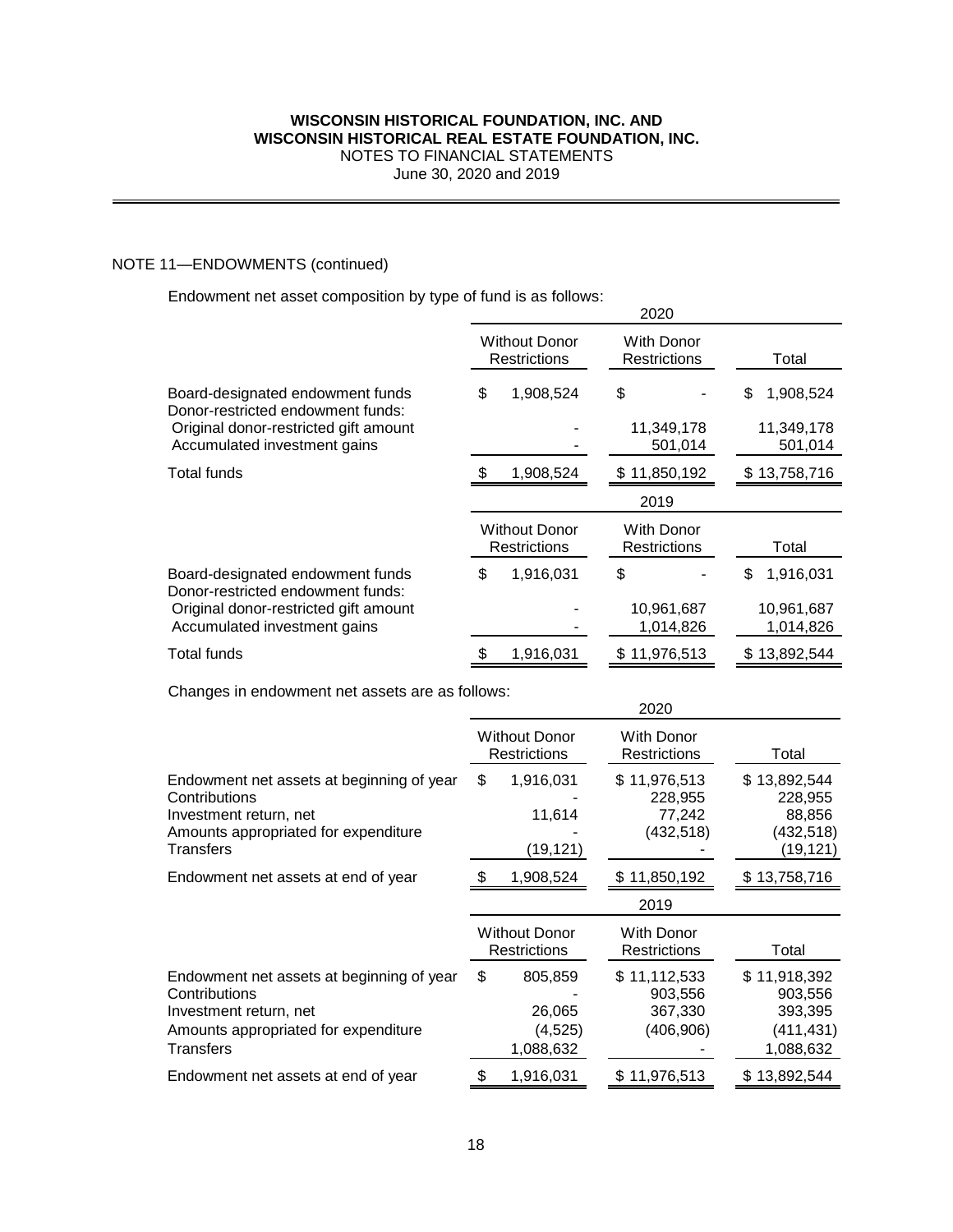#### NOTE 12—LIQUIDITY AND AVAILABILITY

The table below reflects the Foundation's financial assets as of the dates of the consolidated statements of financial position reduced by amounts not available for general expenditures within one year of the dates of the consolidated statements of financial position:

|                                                 | 2020             | 2019             |
|-------------------------------------------------|------------------|------------------|
|                                                 |                  |                  |
| Cash                                            | \$<br>8,969,491  | 5,880,797<br>\$. |
| Investments                                     | 13,918,164       | 13,833,566       |
| Accounts receivable                             | 131,147          | 168,589          |
| Unconditional promises to give, net             | 11,145,051       | 11,487,108       |
| Pooled income fund                              | 515,211          | 487,325          |
| Financial assets at end of year                 | 34,679,064       | 31,857,385       |
| Less those unavailable for general expenditures |                  |                  |
| within one year:                                |                  |                  |
| Board designated                                | 1,908,524        | 1,926,425        |
| Donor restrictions                              | 31,591,164       | 29,358,233       |
| Financial assets available to meet cash needs   |                  |                  |
| for general expenditures within one year        | 1,179,376<br>\$. | \$<br>572,727    |

As part of the Foundation's liquidity management, it has a policy to structure its financial assets to be available as its general expenditures, liabilities, and other obligations come due. The Foundation's board designated endowment assets could be made available to meet cash needs for general expenditures if necessary.

#### NOTE 13—SUBSEQUENT EVENTS

On March 11, 2020, the World Health Organization declared the outbreak of COVID-19 a pandemic. The ultimate disruption that may be caused by the outbreak is uncertain; however, it may result in a material adverse impact on the Foundation's financial position, changes in net assets, and cash flows. Possible effects may include, but are not limited to, disruption to the Foundation's donors and revenues, absenteeism in the Foundation's workforce, and unavailability of supplies used in the Foundation's programs. Prior to June 30, 2020, the Foundation received a PPP loan for approximately \$273,000 and believed it had incurred the necessary types and amounts of expenses for total loan forgiveness. As such, the Foundation recorded \$273,000 of other revenue on the consolidated statement of activities as of June 30, 2020 under the Insubstance Government Grant Model of accounting for PPP loans.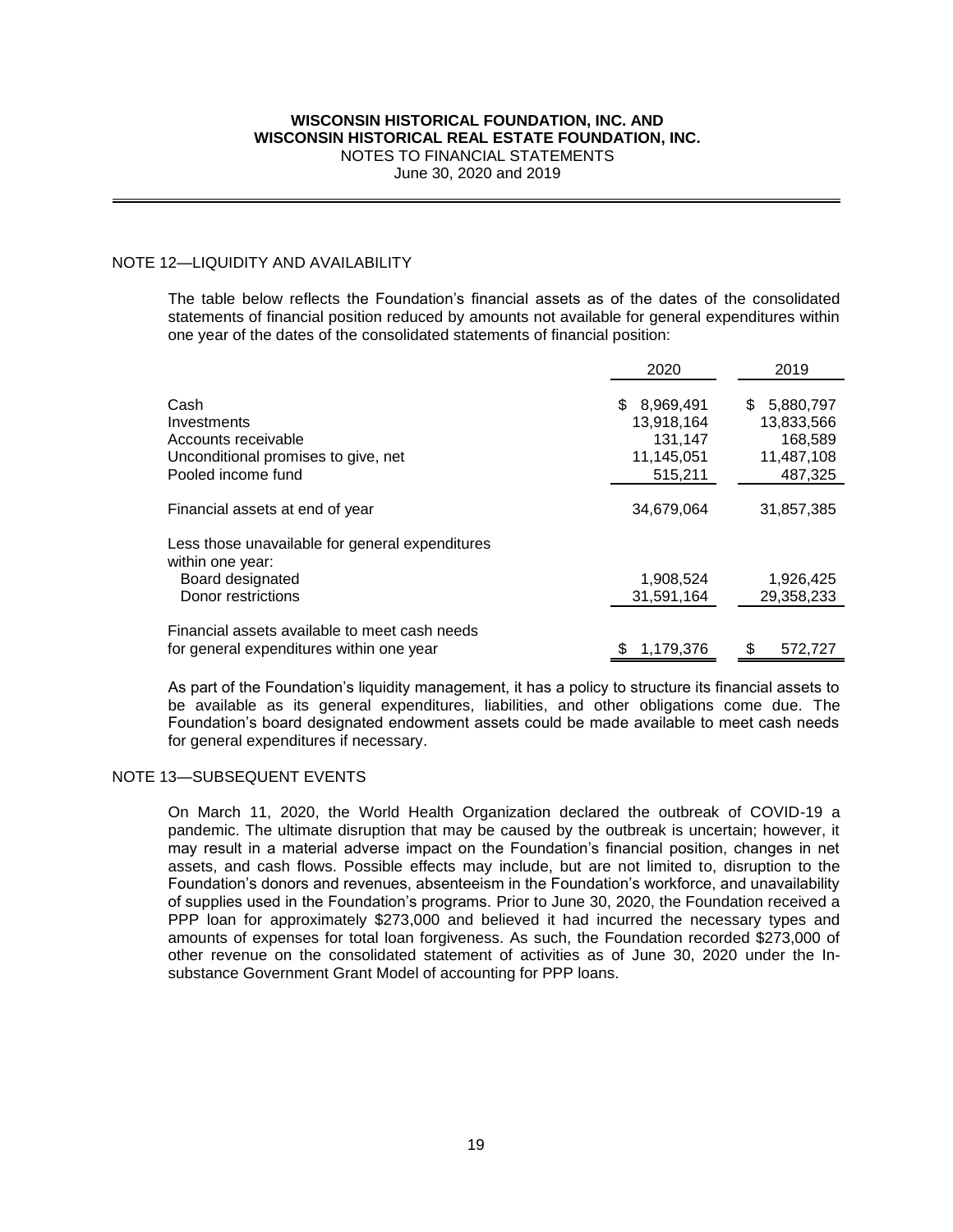## **WISCONSIN HISTORICAL FOUNDATION, INC. AND WISCONSIN HISTORICAL REAL ESTATE FOUNDATION, INC.** SCHEDULE OF ACTIVITIES BY FUND (SUMMARY)

Year Ended June 30, 2020

|                             |                 |    | <b>WHF</b>  | Historic              | Library         | <b>Museums</b> |
|-----------------------------|-----------------|----|-------------|-----------------------|-----------------|----------------|
|                             | <b>WHF</b>      |    | Support     | Preservation and      | and             | and Historic   |
|                             | Operations      |    | for Society | <b>Public History</b> | Archives        | <b>Sites</b>   |
| <b>REVENUE</b>              |                 |    |             |                       |                 |                |
| Contributions               | \$<br>1,334,689 | \$ | 32,260      | \$<br>51,186          | \$<br>203,152   | \$<br>514,080  |
| Service fees                | 2,023,580       |    | 1,704       | 41,007                |                 |                |
| Investment return, net      | 34,798          |    | 14,902      | 15,606                | 58,147          | 26,841         |
| Total revenue               | 3,393,067       |    | 48,866      | 107,799               | 261,299         | 540,921        |
| <b>EXPENSES</b>             |                 |    |             |                       |                 |                |
| Wages and benefits          | 1,638,809       |    |             |                       |                 |                |
| Outside services            | 307,271         |    |             |                       |                 |                |
| Travel                      | 35,483          |    |             |                       |                 |                |
| <b>Cultivation expense</b>  | 247,973         |    |             |                       |                 |                |
| Office expenses             | 179,568         |    |             |                       |                 |                |
| Marketing expense           | 218,652         |    |             |                       |                 |                |
| <b>Facilities</b>           | 40,242          |    |             |                       |                 |                |
| Information technology      | 82,751          |    |             |                       |                 |                |
| Other expenses              |                 |    |             |                       |                 |                |
| Depreciation                | 1,854           |    |             |                       |                 |                |
| <b>Fundraising fees</b>     | 1,199           |    | 5,915       | 22,748                | 54,479          | 39,794         |
| Grant expense               |                 |    | 311,689     | 170,105               | 249,988         | 765,613        |
| Total expenses              | 2,753,802       |    | 317,604     | 192,853               | 304,467         | 805,407        |
| <b>Change in net assets</b> | 639,265         |    | (268, 738)  | (85,054)              | (43, 168)       | (264, 486)     |
| Net assets                  |                 |    |             |                       |                 |                |
| at beginning of year        | 671,090         |    | 2,949,859   | 2,456,069             | 5,919,204       | 5,484,623      |
| <b>Transfers</b>            | 5,000           |    | (5,000)     |                       |                 | 92,882         |
|                             |                 |    |             |                       |                 |                |
| <b>Net assets</b>           |                 |    |             |                       |                 |                |
| at end of year              | 1,315,355       |    | \$2,676,121 | \$2,371,015           | \$<br>5,876,036 | \$5,313,019    |
|                             |                 |    |             |                       |                 |                |
|                             |                 |    |             |                       |                 |                |
|                             |                 |    |             |                       |                 |                |
|                             |                 |    |             |                       |                 |                |
|                             |                 |    |             |                       |                 |                |
|                             |                 |    |             |                       |                 |                |
|                             |                 |    |             |                       |                 |                |
|                             |                 |    |             |                       |                 |                |
|                             |                 |    |             |                       |                 |                |
|                             |                 |    |             |                       |                 |                |
|                             |                 |    |             |                       |                 |                |
|                             |                 |    |             |                       |                 |                |
|                             |                 | 20 |             |                       |                 |                |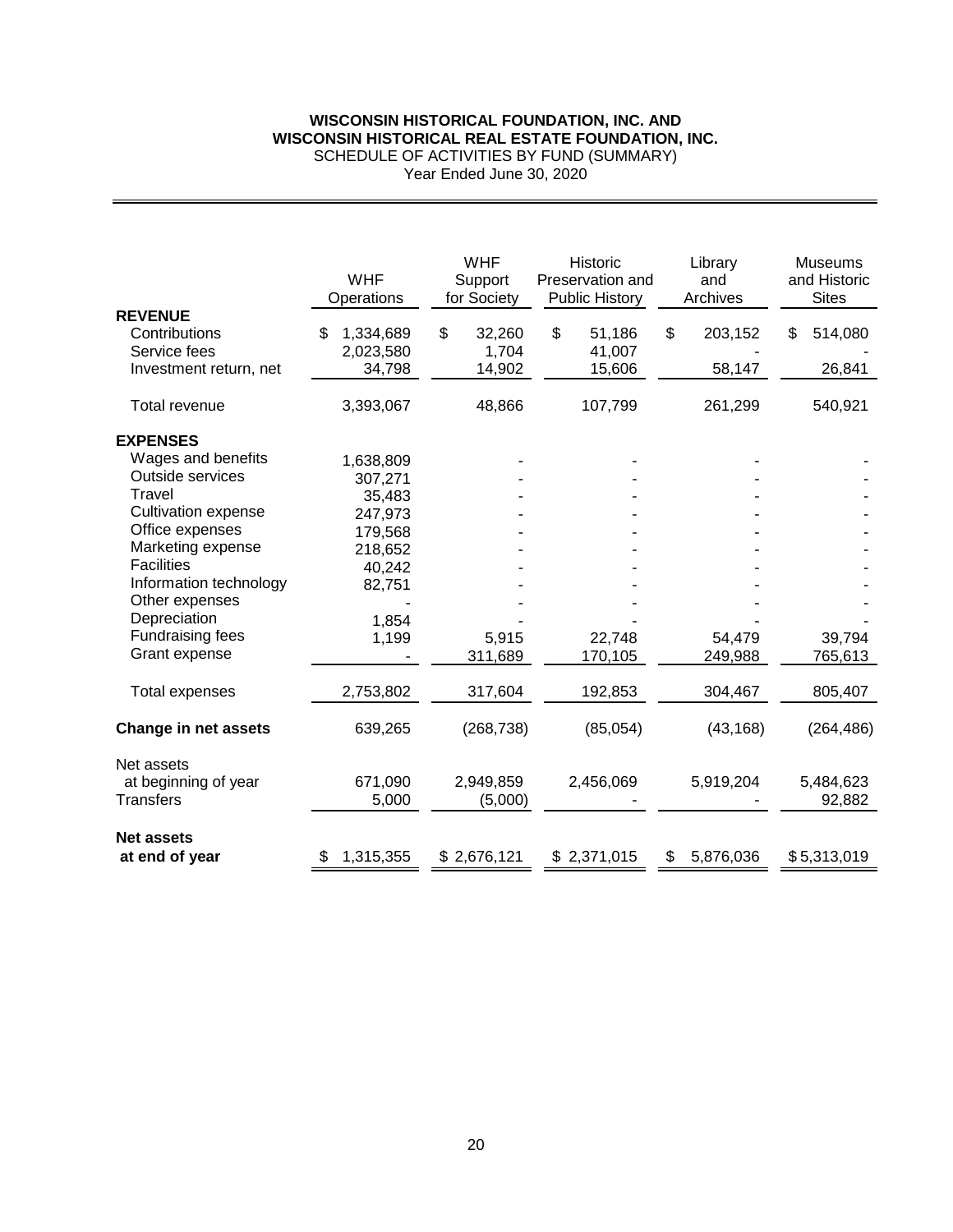| Forward<br>Campaign  | Museum<br>Campaign   | Outreach and<br>Engagement | <b>WI Historical</b><br><b>Real Estate</b><br>Foundation | Total                                                |
|----------------------|----------------------|----------------------------|----------------------------------------------------------|------------------------------------------------------|
| \$                   | \$3,912,451<br>(523) | \$<br>35,691<br>1,769      | \$<br>1,846<br>158,000                                   | \$<br>6,085,355<br>2,224,291<br>151,540              |
|                      | 3,911,928            | 37,460                     | 159,846                                                  | 8,461,186                                            |
|                      |                      |                            | 7,500<br>5,633                                           | 1,646,309<br>307,271<br>35,483<br>247,973<br>185,201 |
|                      |                      |                            |                                                          | 218,652<br>40,242                                    |
| 618                  | 9,041                | 3,806                      | 10,000                                                   | 82,751<br>9,041<br>1,854<br>138,559                  |
| 28,882               | 1,034,967            | 124,518                    |                                                          | 2,685,762                                            |
| 29,500               | 1,044,008            | 128,324                    | 23,133                                                   | 5,599,098                                            |
| (29, 500)            | 2,867,920            | (90, 864)                  | 136,713                                                  | 2,862,088                                            |
| 122,382<br>(92, 882) | 13,208,390           | 516,826                    | 487,492                                                  | 31,815,935                                           |
| \$                   | \$16,076,310         | \$<br>425,962              | \$<br>624,205                                            | \$<br>34,678,023                                     |
|                      |                      | 21                         |                                                          |                                                      |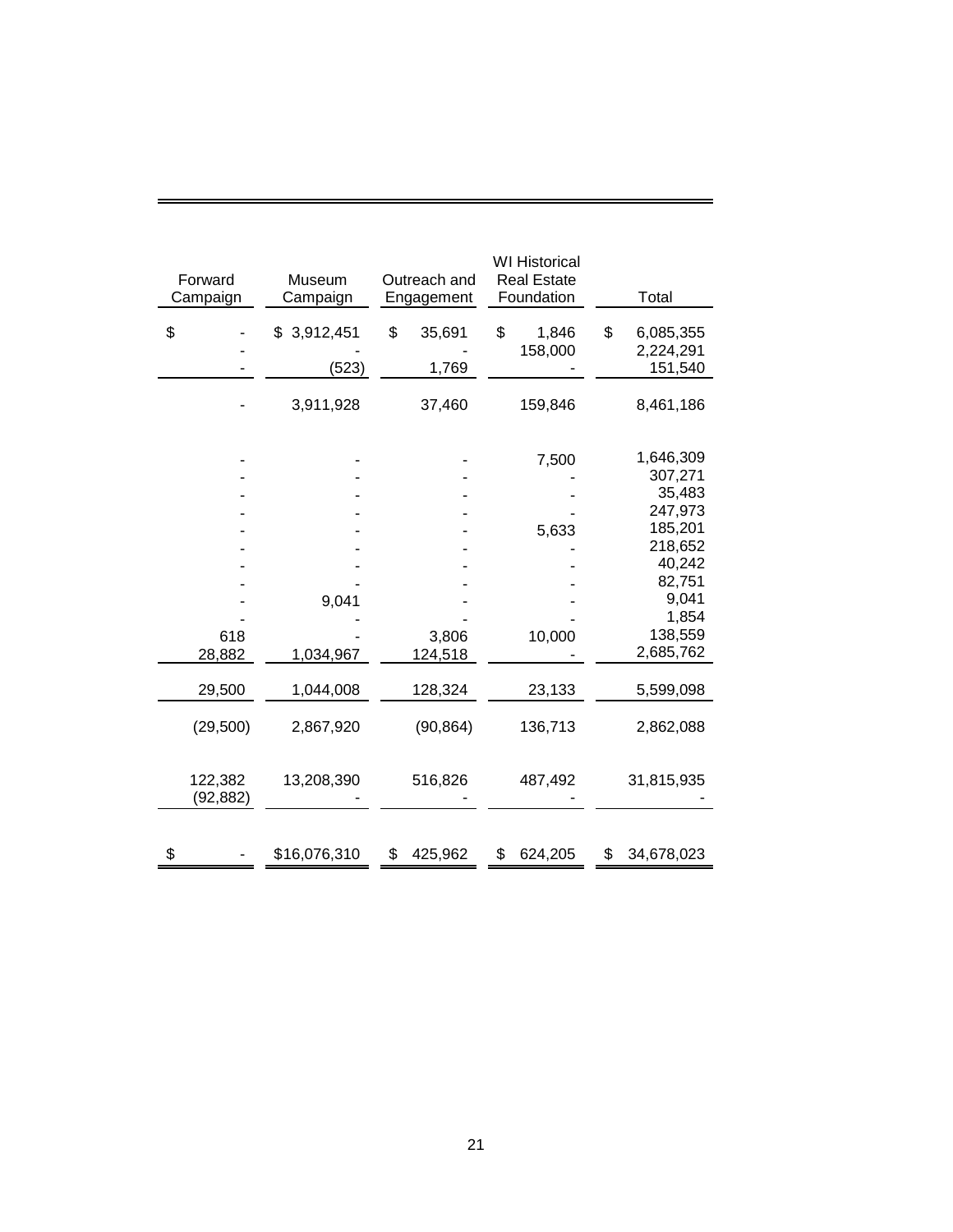



#### INDEPENDENT AUDITOR'S REPORT ON OTHER INFORMATION

To the Board of Directors Wisconsin Historical Foundation, Inc. Madison, Wisconsin

We have audited the financial statements of Wisconsin Historical Foundation, Inc. and Wisconsin Historical Real Estate Foundation, Inc. as of and for the years ended June 30, 2020 and 2019, and our audit report thereon dated December 11, 2020, which expressed an unmodified opinion on those financial statements, appears on pages 1-2. Our audit was conducted for the purpose of forming an opinion on the financial statements as a whole. The schedule of activities by fund, which is the responsibility of management, is presented for purposes of additional analysis and is not a required part of the financial statements. Such information has not been subjected to the auditing procedures applied in the audit of the financial statements, and, accordingly, we do not express an opinion or provide any assurance on it.

We guy algo up

Wegner CPAs, LLP Madison, Wisconsin December 11, 2020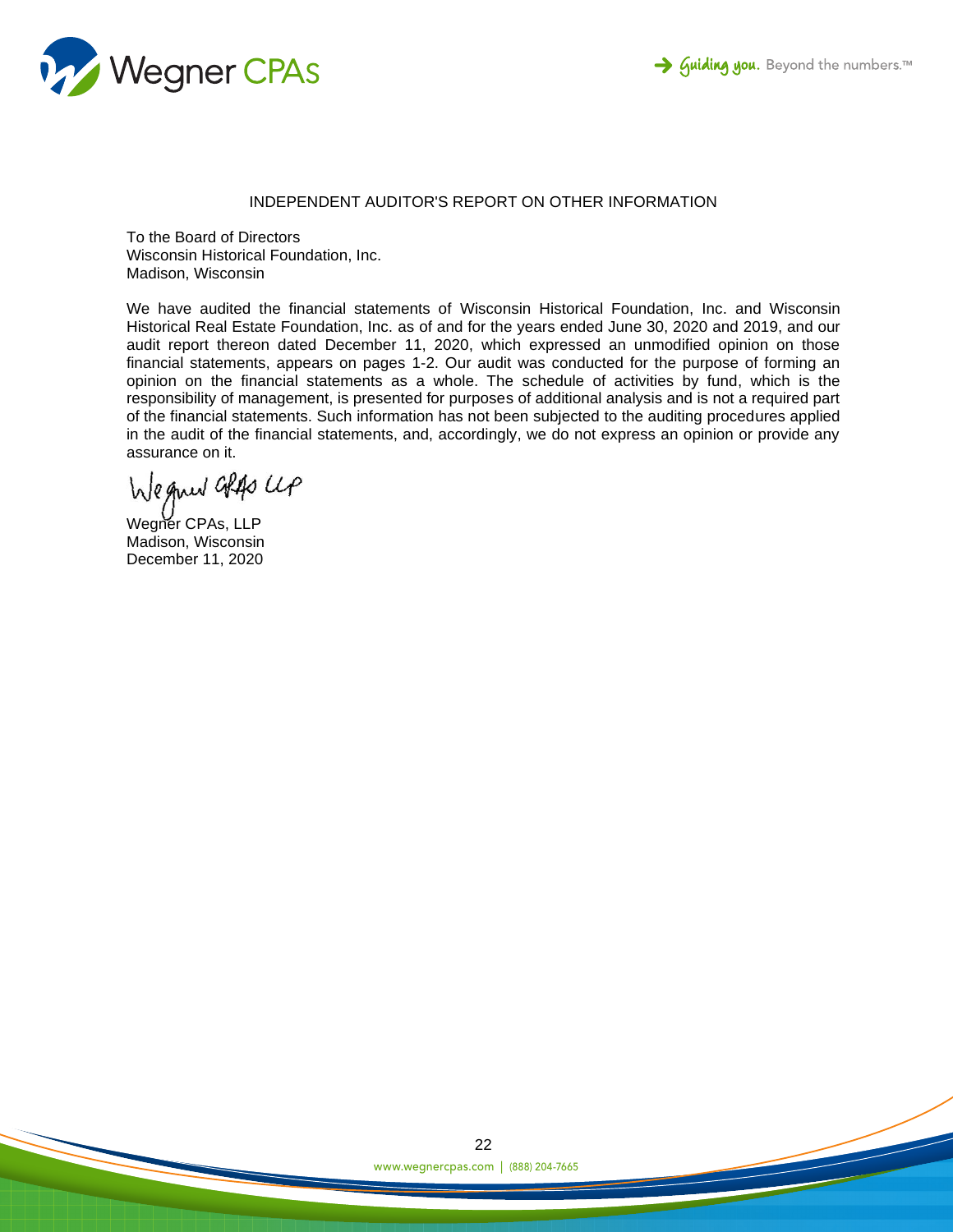# **WISCONSIN HISTORICAL FOUNDATION, INC. AND WISCONSIN HISTORICAL REAL ESTATE FOUNDATION, INC.**

SCHEDULE OF ACTIVITIES BY FUND (UNAUDITED)

Year Ended June 30, 2020

|                                 |                     | 1000                     | 2101                                            |    | 2102                                |               | 2104               |  |
|---------------------------------|---------------------|--------------------------|-------------------------------------------------|----|-------------------------------------|---------------|--------------------|--|
|                                 |                     | <b>WHF</b><br>Operations | <b>LIBRARY</b><br><b>AND</b><br><b>ARCHIVES</b> |    | <b>WHF Support</b>                  |               | <b>WHF Support</b> |  |
|                                 | <b>General Fund</b> |                          | Pooled<br>Income Fund                           |    | <b>Charitable Gift</b><br>Annuities | <b>WHREFI</b> |                    |  |
| <b>REVENUE</b>                  |                     |                          |                                                 |    |                                     |               |                    |  |
| Contributions                   | \$                  | 1,333,224                | \$<br>(2,532)                                   | \$ | 1,463                               | \$            | 1,846              |  |
| Service fees                    |                     | 2,023,580                |                                                 |    |                                     |               | 158,000            |  |
| Investment return, net          |                     | 39,051                   | 27,886                                          |    | (4, 251)                            |               |                    |  |
| Total revenue                   |                     | 3,395,855                | 25,354                                          |    | (2,788)                             |               | 159,846            |  |
| <b>EXPENSES</b>                 |                     |                          |                                                 |    |                                     |               |                    |  |
| Wages and benefits              |                     | 1,638,809                |                                                 |    |                                     |               | 7,500              |  |
| Outside services                |                     | 307,271                  |                                                 |    |                                     |               |                    |  |
| Travel                          |                     | 35,483                   |                                                 |    |                                     |               |                    |  |
| <b>Cultivation expense</b>      |                     | 247,973                  |                                                 |    |                                     |               |                    |  |
| Office expenses                 |                     | 179,568                  |                                                 |    |                                     |               | 5,633              |  |
| Marketing expense               |                     | 218,652                  |                                                 |    |                                     |               |                    |  |
| <b>Facilities</b>               |                     | 40,242                   |                                                 |    |                                     |               |                    |  |
| Information technology          |                     | 82,751                   |                                                 |    |                                     |               |                    |  |
| Other expenses                  |                     |                          |                                                 |    |                                     |               |                    |  |
| Depreciation                    |                     | 1,854                    |                                                 |    |                                     |               |                    |  |
| Fundraising fees                |                     | 1,202                    |                                                 |    |                                     |               | 10,000             |  |
| Grant expense                   |                     |                          |                                                 |    |                                     |               |                    |  |
| <b>Total expenses</b>           |                     | 2,753,803                |                                                 |    |                                     |               | 23,133             |  |
| <b>Change in net assets</b>     |                     | 642,053                  | 25,354                                          |    | (2,788)                             |               | 136,713            |  |
| Net assets at beginning of year | 531,282             |                          | 405,940                                         |    | 139,812                             |               | 487,492            |  |
| <b>Transfers</b>                |                     | 5,000                    |                                                 |    |                                     |               |                    |  |
| Net assets at end of year       | \$                  | 1,178,335                | \$<br>431,294                                   | \$ | 137,024                             | \$            | 624,205            |  |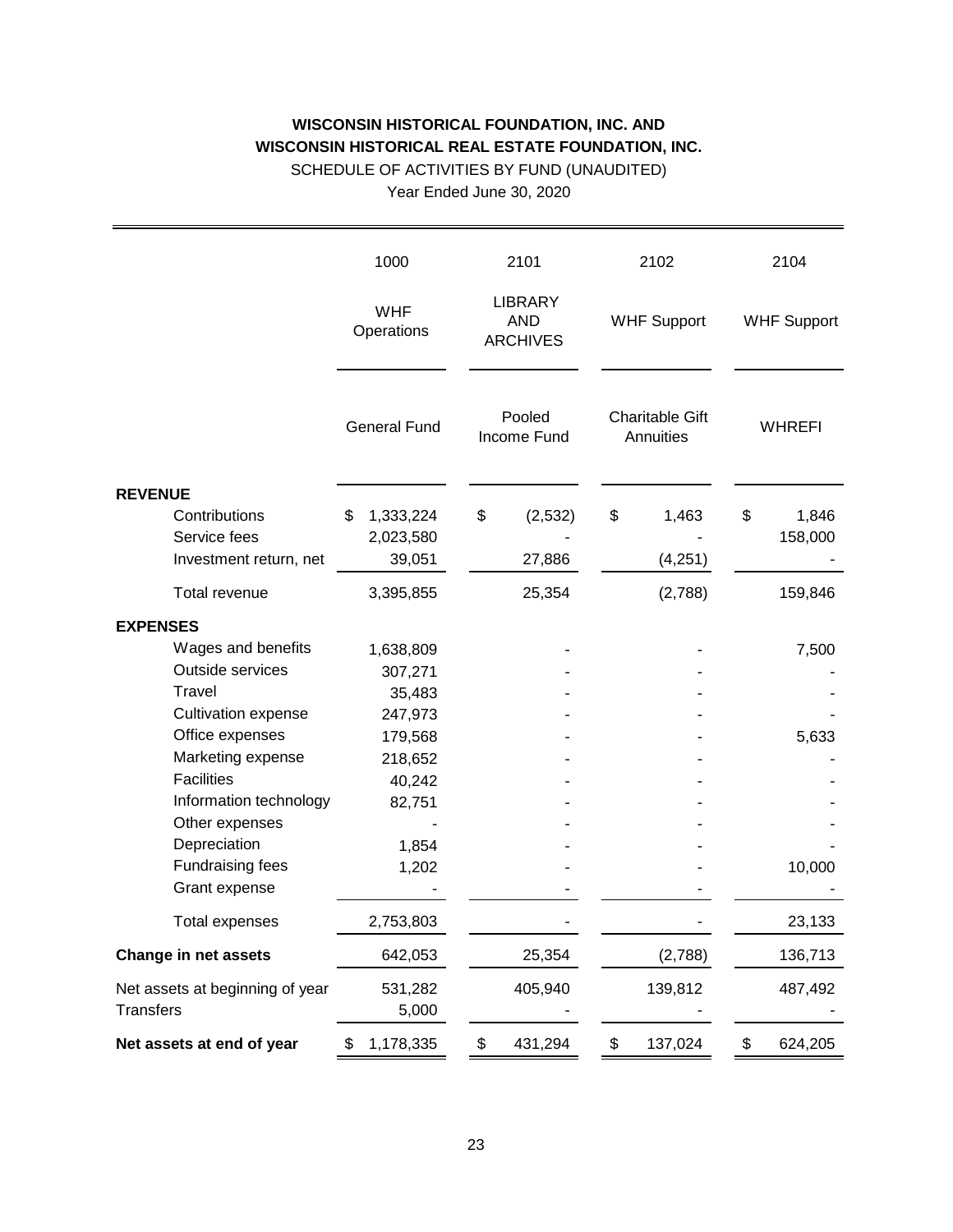| 2300               | 2301               | 2312                           | 2313                     | 2314                                                      |
|--------------------|--------------------|--------------------------------|--------------------------|-----------------------------------------------------------|
| <b>WHS Support</b> | <b>WHS Support</b> | Outreach &<br>Engagement       | Outreach &<br>Engagement | Outreach &<br>Engagement                                  |
| <b>WHS Support</b> | Hougan<br>Estate   | $K-12$<br>Education<br>Support |                          | $K-12$<br>Education<br>Support<br>Endowment<br>Expendable |
| \$32,227           | \$                 | \$<br>1,250                    | \$                       | \$                                                        |
|                    |                    |                                | 335                      |                                                           |
| 32,227             |                    | 1,250                          | 335                      |                                                           |
|                    |                    |                                |                          |                                                           |
|                    |                    |                                |                          |                                                           |
|                    |                    |                                |                          |                                                           |
|                    |                    |                                |                          |                                                           |
|                    |                    |                                |                          |                                                           |
|                    |                    |                                |                          |                                                           |
|                    |                    |                                |                          |                                                           |
| 2,422              | 616                | 283                            | 542                      |                                                           |
| 278,015            |                    | 26,487                         |                          | 1,742                                                     |
| 280,438            | 616                | 26,769                         | 542                      | 1,742                                                     |
| (248, 211)         | (616)              | (25, 519)                      | (207)                    | (1, 742)                                                  |
| 413,504            | 61,881             | 81,136                         | 55,601                   |                                                           |
| 5,317              |                    |                                | (1, 742)                 | 1,742                                                     |
| \$170,610          | \$<br>61,265       | 55,616<br>\$                   | 53,651<br>\$             | \$                                                        |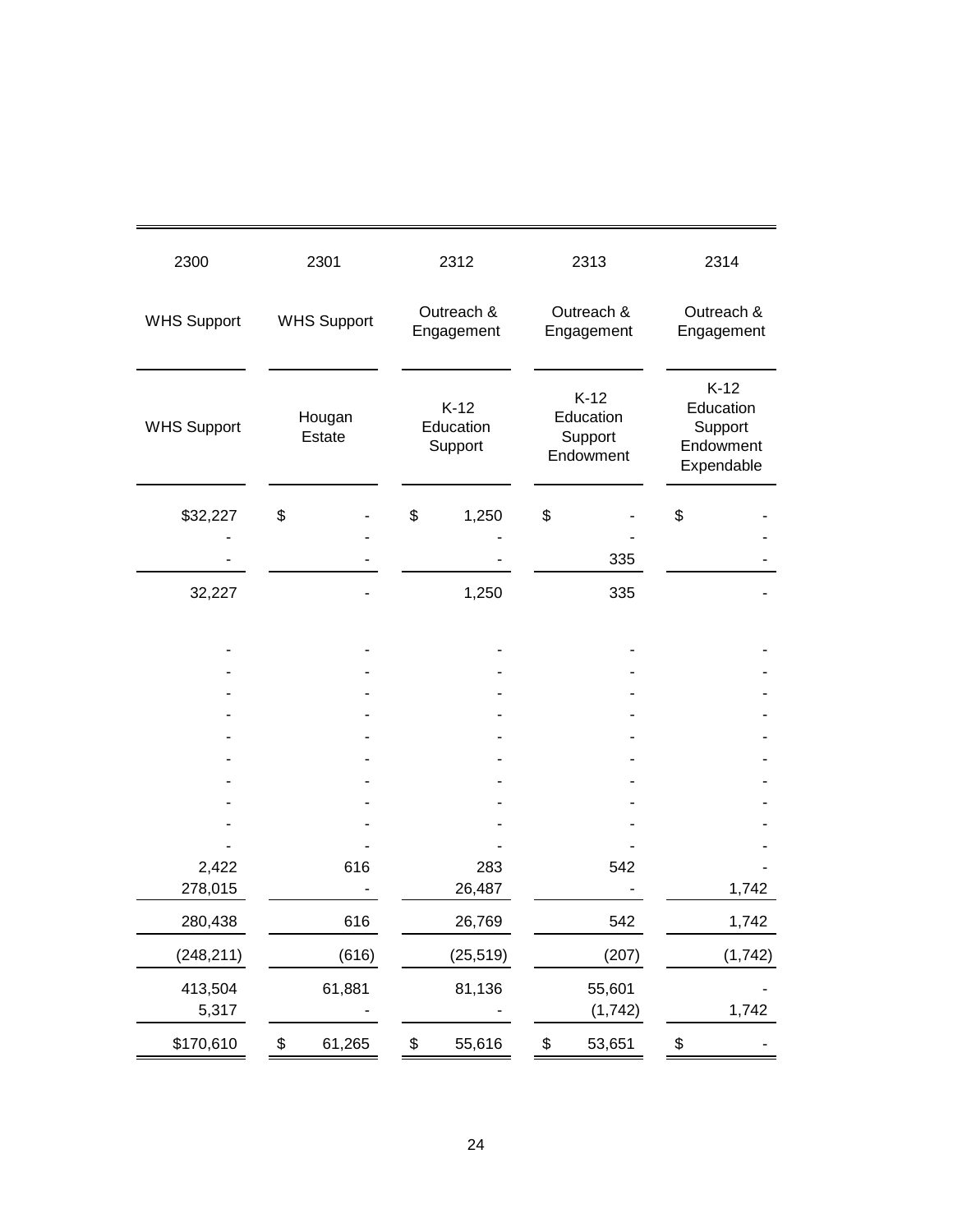|                                        |    | 2315               |    | 2316                    |                                                         | 2317                |    | 2318                                                     |
|----------------------------------------|----|--------------------|----|-------------------------|---------------------------------------------------------|---------------------|----|----------------------------------------------------------|
|                                        |    | <b>WHS Support</b> |    | <b>WHS Support</b>      | <b>WHS Support</b>                                      |                     |    | <b>WHS Support</b>                                       |
|                                        |    | Ornament<br>Fund   |    | Unrestricted<br>Support | <b>Board</b><br>Designated<br>Unrestricted<br>Endowment |                     |    | <b>Board</b><br>Designated<br>Unrestricted<br>Expendable |
| <b>REVENUE</b><br>Contributions        | \$ |                    | \$ |                         | \$                                                      |                     | \$ |                                                          |
| Service fees<br>Investment return, net |    | 23,507             |    |                         |                                                         | (21, 803)<br>11,613 |    |                                                          |
| Total revenue                          |    | 23,507             |    |                         |                                                         | (10, 190)           |    |                                                          |
| <b>EXPENSES</b>                        |    |                    |    |                         |                                                         |                     |    |                                                          |
| Wages and benefits                     |    |                    |    |                         |                                                         |                     |    |                                                          |
| <b>Outside services</b>                |    |                    |    |                         |                                                         |                     |    |                                                          |
| Travel                                 |    |                    |    |                         |                                                         |                     |    |                                                          |
| <b>Cultivation expense</b>             |    |                    |    |                         |                                                         |                     |    |                                                          |
| Office expenses                        |    |                    |    |                         |                                                         |                     |    |                                                          |
| Marketing expense                      |    |                    |    |                         |                                                         |                     |    |                                                          |
| <b>Facilities</b>                      |    |                    |    |                         |                                                         |                     |    |                                                          |
| Information technology                 |    |                    |    |                         |                                                         |                     |    |                                                          |
| Other expenses                         |    |                    |    |                         |                                                         |                     |    |                                                          |
| Depreciation                           |    |                    |    |                         |                                                         |                     |    |                                                          |
| <b>Fundraising fees</b>                |    |                    |    | 76                      |                                                         | (2,682)             |    |                                                          |
| Grant expense                          |    | 18,760             |    |                         |                                                         |                     |    |                                                          |
| <b>Total expenses</b>                  |    | 18,760             |    | 76                      |                                                         | (2,682)             |    |                                                          |
| <b>Change in net assets</b>            |    | 4,747              |    | (76)                    |                                                         | (7, 507)            |    |                                                          |
| Net assets at beginning of year        |    | (25,020)           |    | 10,393                  |                                                         | 1,897,843           |    | 18,188                                                   |
| <b>Transfers</b>                       |    |                    |    | (10, 317)               |                                                         | (24, 839)           |    | 24,839                                                   |
| Net assets at end of year              | \$ | (20, 272)          | \$ |                         | \$                                                      | 1,865,497           | \$ | 43,028                                                   |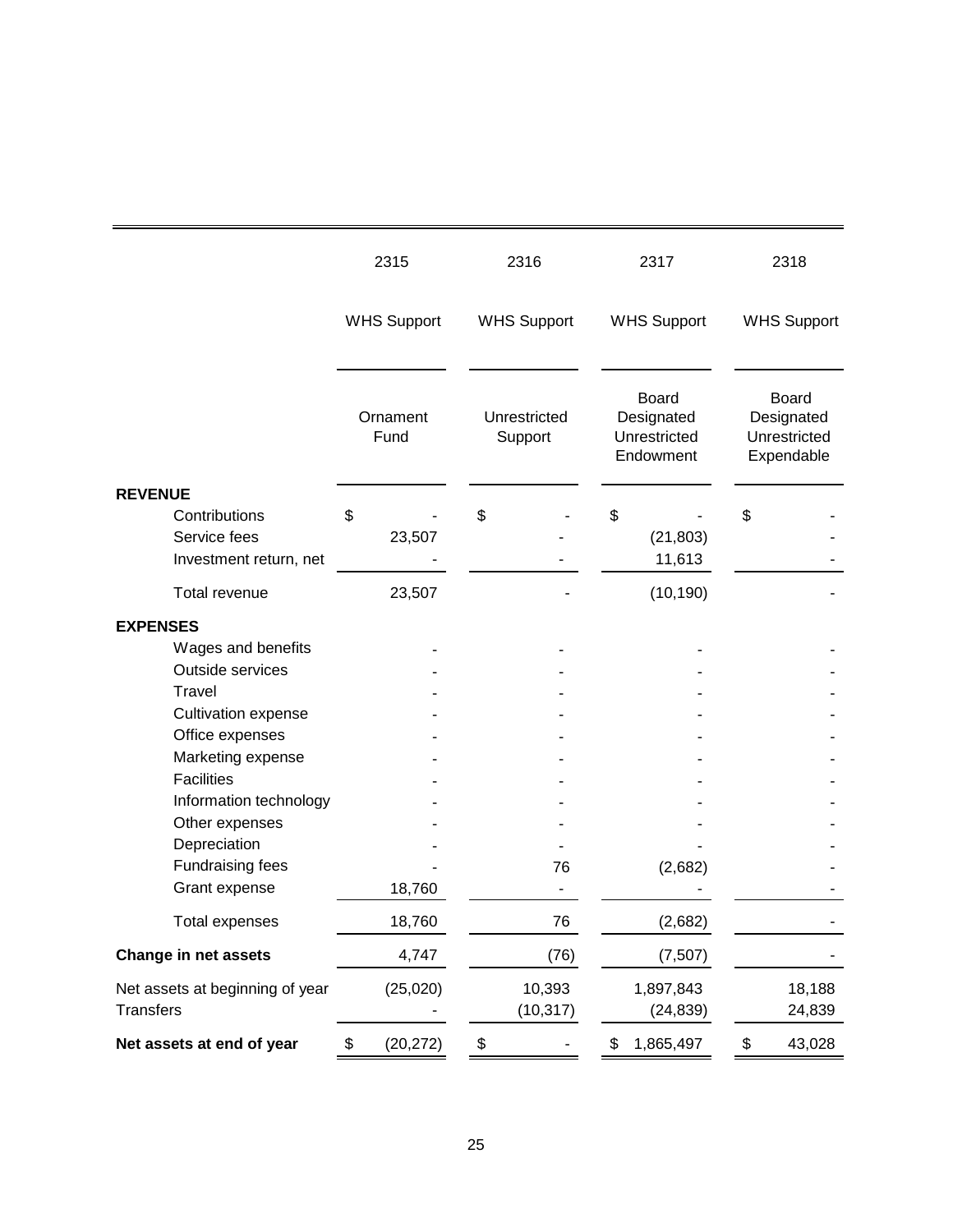| 2320                                         |    | 2411               |    | 2412                                    | 2413               |                                | 2414               |                                              |  |  |
|----------------------------------------------|----|--------------------|----|-----------------------------------------|--------------------|--------------------------------|--------------------|----------------------------------------------|--|--|
| <b>WHS Support</b>                           |    | <b>WHS Support</b> |    | <b>WHS Support</b>                      | <b>WHS Support</b> |                                | <b>WHS Support</b> |                                              |  |  |
| Society Staff<br>Professional<br>Development |    | Banta<br>Endowment |    | <b>Banta</b><br>Endowment<br>Expendable |                    | Planned<br>Giving<br>Endowment |                    | Planned<br>Giving<br>Endowment<br>Expendable |  |  |
| \$                                           | \$ |                    | \$ |                                         | \$                 | \$                             |                    |                                              |  |  |
|                                              |    | 908                |    |                                         | 1,387              |                                |                    |                                              |  |  |
|                                              |    | 908                |    |                                         | 1,387              |                                |                    |                                              |  |  |
|                                              |    |                    |    |                                         |                    |                                |                    |                                              |  |  |
|                                              |    |                    |    |                                         |                    |                                |                    |                                              |  |  |
|                                              |    |                    |    |                                         |                    |                                |                    |                                              |  |  |
|                                              |    |                    |    |                                         |                    |                                |                    |                                              |  |  |
|                                              |    |                    |    |                                         |                    |                                |                    |                                              |  |  |
|                                              |    |                    |    |                                         |                    |                                |                    |                                              |  |  |
|                                              |    |                    |    |                                         |                    |                                |                    |                                              |  |  |
|                                              |    |                    |    |                                         |                    |                                |                    |                                              |  |  |
|                                              |    |                    |    |                                         |                    |                                |                    |                                              |  |  |
|                                              |    |                    |    |                                         |                    |                                |                    |                                              |  |  |
|                                              |    | 1,528              |    |                                         | 2,326              |                                |                    |                                              |  |  |
| 10,000                                       |    |                    |    |                                         |                    |                                |                    |                                              |  |  |
| 10,000                                       |    | 1,528              |    |                                         | 2.326              |                                |                    |                                              |  |  |
| (10,000)                                     |    | (620)              |    |                                         | (939)              |                                |                    |                                              |  |  |
| 20,000                                       |    | 150,926            |    | 2,218                                   | 230,672            |                                | 2,464              |                                              |  |  |
|                                              |    | (4,608)            |    | 4,608                                   | (7, 174)           |                                | 7,174              |                                              |  |  |
| 10,000<br>\$                                 | \$ | 145,698            | \$ | 6,825                                   | \$<br>222,558      | \$                             | 9,638              |                                              |  |  |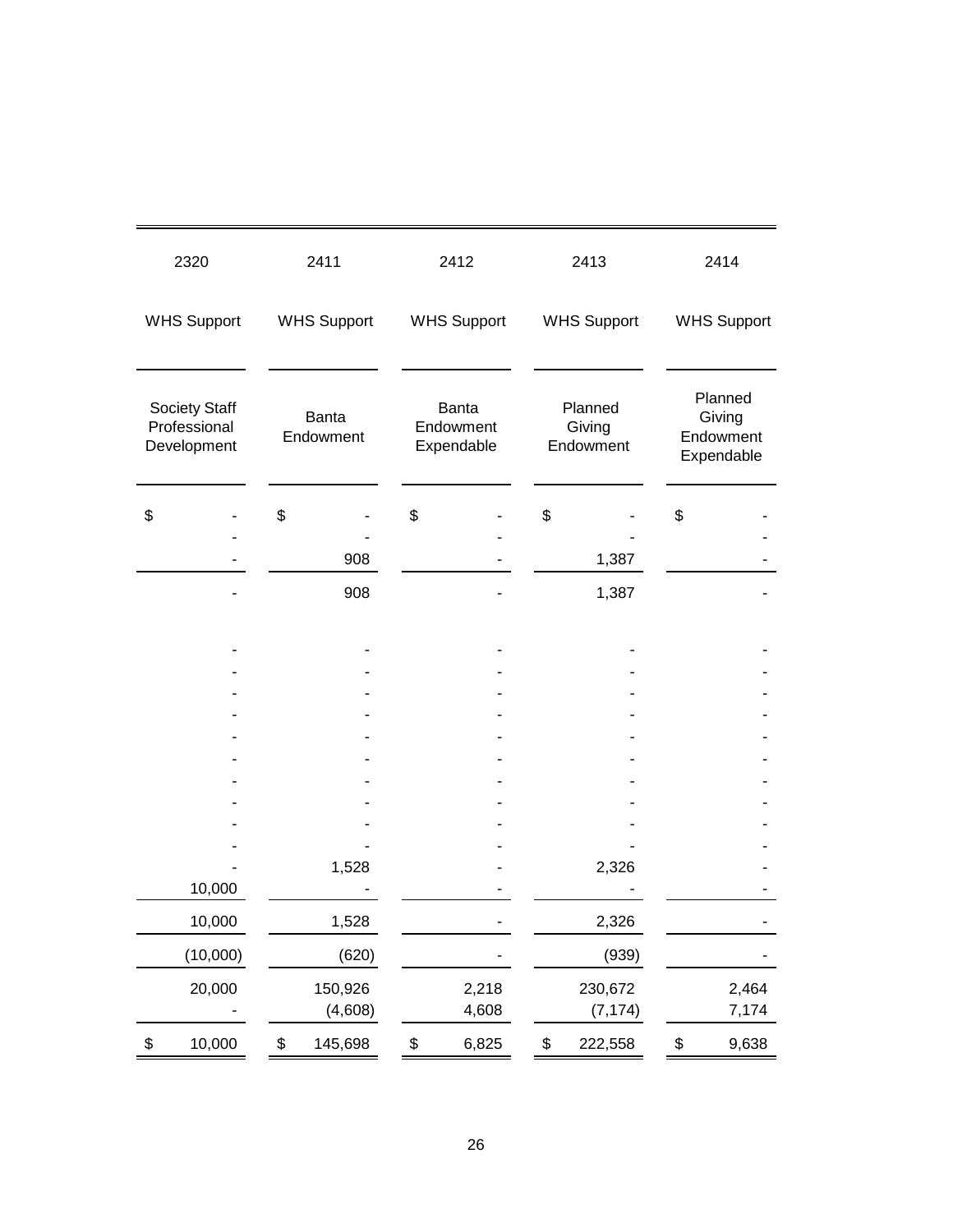|                                 |                           | 2451               |                                         | 2452               |                      | 2453               |                                    | 2454               |
|---------------------------------|---------------------------|--------------------|-----------------------------------------|--------------------|----------------------|--------------------|------------------------------------|--------------------|
|                                 |                           | <b>WHS Support</b> |                                         | <b>WHS Support</b> |                      | <b>WHS Support</b> |                                    | <b>WHS Support</b> |
|                                 | <b>Bauer</b><br>Endowment |                    | <b>Bauer</b><br>Endowment<br>Expendable |                    | Krueger<br>Endowment |                    | Krueger<br>Endowment<br>Expendable |                    |
| <b>REVENUE</b>                  |                           |                    |                                         |                    |                      |                    |                                    |                    |
| Contributions                   | \$                        |                    | \$                                      |                    | \$                   | 35                 | \$                                 |                    |
| Service fees                    |                           |                    |                                         |                    |                      |                    |                                    |                    |
| Investment return, net          |                           | 652                |                                         |                    |                      | 341                |                                    |                    |
| Total revenue                   |                           | 652                |                                         |                    |                      | 376                |                                    |                    |
| <b>EXPENSES</b>                 |                           |                    |                                         |                    |                      |                    |                                    |                    |
| Wages and benefits              |                           |                    |                                         |                    |                      |                    |                                    |                    |
| Outside services                |                           |                    |                                         |                    |                      |                    |                                    |                    |
| Travel                          |                           |                    |                                         |                    |                      |                    |                                    |                    |
| <b>Cultivation expense</b>      |                           |                    |                                         |                    |                      |                    |                                    |                    |
| Office expenses                 |                           |                    |                                         |                    |                      |                    |                                    |                    |
| Marketing expense               |                           |                    |                                         |                    |                      |                    |                                    |                    |
| <b>Facilities</b>               |                           |                    |                                         |                    |                      |                    |                                    |                    |
| Information technology          |                           |                    |                                         |                    |                      |                    |                                    |                    |
| Other expenses                  |                           |                    |                                         |                    |                      |                    |                                    |                    |
| Depreciation                    |                           |                    |                                         |                    |                      |                    |                                    |                    |
| <b>Fundraising fees</b>         |                           | 1,056              |                                         |                    |                      | 572                |                                    |                    |
| Grant expense                   |                           |                    |                                         | 3,130              |                      |                    |                                    | 1,784              |
| <b>Total expenses</b>           |                           | 1,056              |                                         | 3,130              |                      | 572                |                                    | 1,784              |
| <b>Change in net assets</b>     |                           | (404)              |                                         | (3, 130)           |                      | (196)              |                                    | (1,784)            |
| Net assets at beginning of year |                           | 108,138            |                                         |                    |                      | 56,883             |                                    | 1,767              |
| <b>Transfers</b>                |                           | (3, 130)           |                                         | 3,130              |                      | (1,784)            |                                    | 1,784              |
| Net assets at end of year       | \$                        | 104,604            | \$                                      |                    | \$                   | 54,903             | \$                                 | 1,767              |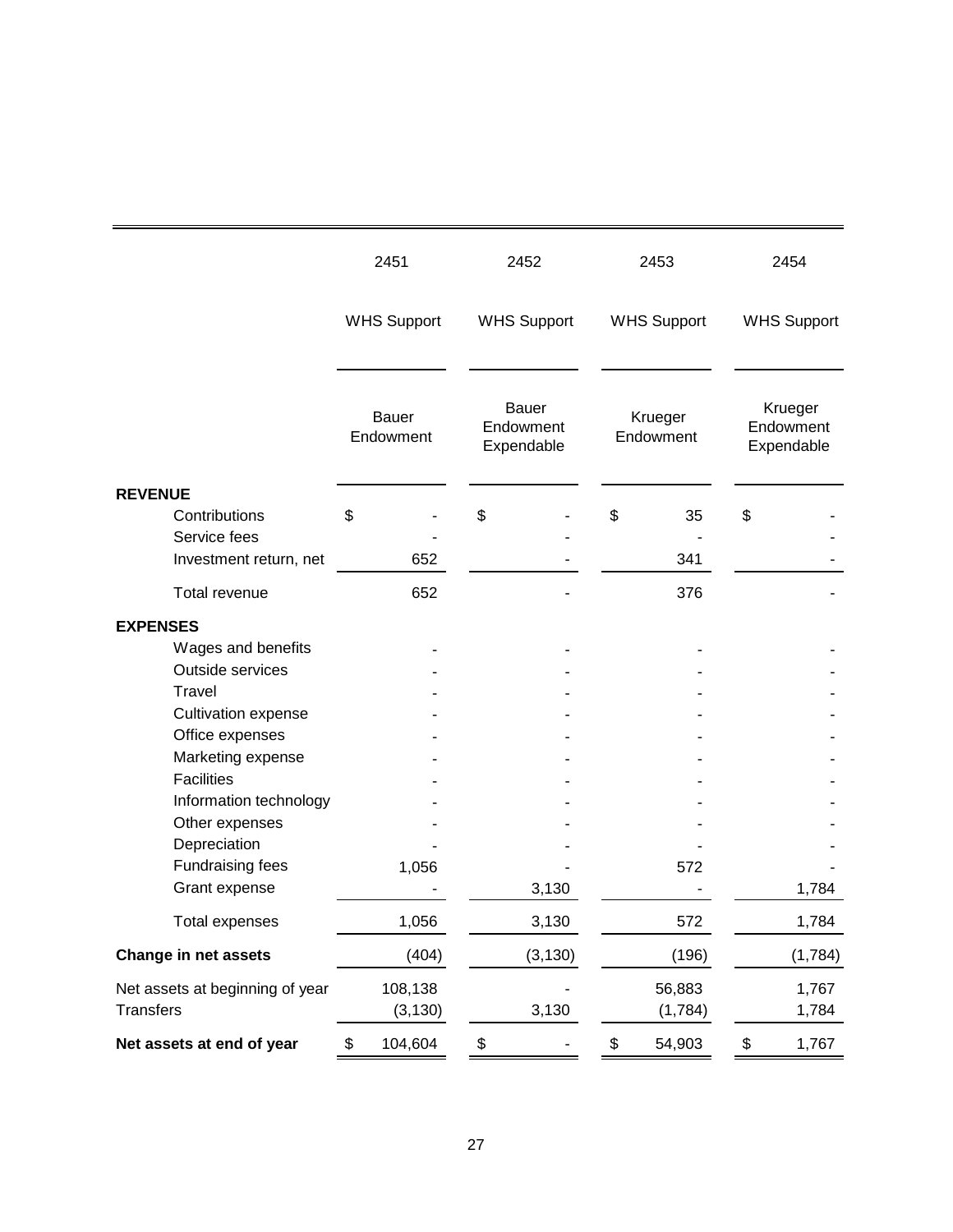| 3001                                            | 3002                                            |    | 3003                                            |                                                 | 3004                   | 3005                                            |  |
|-------------------------------------------------|-------------------------------------------------|----|-------------------------------------------------|-------------------------------------------------|------------------------|-------------------------------------------------|--|
| <b>LIBRARY</b><br><b>AND</b><br><b>ARCHIVES</b> | <b>LIBRARY</b><br><b>AND</b><br><b>ARCHIVES</b> |    | <b>LIBRARY</b><br><b>AND</b><br><b>ARCHIVES</b> | <b>LIBRARY</b><br><b>AND</b><br><b>ARCHIVES</b> |                        | <b>LIBRARY</b><br><b>AND</b><br><b>ARCHIVES</b> |  |
| Archives<br>General                             | Carstensen<br>Endowment                         |    | Carstensen<br>Endowment<br>Expendable           |                                                 | Carstensen<br>Memorial | Conservation                                    |  |
| \$<br>5,380                                     | \$<br>6,024                                     | \$ |                                                 | \$                                              | (24)                   | \$                                              |  |
|                                                 | 399                                             |    |                                                 |                                                 |                        |                                                 |  |
| 5,380                                           | 6,424                                           |    |                                                 |                                                 | (24)                   |                                                 |  |
|                                                 |                                                 |    |                                                 |                                                 |                        |                                                 |  |
|                                                 |                                                 |    |                                                 |                                                 |                        |                                                 |  |
|                                                 |                                                 |    |                                                 |                                                 |                        |                                                 |  |
|                                                 |                                                 |    |                                                 |                                                 |                        |                                                 |  |
|                                                 |                                                 |    |                                                 |                                                 |                        |                                                 |  |
|                                                 |                                                 |    |                                                 |                                                 |                        |                                                 |  |
|                                                 |                                                 |    |                                                 |                                                 |                        |                                                 |  |
|                                                 |                                                 |    |                                                 |                                                 |                        |                                                 |  |
|                                                 |                                                 |    |                                                 |                                                 |                        |                                                 |  |
| 502                                             | 622                                             |    |                                                 |                                                 |                        | 392                                             |  |
| 18,000                                          |                                                 |    | 1,785                                           |                                                 |                        | 4,000                                           |  |
| 18,502                                          | 622                                             |    | 1,785                                           |                                                 |                        | 4,392                                           |  |
| (13, 122)                                       | 5,802                                           |    | (1,785)                                         |                                                 | (25)                   | (4, 392)                                        |  |
| 60,866                                          | 61,572                                          |    |                                                 |                                                 | 25                     | 42,331                                          |  |
|                                                 | (1,785)                                         |    | 1,785                                           |                                                 |                        |                                                 |  |
| 47,745<br>\$                                    | \$<br>65,590                                    | \$ |                                                 | \$                                              |                        | \$<br>37,939                                    |  |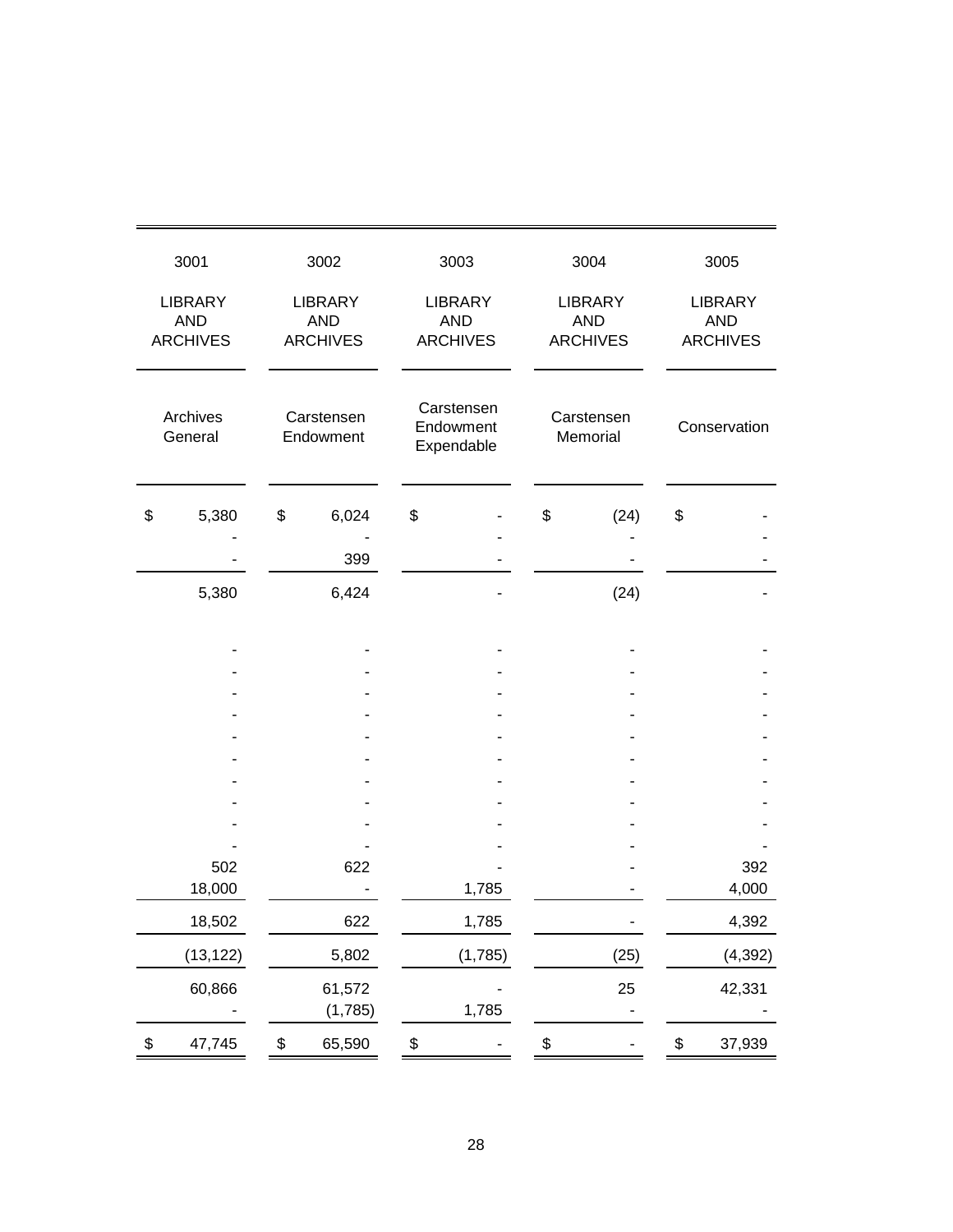|                                 | 3006                                            |                        |         | 3007                                            |                           | 3008                                            | 3009                                            |
|---------------------------------|-------------------------------------------------|------------------------|---------|-------------------------------------------------|---------------------------|-------------------------------------------------|-------------------------------------------------|
|                                 | <b>LIBRARY</b><br><b>AND</b><br><b>ARCHIVES</b> |                        |         | <b>LIBRARY</b><br><b>AND</b><br><b>ARCHIVES</b> |                           | <b>LIBRARY</b><br><b>AND</b><br><b>ARCHIVES</b> | <b>LIBRARY</b><br><b>AND</b><br><b>ARCHIVES</b> |
|                                 |                                                 | McCormick<br>Endowment |         | International<br>Harvester<br>Collectors        | International<br>Archives |                                                 | Archives<br>Month                               |
| <b>REVENUE</b>                  |                                                 |                        |         |                                                 |                           |                                                 |                                                 |
| Contributions<br>Service fees   | \$                                              |                        | \$      | 390                                             | \$                        | 90,400                                          | \$<br>500                                       |
| Investment return, net          |                                                 | 946                    |         |                                                 |                           |                                                 |                                                 |
| Total revenue                   |                                                 | 946                    |         | 390                                             |                           | 90,400                                          | 500                                             |
|                                 |                                                 |                        |         |                                                 |                           |                                                 |                                                 |
| <b>EXPENSES</b>                 |                                                 |                        |         |                                                 |                           |                                                 |                                                 |
| Wages and benefits              |                                                 |                        |         |                                                 |                           |                                                 |                                                 |
| <b>Outside services</b>         |                                                 |                        |         |                                                 |                           |                                                 |                                                 |
| Travel                          |                                                 |                        |         |                                                 |                           |                                                 |                                                 |
| <b>Cultivation expense</b>      |                                                 |                        |         |                                                 |                           |                                                 |                                                 |
| Office expenses                 |                                                 |                        |         |                                                 |                           |                                                 |                                                 |
| Marketing expense               |                                                 |                        |         |                                                 |                           |                                                 |                                                 |
| <b>Facilities</b>               |                                                 |                        |         |                                                 |                           |                                                 |                                                 |
| Information technology          |                                                 |                        |         |                                                 |                           |                                                 |                                                 |
| Other expenses<br>Depreciation  |                                                 |                        |         |                                                 |                           |                                                 |                                                 |
| <b>Fundraising fees</b>         |                                                 |                        |         |                                                 |                           | 2,789                                           |                                                 |
| Grant expense                   |                                                 | 1,589                  |         | 97                                              |                           |                                                 | 96                                              |
|                                 |                                                 |                        |         |                                                 |                           | 16,044                                          |                                                 |
| <b>Total expenses</b>           |                                                 | 1,589                  |         | 97                                              |                           | 18,833                                          | 96                                              |
| <b>Change in net assets</b>     |                                                 | (643)                  |         | 293                                             |                           | 71,567                                          | 404                                             |
| Net assets at beginning of year | 157,538<br>9,510                                |                        | 224,238 | 9,427                                           |                           |                                                 |                                                 |
| <b>Transfers</b>                |                                                 | (5,067)                |         |                                                 |                           |                                                 |                                                 |
| Net assets at end of year       | \$                                              | 151,828                | \$      | 9,802                                           | \$                        | 295,805                                         | \$<br>9,831                                     |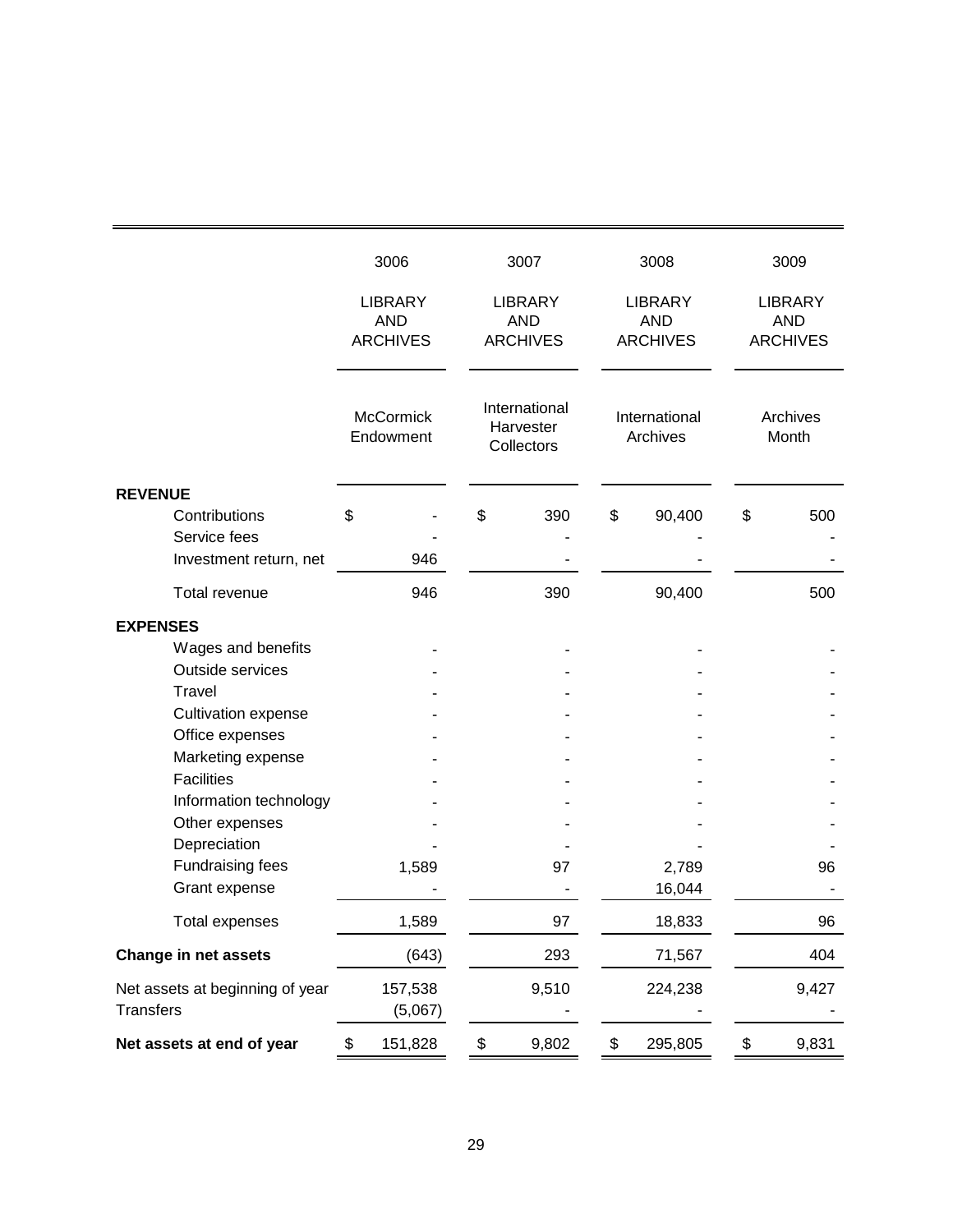| 3010                                            | 3013                                            | 3051                                            | 3052                                            | 3053                                            |
|-------------------------------------------------|-------------------------------------------------|-------------------------------------------------|-------------------------------------------------|-------------------------------------------------|
| <b>LIBRARY</b><br><b>AND</b><br><b>ARCHIVES</b> | <b>LIBRARY</b><br><b>AND</b><br><b>ARCHIVES</b> | <b>LIBRARY</b><br><b>AND</b><br><b>ARCHIVES</b> | <b>LIBRARY</b><br><b>AND</b><br><b>ARCHIVES</b> | <b>LIBRARY</b><br><b>AND</b><br><b>ARCHIVES</b> |
| Collection<br>Management                        | McCormick<br>Endowment<br>Expendable            | Library<br>General                              | Library<br>Acquisitions                         | Cutlip<br>Endowment                             |
| \$                                              | \$                                              | \$<br>17,735                                    | \$<br>15,100                                    | \$                                              |
|                                                 |                                                 |                                                 |                                                 | 3,112                                           |
|                                                 |                                                 | 17,735                                          | 15,100                                          | 3,112                                           |
|                                                 |                                                 |                                                 |                                                 |                                                 |
|                                                 |                                                 |                                                 |                                                 |                                                 |
|                                                 |                                                 |                                                 |                                                 |                                                 |
|                                                 |                                                 |                                                 |                                                 |                                                 |
|                                                 |                                                 |                                                 |                                                 |                                                 |
|                                                 |                                                 |                                                 |                                                 |                                                 |
|                                                 |                                                 |                                                 |                                                 |                                                 |
|                                                 |                                                 |                                                 |                                                 |                                                 |
|                                                 |                                                 |                                                 |                                                 |                                                 |
| 88                                              |                                                 | 716                                             | 284                                             | 5,047                                           |
|                                                 | 4,416                                           | 11,185                                          | 30,000                                          |                                                 |
| 88                                              | 4,416                                           | 11,901                                          | 30,284                                          | 5,047                                           |
| (88)                                            | (4, 416)                                        | 5,834                                           | (15, 184)                                       | (1, 935)                                        |
| 8,880                                           | 5,049                                           | 41,506                                          | 50,837                                          | 520,643                                         |
|                                                 | 5,067                                           |                                                 |                                                 | (19, 911)                                       |
| 8,792<br>\$                                     | 5,700<br>\$                                     | 47,340<br>\$                                    | \$<br>35,653                                    | 498,797<br>\$                                   |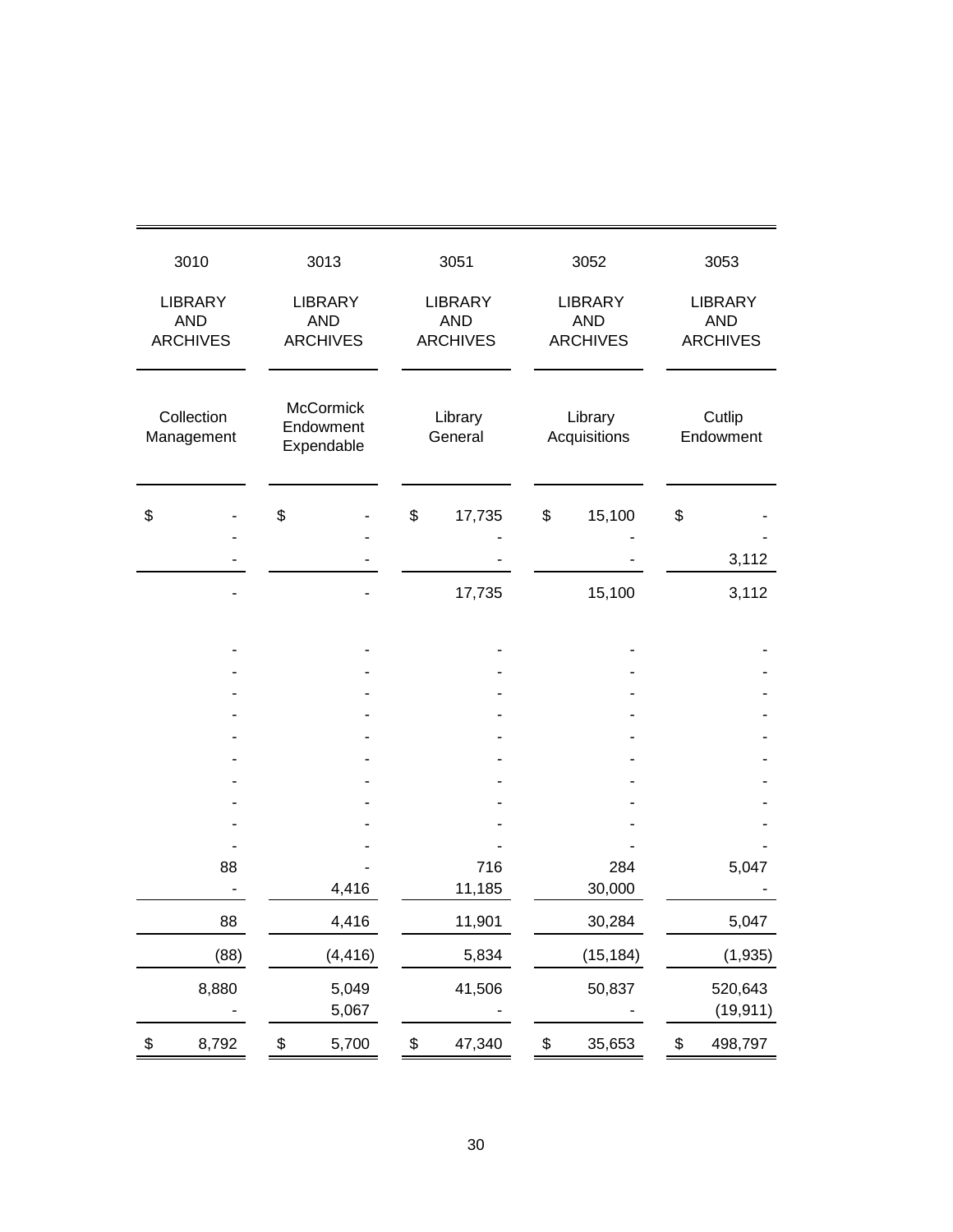|                                 |        | 3054                                            |       | 3055                                            | 3056                                            |       | 3057                                            |
|---------------------------------|--------|-------------------------------------------------|-------|-------------------------------------------------|-------------------------------------------------|-------|-------------------------------------------------|
|                                 |        | <b>LIBRARY</b><br><b>AND</b><br><b>ARCHIVES</b> |       | <b>LIBRARY</b><br><b>AND</b><br><b>ARCHIVES</b> | <b>LIBRARY</b><br><b>AND</b><br><b>ARCHIVES</b> |       | <b>LIBRARY</b><br><b>AND</b><br><b>ARCHIVES</b> |
|                                 |        | Cutlip<br>Endowment<br>Expendable               |       | Gleason<br>Genealogy<br>Endowment               | Gleason<br>Genealogy<br>Endowment<br>Expendable |       | Durrie<br>Endowment                             |
| <b>REVENUE</b>                  |        |                                                 |       |                                                 |                                                 |       |                                                 |
| Contributions                   | \$     |                                                 | \$    |                                                 | \$                                              |       | \$                                              |
| Service fees                    |        |                                                 |       |                                                 |                                                 |       |                                                 |
| Investment return, net          |        |                                                 |       | 180                                             |                                                 |       | 276                                             |
| Total revenue                   |        |                                                 |       | 180                                             |                                                 |       | 276                                             |
| <b>EXPENSES</b>                 |        |                                                 |       |                                                 |                                                 |       |                                                 |
| Wages and benefits              |        |                                                 |       |                                                 |                                                 |       |                                                 |
| <b>Outside services</b>         |        |                                                 |       |                                                 |                                                 |       |                                                 |
| Travel                          |        |                                                 |       |                                                 |                                                 |       |                                                 |
| <b>Cultivation expense</b>      |        |                                                 |       |                                                 |                                                 |       |                                                 |
| Office expenses                 |        |                                                 |       |                                                 |                                                 |       |                                                 |
| Marketing expense               |        |                                                 |       |                                                 |                                                 |       |                                                 |
| <b>Facilities</b>               |        |                                                 |       |                                                 |                                                 |       |                                                 |
| Information technology          |        |                                                 |       |                                                 |                                                 |       |                                                 |
| Other expenses                  |        |                                                 |       |                                                 |                                                 |       |                                                 |
| Depreciation                    |        |                                                 |       |                                                 |                                                 |       |                                                 |
| Fundraising fees                |        |                                                 |       | 291                                             |                                                 |       | 446                                             |
| Grant expense                   |        | 19,911                                          |       |                                                 |                                                 | 937   |                                                 |
| <b>Total expenses</b>           |        | 19,911                                          |       | 291                                             |                                                 | 937   | 446                                             |
| <b>Change in net assets</b>     |        | (19, 911)                                       |       | (111)                                           |                                                 | (937) | (171)                                           |
| Net assets at beginning of year |        |                                                 |       | 29,896                                          |                                                 |       | 45,819                                          |
| <b>Transfers</b>                | 19,911 |                                                 | (937) |                                                 | 937                                             |       | (1, 437)                                        |
| Net assets at end of year       | \$     |                                                 | \$    | 28,847                                          | \$                                              |       | \$<br>44,212                                    |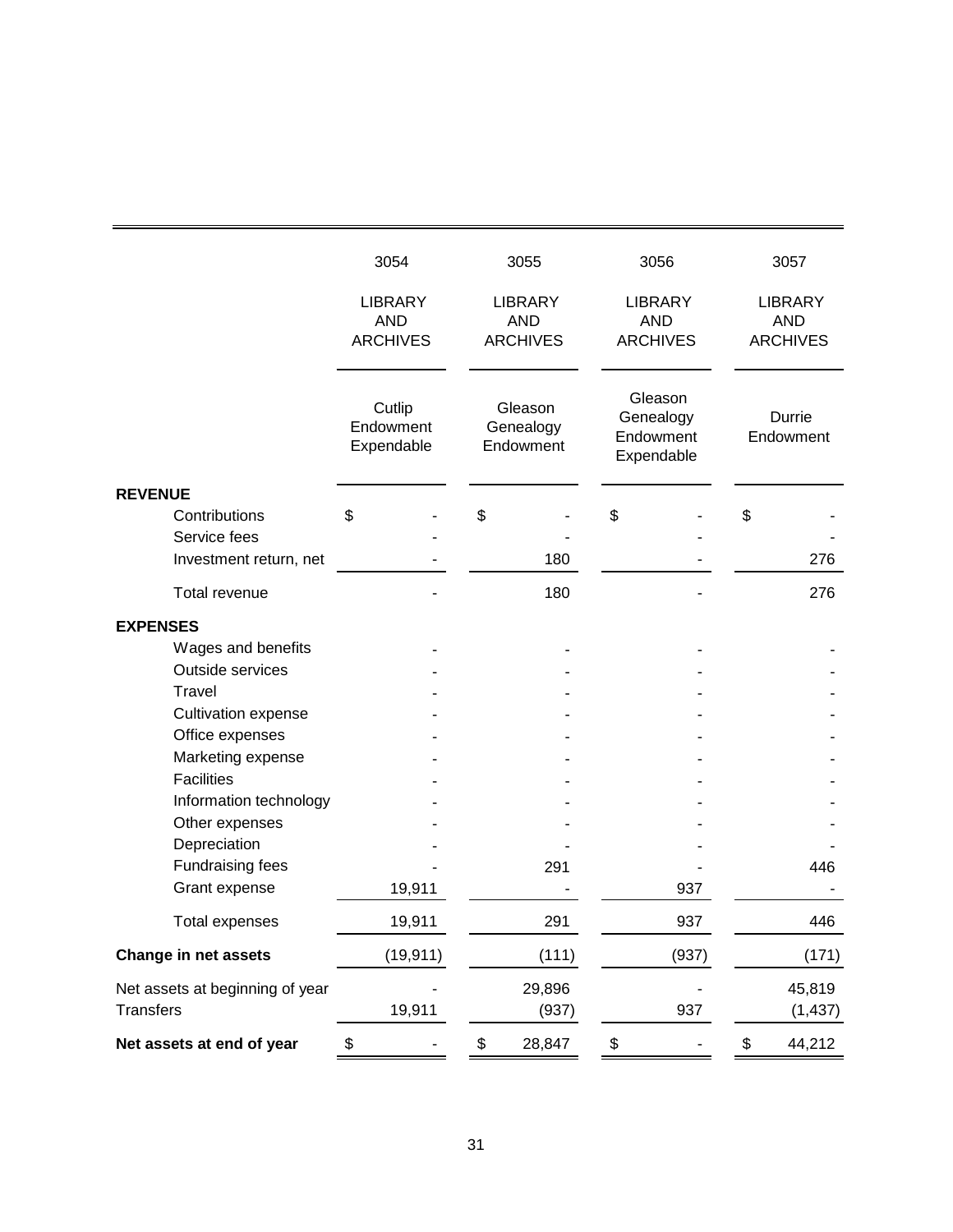| 3058                                            | 3059                                            |           | 3060                                             | 3061   |                                                 |           |        | 3062                                            |  |  |  |  |                                                                |  |  |                           |
|-------------------------------------------------|-------------------------------------------------|-----------|--------------------------------------------------|--------|-------------------------------------------------|-----------|--------|-------------------------------------------------|--|--|--|--|----------------------------------------------------------------|--|--|---------------------------|
| <b>LIBRARY</b><br><b>AND</b><br><b>ARCHIVES</b> | <b>LIBRARY</b><br><b>AND</b><br><b>ARCHIVES</b> |           | <b>LIBRARY</b><br><b>AND</b><br><b>ARCHIVES</b>  |        | <b>LIBRARY</b><br><b>AND</b><br><b>ARCHIVES</b> |           |        | <b>LIBRARY</b><br><b>AND</b><br><b>ARCHIVES</b> |  |  |  |  |                                                                |  |  |                           |
| Durrie<br>Endowment<br>Expendable               | Genealogy<br>General                            |           | Library<br>Archives<br>Preservation<br>Endowment |        |                                                 |           |        |                                                 |  |  |  |  | Library<br>Archives<br>Preservation<br>Endowment<br>Expendable |  |  | <b>NGLVC</b><br>Endowment |
| \$                                              | \$<br>2,132                                     | \$        | 25,062                                           |        | \$                                              | 100       | \$     |                                                 |  |  |  |  |                                                                |  |  |                           |
|                                                 |                                                 |           | 14,515                                           |        |                                                 |           |        | 129                                             |  |  |  |  |                                                                |  |  |                           |
|                                                 | 2,132                                           |           | 39,577                                           |        |                                                 | 100       |        | 129                                             |  |  |  |  |                                                                |  |  |                           |
|                                                 |                                                 |           |                                                  |        |                                                 |           |        |                                                 |  |  |  |  |                                                                |  |  |                           |
|                                                 |                                                 |           |                                                  |        |                                                 |           |        |                                                 |  |  |  |  |                                                                |  |  |                           |
|                                                 |                                                 |           |                                                  |        |                                                 |           |        |                                                 |  |  |  |  |                                                                |  |  |                           |
|                                                 |                                                 |           |                                                  |        |                                                 |           |        |                                                 |  |  |  |  |                                                                |  |  |                           |
|                                                 |                                                 |           |                                                  |        |                                                 |           |        |                                                 |  |  |  |  |                                                                |  |  |                           |
|                                                 |                                                 |           |                                                  |        |                                                 |           |        |                                                 |  |  |  |  |                                                                |  |  |                           |
|                                                 |                                                 |           |                                                  |        |                                                 |           |        |                                                 |  |  |  |  |                                                                |  |  |                           |
|                                                 |                                                 |           |                                                  |        |                                                 |           |        |                                                 |  |  |  |  |                                                                |  |  |                           |
|                                                 |                                                 |           |                                                  |        |                                                 |           |        |                                                 |  |  |  |  |                                                                |  |  |                           |
|                                                 |                                                 |           |                                                  |        |                                                 |           |        |                                                 |  |  |  |  |                                                                |  |  |                           |
| 1,437                                           | 435<br>10,000                                   |           | 23,314                                           |        |                                                 | 78,292    |        | 209                                             |  |  |  |  |                                                                |  |  |                           |
|                                                 |                                                 |           |                                                  |        |                                                 |           |        |                                                 |  |  |  |  |                                                                |  |  |                           |
| 1,437                                           | 10,435                                          | 23,314    |                                                  |        |                                                 | 78,292    |        | 209                                             |  |  |  |  |                                                                |  |  |                           |
| (1, 437)                                        | (8, 303)                                        |           | 16,263                                           |        |                                                 | (78, 192) |        | (80)                                            |  |  |  |  |                                                                |  |  |                           |
|                                                 | 50,056                                          | 2,367,508 |                                                  | 19,389 |                                                 |           | 21,402 |                                                 |  |  |  |  |                                                                |  |  |                           |
| 1,437                                           |                                                 |           | (74, 017)                                        |        |                                                 | 74,017    |        | (611)                                           |  |  |  |  |                                                                |  |  |                           |
| \$                                              | \$<br>41,752                                    | \$        | 2,309,754                                        |        | \$                                              | 15,214    | \$     | 20,710                                          |  |  |  |  |                                                                |  |  |                           |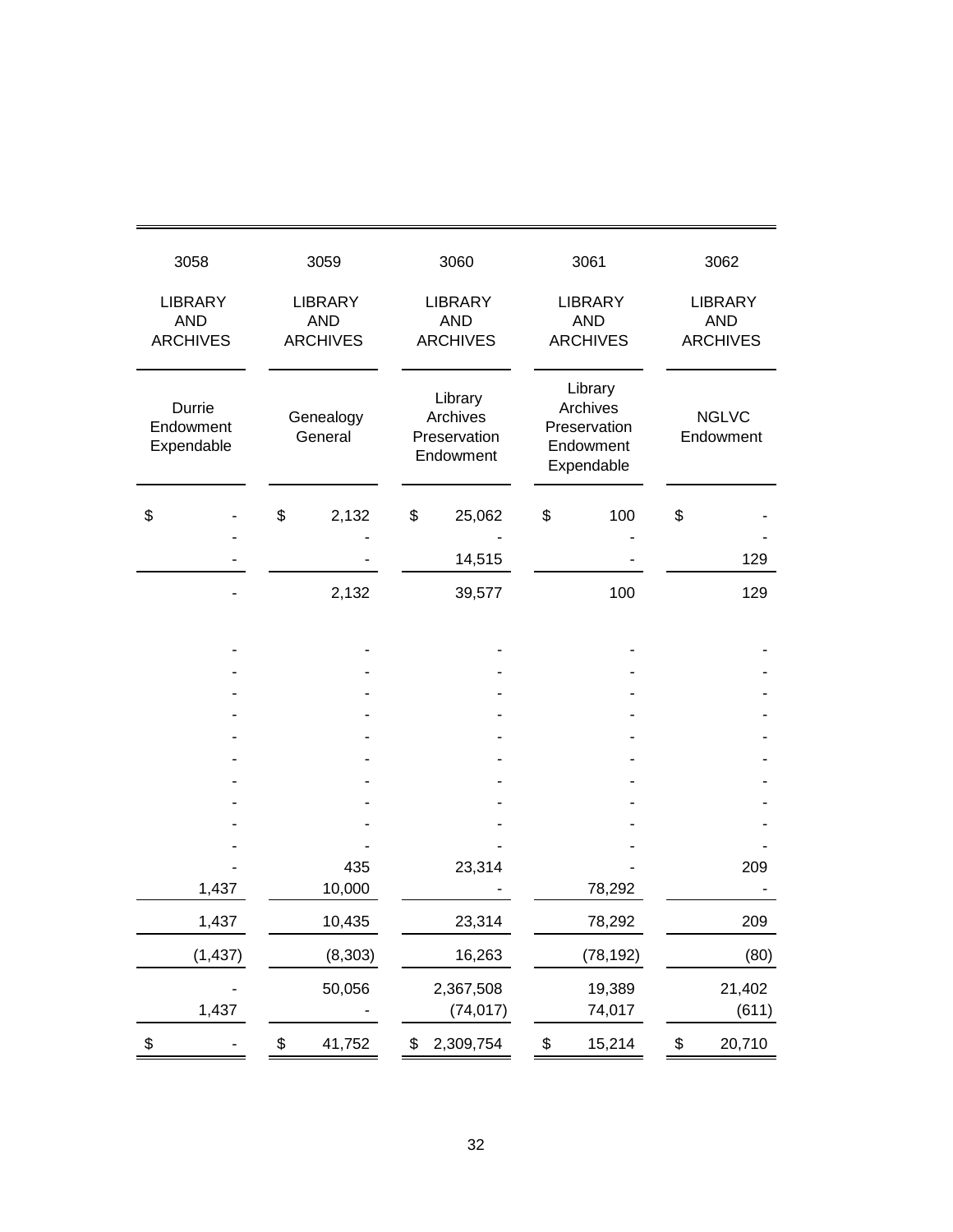|                                 | 3063                                            |    | 3064                                            | 3065                                            | 3066                                            |
|---------------------------------|-------------------------------------------------|----|-------------------------------------------------|-------------------------------------------------|-------------------------------------------------|
|                                 | <b>LIBRARY</b><br><b>AND</b><br><b>ARCHIVES</b> |    | <b>LIBRARY</b><br><b>AND</b><br><b>ARCHIVES</b> | <b>LIBRARY</b><br><b>AND</b><br><b>ARCHIVES</b> | <b>LIBRARY</b><br><b>AND</b><br><b>ARCHIVES</b> |
|                                 | <b>NGLVC</b><br>Endowment<br>Expendable         |    | Danky<br>Endowment<br>Expendable                | Caxambas                                        | Danky<br>Endowment                              |
| <b>REVENUE</b>                  |                                                 |    |                                                 |                                                 |                                                 |
| Contributions                   | \$                                              | \$ | 2,147                                           | \$                                              | \$                                              |
| Service fees                    |                                                 |    |                                                 |                                                 |                                                 |
| Investment return, net          |                                                 |    |                                                 |                                                 | 304                                             |
| Total revenue                   |                                                 |    | 2,147                                           |                                                 | 304                                             |
| <b>EXPENSES</b>                 |                                                 |    |                                                 |                                                 |                                                 |
| Wages and benefits              |                                                 |    |                                                 |                                                 |                                                 |
| <b>Outside services</b>         |                                                 |    |                                                 |                                                 |                                                 |
| Travel                          |                                                 |    |                                                 |                                                 |                                                 |
| <b>Cultivation expense</b>      |                                                 |    |                                                 |                                                 |                                                 |
| Office expenses                 |                                                 |    |                                                 |                                                 |                                                 |
| Marketing expense               |                                                 |    |                                                 |                                                 |                                                 |
| <b>Facilities</b>               |                                                 |    |                                                 |                                                 |                                                 |
| Information technology          |                                                 |    |                                                 |                                                 |                                                 |
| Other expenses                  |                                                 |    |                                                 |                                                 |                                                 |
| Depreciation                    |                                                 |    |                                                 |                                                 |                                                 |
| <b>Fundraising fees</b>         |                                                 |    |                                                 | 292                                             | 542                                             |
| Grant expense                   | 611                                             |    |                                                 |                                                 | 2,000                                           |
| <b>Total expenses</b>           | 611                                             |    |                                                 | 292                                             | 2,542                                           |
| <b>Change in net assets</b>     | (611)                                           |    | 2,147                                           | (292)                                           | (2, 238)                                        |
| Net assets at beginning of year |                                                 |    | 3,141                                           | 29,281                                          | 51,597                                          |
| Transfers                       | 611                                             |    | 942                                             |                                                 | (942)                                           |
| Net assets at end of year       | \$                                              | \$ | 6,230                                           | \$<br>28,989                                    | \$<br>48,418                                    |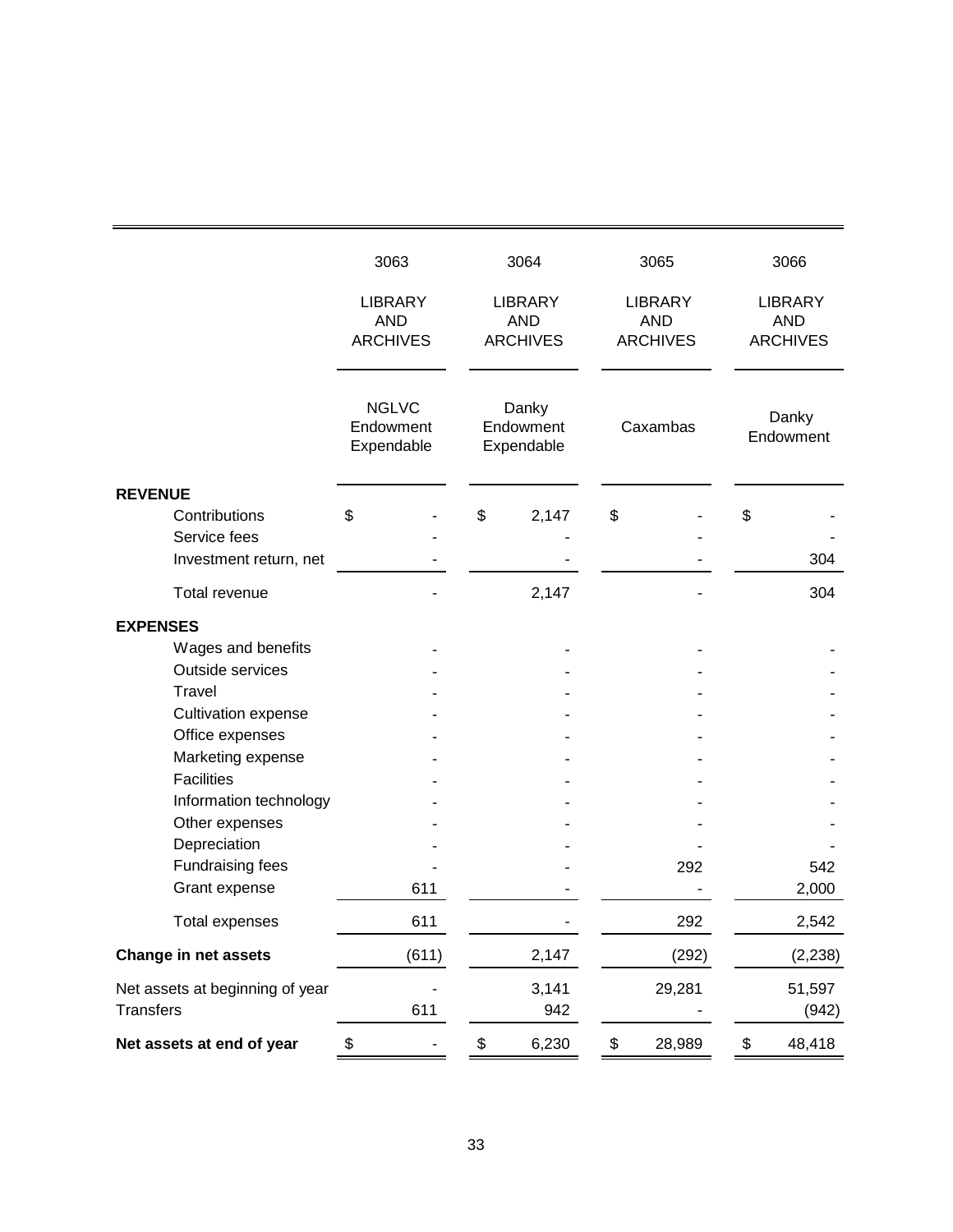| 3067                                            | 3068                                                       | 3069                                                    | 3070                                            | 3071                                            |
|-------------------------------------------------|------------------------------------------------------------|---------------------------------------------------------|-------------------------------------------------|-------------------------------------------------|
| <b>LIBRARY</b><br><b>AND</b><br><b>ARCHIVES</b> | <b>LIBRARY</b><br><b>AND</b><br><b>ARCHIVES</b>            | <b>LIBRARY</b><br><b>AND</b><br><b>ARCHIVES</b>         | <b>LIBRARY</b><br><b>AND</b><br><b>ARCHIVES</b> | <b>LIBRARY</b><br><b>AND</b><br><b>ARCHIVES</b> |
| Gerald and<br>Prudence<br>Craig<br>Endowment    | Gerald and<br>Prudence<br>Craig<br>Endowment<br>Expendable | <b>Bogue</b><br>Endowment<br>for Archives<br>Processing | <b>Bogue</b><br>Endowment<br>Expendable         | Library<br><b>Directors</b><br>Endowment        |
| \$                                              | \$                                                         | \$                                                      | \$                                              | \$                                              |
| 147                                             |                                                            | 472                                                     |                                                 | 6,569                                           |
| 147                                             |                                                            | 472                                                     |                                                 | 6,569                                           |
|                                                 |                                                            |                                                         |                                                 |                                                 |
|                                                 |                                                            |                                                         |                                                 |                                                 |
|                                                 |                                                            |                                                         |                                                 |                                                 |
|                                                 |                                                            |                                                         |                                                 |                                                 |
|                                                 |                                                            |                                                         |                                                 |                                                 |
|                                                 |                                                            |                                                         |                                                 |                                                 |
|                                                 |                                                            |                                                         |                                                 |                                                 |
|                                                 |                                                            |                                                         |                                                 |                                                 |
|                                                 |                                                            |                                                         |                                                 |                                                 |
|                                                 |                                                            |                                                         |                                                 |                                                 |
| 238                                             | 765                                                        | 766                                                     |                                                 | 10,592                                          |
|                                                 |                                                            |                                                         | 3,130                                           |                                                 |
| 238                                             | 765                                                        | 766                                                     | 3,130                                           | 10,592                                          |
| (91)                                            | (765)                                                      | (294)                                                   | (3, 130)                                        | (4,023)                                         |
| 24,385                                          |                                                            | 99,122                                                  |                                                 | 1,066,981                                       |
| (765)                                           | 765                                                        | (3, 130)                                                | 3,130                                           | (7, 521)                                        |
| \$<br>23,529                                    | \$                                                         | \$<br>95,699                                            | \$                                              | 1,055,437<br>\$                                 |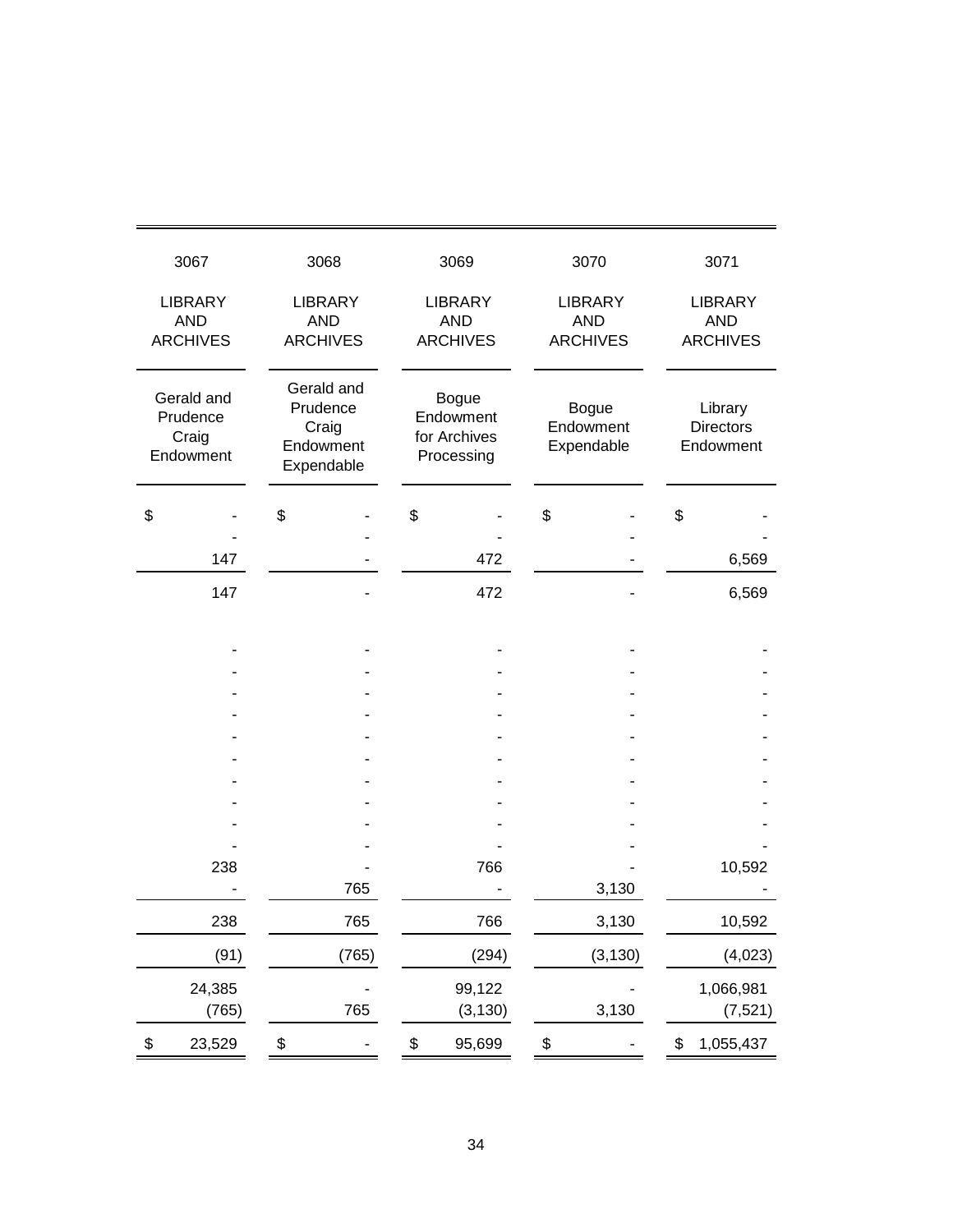|                                 | 3072<br><b>LIBRARY</b><br><b>AND</b><br><b>ARCHIVES</b><br>Library<br><b>Directors</b><br>Endowment<br>Expendable |    | 3073<br><b>LIBRARY</b><br><b>AND</b><br><b>ARCHIVES</b><br>Grants-in-Aid<br>Travel<br>Scholarship<br>Endowment | 3074<br><b>LIBRARY</b><br><b>AND</b><br><b>ARCHIVES</b><br>Grants-in-Aid<br><b>Travel</b><br>Scholarship<br>Endowment<br>Expendable |          | 3075<br><b>LIBRARY</b><br><b>AND</b><br><b>ARCHIVES</b><br><b>WHS Early</b><br>American<br>History<br><b>Lecture Series</b><br>Endowment |
|---------------------------------|-------------------------------------------------------------------------------------------------------------------|----|----------------------------------------------------------------------------------------------------------------|-------------------------------------------------------------------------------------------------------------------------------------|----------|------------------------------------------------------------------------------------------------------------------------------------------|
| <b>REVENUE</b><br>Contributions | \$                                                                                                                | \$ |                                                                                                                | \$                                                                                                                                  |          | \$<br>3,275                                                                                                                              |
| Service fees                    |                                                                                                                   |    |                                                                                                                |                                                                                                                                     |          |                                                                                                                                          |
| Investment return, net          |                                                                                                                   |    | 230                                                                                                            |                                                                                                                                     |          | 725                                                                                                                                      |
| Total revenue                   |                                                                                                                   |    | 230                                                                                                            |                                                                                                                                     |          | 4,000                                                                                                                                    |
| <b>EXPENSES</b>                 |                                                                                                                   |    |                                                                                                                |                                                                                                                                     |          |                                                                                                                                          |
| Wages and benefits              |                                                                                                                   |    |                                                                                                                |                                                                                                                                     |          |                                                                                                                                          |
| <b>Outside services</b>         |                                                                                                                   |    |                                                                                                                |                                                                                                                                     |          |                                                                                                                                          |
| Travel                          |                                                                                                                   |    |                                                                                                                |                                                                                                                                     |          |                                                                                                                                          |
| <b>Cultivation expense</b>      |                                                                                                                   |    |                                                                                                                |                                                                                                                                     |          |                                                                                                                                          |
| Office expenses                 |                                                                                                                   |    |                                                                                                                |                                                                                                                                     |          |                                                                                                                                          |
| Marketing expense               |                                                                                                                   |    |                                                                                                                |                                                                                                                                     |          |                                                                                                                                          |
| <b>Facilities</b>               |                                                                                                                   |    |                                                                                                                |                                                                                                                                     |          |                                                                                                                                          |
| Information technology          |                                                                                                                   |    |                                                                                                                |                                                                                                                                     |          |                                                                                                                                          |
| Other expenses                  |                                                                                                                   |    |                                                                                                                |                                                                                                                                     |          |                                                                                                                                          |
| Depreciation                    |                                                                                                                   |    |                                                                                                                |                                                                                                                                     |          |                                                                                                                                          |
| <b>Fundraising fees</b>         |                                                                                                                   |    | 376                                                                                                            |                                                                                                                                     |          | 927                                                                                                                                      |
| Grant expense                   | 7,521                                                                                                             |    |                                                                                                                |                                                                                                                                     | 1,185    |                                                                                                                                          |
| <b>Total expenses</b>           | 7,521                                                                                                             |    | 376                                                                                                            |                                                                                                                                     | 1,185    | 927                                                                                                                                      |
| <b>Change in net assets</b>     | (7, 521)                                                                                                          |    | (146)                                                                                                          |                                                                                                                                     | (1, 185) | 3,073                                                                                                                                    |
| Net assets at beginning of year |                                                                                                                   |    | 38,206                                                                                                         |                                                                                                                                     | 316      | 90,735                                                                                                                                   |
| <b>Transfers</b>                | 7,521                                                                                                             |    | (1, 185)                                                                                                       |                                                                                                                                     | 1,185    | (2,699)                                                                                                                                  |
| Net assets at end of year       | \$                                                                                                                | \$ | 36,875                                                                                                         | \$                                                                                                                                  | 316      | \$<br>91,110                                                                                                                             |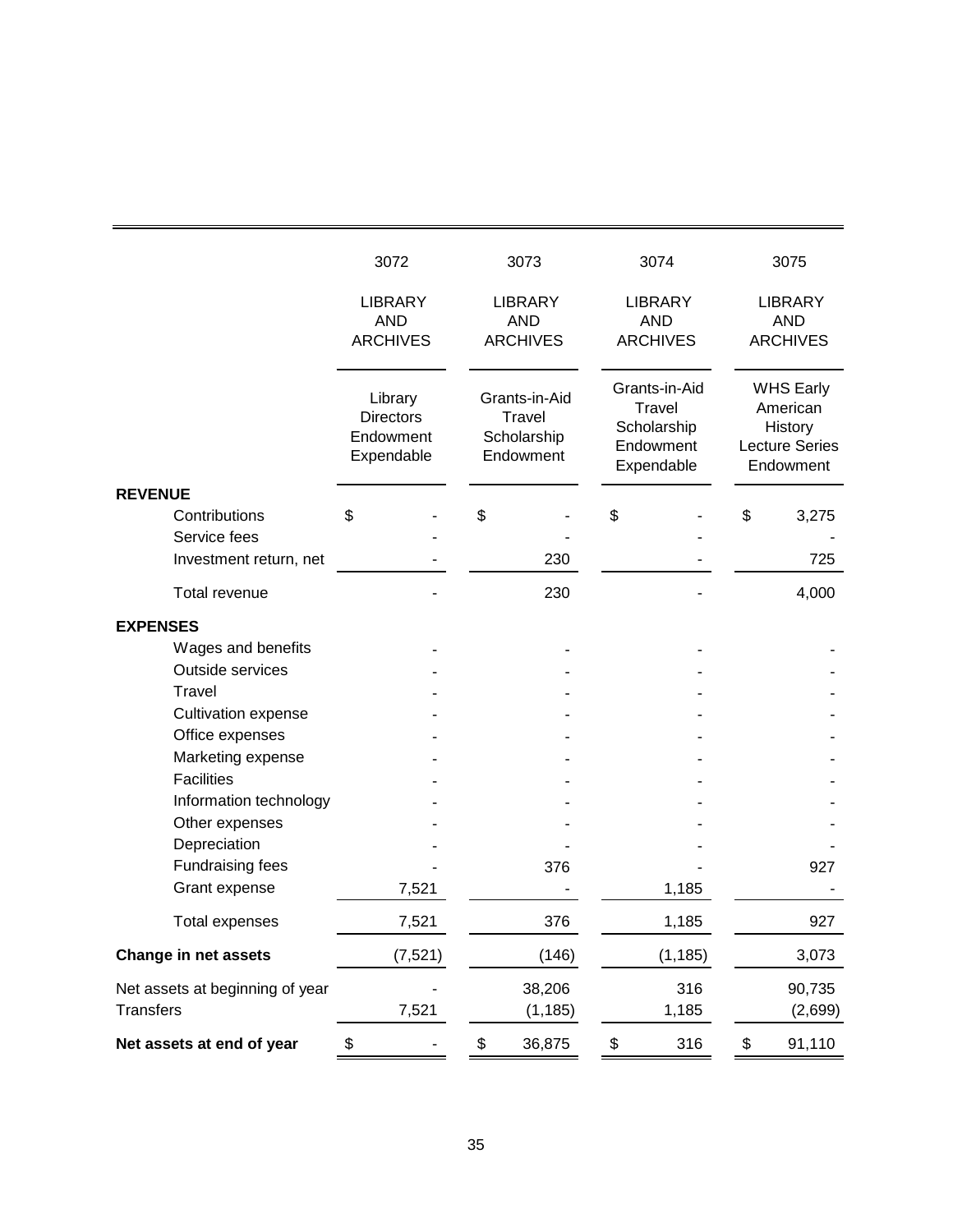| 3076                                                                           | 3077                                            | 3078                                             |    | 3079                                            |    | 3080                                                       |
|--------------------------------------------------------------------------------|-------------------------------------------------|--------------------------------------------------|----|-------------------------------------------------|----|------------------------------------------------------------|
| <b>LIBRARY</b><br><b>AND</b><br><b>ARCHIVES</b>                                | <b>LIBRARY</b><br><b>AND</b><br><b>ARCHIVES</b> | <b>LIBRARY</b><br><b>AND</b><br><b>ARCHIVES</b>  |    | <b>LIBRARY</b><br><b>AND</b><br><b>ARCHIVES</b> |    | <b>LIBRARY</b><br><b>AND</b><br><b>ARCHIVES</b>            |
| <b>WHS Early</b><br>American<br>History<br><b>Lecture Series</b><br>Expendable | <b>Mead Witter</b><br>Preservation<br>Endowment | <b>Mead Witter</b><br>Preservation<br>Expendable |    | Support for<br><b>CSAC</b>                      |    | Rima and<br>Michael Apple<br>Archives<br>Endowment<br>Fund |
| \$                                                                             | \$                                              | \$                                               | \$ | 24,150                                          | \$ | 98                                                         |
|                                                                                | 1,909                                           |                                                  |    |                                                 |    | 127                                                        |
|                                                                                | 1,909                                           |                                                  |    | 24,150                                          |    | 225                                                        |
|                                                                                |                                                 |                                                  |    |                                                 |    |                                                            |
|                                                                                |                                                 |                                                  |    |                                                 |    |                                                            |
|                                                                                |                                                 |                                                  |    |                                                 |    |                                                            |
|                                                                                |                                                 |                                                  |    |                                                 |    |                                                            |
|                                                                                |                                                 |                                                  |    |                                                 |    |                                                            |
|                                                                                |                                                 |                                                  |    |                                                 |    |                                                            |
|                                                                                |                                                 |                                                  |    |                                                 |    |                                                            |
|                                                                                |                                                 |                                                  |    |                                                 |    |                                                            |
|                                                                                |                                                 |                                                  |    |                                                 |    |                                                            |
|                                                                                |                                                 |                                                  |    |                                                 |    |                                                            |
|                                                                                | 3,097                                           | 12,672                                           |    | 20,898                                          |    | 424                                                        |
|                                                                                |                                                 |                                                  |    |                                                 |    |                                                            |
|                                                                                | 3,097                                           | 12,672                                           |    | 20,898                                          |    | 424                                                        |
|                                                                                | (1, 188)                                        | (12, 672)                                        |    | 3,252                                           |    | (199)                                                      |
|                                                                                | 319,829                                         |                                                  |    | 10,100                                          |    | 25,772                                                     |
| 2,699                                                                          | (12, 672)                                       | 12,672                                           |    |                                                 |    |                                                            |
| \$<br>2,699                                                                    | \$<br>305,969                                   | \$                                               | \$ | 13,353                                          | \$ | 25,573                                                     |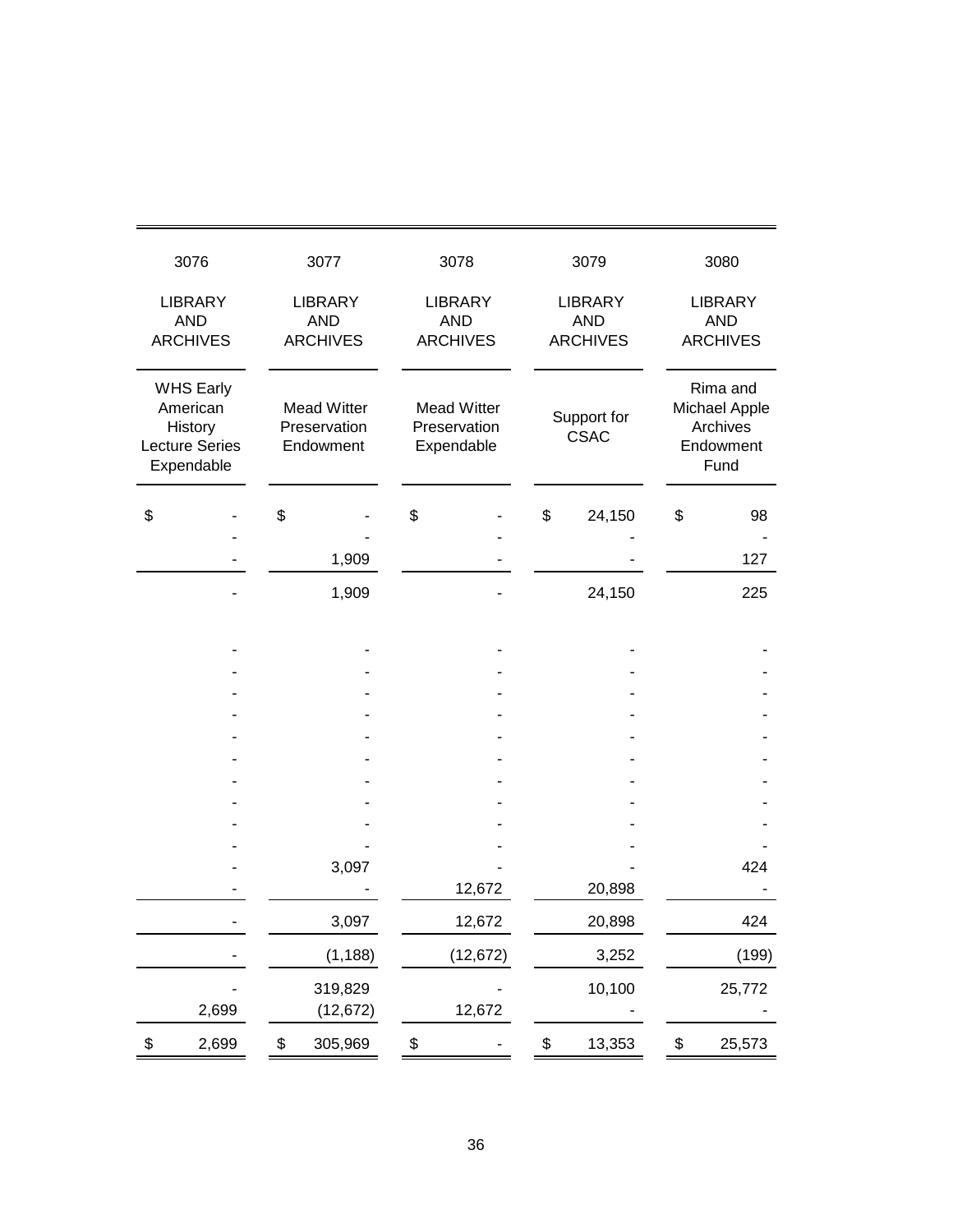|                                 | 3082<br><b>LIBRARY</b><br><b>AND</b><br><b>ARCHIVES</b><br>Society Book<br>Club<br>Expendable | 3083<br><b>LIBRARY</b><br><b>AND</b><br><b>ARCHIVES</b><br>Richard and<br>Joan Leffler<br>Endowment | 3101<br><b>MUSEUMS</b><br><b>AND</b><br><b>HISTORIC</b><br><b>SITES</b><br><b>Historic Sites</b><br>General | 3102<br><b>MUSEUMS</b><br><b>AND</b><br><b>HISTORIC</b><br><b>SITES</b><br>Caldwell<br>Endowment |
|---------------------------------|-----------------------------------------------------------------------------------------------|-----------------------------------------------------------------------------------------------------|-------------------------------------------------------------------------------------------------------------|--------------------------------------------------------------------------------------------------|
|                                 |                                                                                               |                                                                                                     |                                                                                                             |                                                                                                  |
| <b>REVENUE</b>                  |                                                                                               |                                                                                                     |                                                                                                             |                                                                                                  |
| Contributions<br>Service fees   | \$<br>1,600                                                                                   | \$<br>11,615                                                                                        | \$<br>13,595                                                                                                | \$                                                                                               |
| Investment return, net          |                                                                                               | 222                                                                                                 |                                                                                                             | 365                                                                                              |
| Total revenue                   | 1,600                                                                                         | 11,837                                                                                              | 13,595                                                                                                      | 365                                                                                              |
| <b>EXPENSES</b>                 |                                                                                               |                                                                                                     |                                                                                                             |                                                                                                  |
| Wages and benefits              |                                                                                               |                                                                                                     |                                                                                                             |                                                                                                  |
| Outside services                |                                                                                               |                                                                                                     |                                                                                                             |                                                                                                  |
| Travel                          |                                                                                               |                                                                                                     |                                                                                                             |                                                                                                  |
| <b>Cultivation expense</b>      |                                                                                               |                                                                                                     |                                                                                                             |                                                                                                  |
| Office expenses                 |                                                                                               |                                                                                                     |                                                                                                             |                                                                                                  |
| Marketing expense               |                                                                                               |                                                                                                     |                                                                                                             |                                                                                                  |
| <b>Facilities</b>               |                                                                                               |                                                                                                     |                                                                                                             |                                                                                                  |
| Information technology          |                                                                                               |                                                                                                     |                                                                                                             |                                                                                                  |
| Other expenses                  |                                                                                               |                                                                                                     |                                                                                                             |                                                                                                  |
| Depreciation                    |                                                                                               |                                                                                                     |                                                                                                             |                                                                                                  |
| Fundraising fees                |                                                                                               | 309                                                                                                 | 58                                                                                                          | 591                                                                                              |
| Grant expense                   | 200                                                                                           | 5,000                                                                                               | 2,298                                                                                                       |                                                                                                  |
| <b>Total expenses</b>           | 200                                                                                           | 5,309                                                                                               | 2,356                                                                                                       | 591                                                                                              |
| <b>Change in net assets</b>     | 1,400                                                                                         | 6,527                                                                                               | 11,239                                                                                                      | (226)                                                                                            |
| Net assets at beginning of year | 1,089                                                                                         | 26,216                                                                                              | 2,863                                                                                                       | 60,518                                                                                           |
| <b>Transfers</b>                |                                                                                               |                                                                                                     |                                                                                                             | (1, 773)                                                                                         |
| Net assets at end of year       | \$<br>2,489                                                                                   | \$<br>32,744                                                                                        | \$<br>14,103                                                                                                | \$<br>58,519                                                                                     |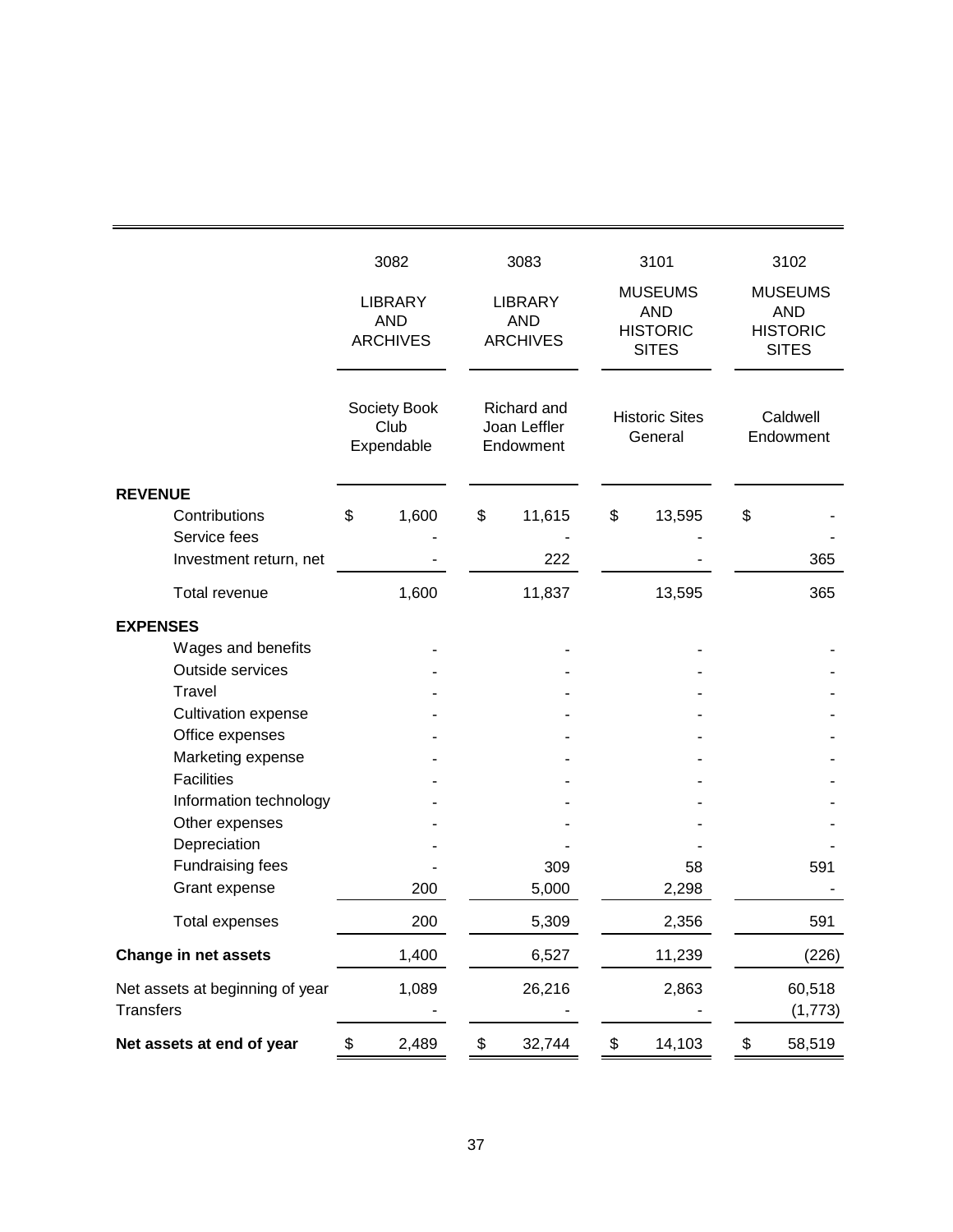| 3103<br><b>MUSEUMS</b><br><b>AND</b><br><b>HISTORIC</b><br><b>SITES</b> | 3104<br><b>MUSEUMS</b><br><b>AND</b><br><b>HISTORIC</b><br><b>SITES</b> |        | 3105<br>3106<br><b>MUSEUMS</b><br><b>MUSEUMS</b><br><b>AND</b><br><b>AND</b><br><b>HISTORIC</b><br><b>HISTORIC</b><br><b>SITES</b><br><b>SITES</b> |  |           |          | 3107<br><b>MUSEUMS</b><br><b>AND</b><br><b>HISTORIC</b><br><b>SITES</b> |                                 |  |  |                                               |
|-------------------------------------------------------------------------|-------------------------------------------------------------------------|--------|----------------------------------------------------------------------------------------------------------------------------------------------------|--|-----------|----------|-------------------------------------------------------------------------|---------------------------------|--|--|-----------------------------------------------|
| Caldwell<br>Endowment<br>Expendable                                     | <b>HH Bennett</b>                                                       |        | Madeline<br><b>Island General</b>                                                                                                                  |  |           |          |                                                                         | <b>Reed School</b><br>Endowment |  |  | <b>Reed School</b><br>Endowment<br>Expendable |
| \$                                                                      | \$<br>44,138                                                            | \$     | 22,600                                                                                                                                             |  | \$        |          |                                                                         | \$                              |  |  |                                               |
|                                                                         |                                                                         |        |                                                                                                                                                    |  |           | 5,036    |                                                                         |                                 |  |  |                                               |
|                                                                         | 44,138                                                                  |        | 22,600                                                                                                                                             |  |           | 5,036    |                                                                         |                                 |  |  |                                               |
|                                                                         |                                                                         |        |                                                                                                                                                    |  |           |          |                                                                         |                                 |  |  |                                               |
|                                                                         |                                                                         |        |                                                                                                                                                    |  |           |          |                                                                         |                                 |  |  |                                               |
|                                                                         |                                                                         |        |                                                                                                                                                    |  |           |          |                                                                         |                                 |  |  |                                               |
|                                                                         |                                                                         |        |                                                                                                                                                    |  |           |          |                                                                         |                                 |  |  |                                               |
|                                                                         |                                                                         |        |                                                                                                                                                    |  |           |          |                                                                         |                                 |  |  |                                               |
|                                                                         |                                                                         |        |                                                                                                                                                    |  |           |          |                                                                         |                                 |  |  |                                               |
|                                                                         |                                                                         |        |                                                                                                                                                    |  |           |          |                                                                         |                                 |  |  |                                               |
|                                                                         |                                                                         |        |                                                                                                                                                    |  |           |          |                                                                         |                                 |  |  |                                               |
|                                                                         |                                                                         |        |                                                                                                                                                    |  |           |          |                                                                         |                                 |  |  |                                               |
|                                                                         | 202                                                                     |        | 150                                                                                                                                                |  |           | 8,170    |                                                                         |                                 |  |  |                                               |
| 1,773                                                                   | 6,467                                                                   |        | 11,899                                                                                                                                             |  |           |          |                                                                         | 65,094                          |  |  |                                               |
| 1,773                                                                   | 6,669                                                                   |        | 12,049                                                                                                                                             |  |           | 8,170    |                                                                         | 65,094                          |  |  |                                               |
| (1,773)                                                                 | 37,469                                                                  |        | 10,551                                                                                                                                             |  |           | (3, 134) |                                                                         | (65,094)                        |  |  |                                               |
| (110)                                                                   | (4,005)                                                                 | 10,581 |                                                                                                                                                    |  | 844,021   |          |                                                                         | (1,053)                         |  |  |                                               |
| 1,773                                                                   |                                                                         |        |                                                                                                                                                    |  | (33, 713) |          |                                                                         | 33,713                          |  |  |                                               |
| \$<br>(110)                                                             | \$<br>33,464                                                            | \$     | 21,132                                                                                                                                             |  | \$        | 807,174  |                                                                         | \$<br>(32, 434)                 |  |  |                                               |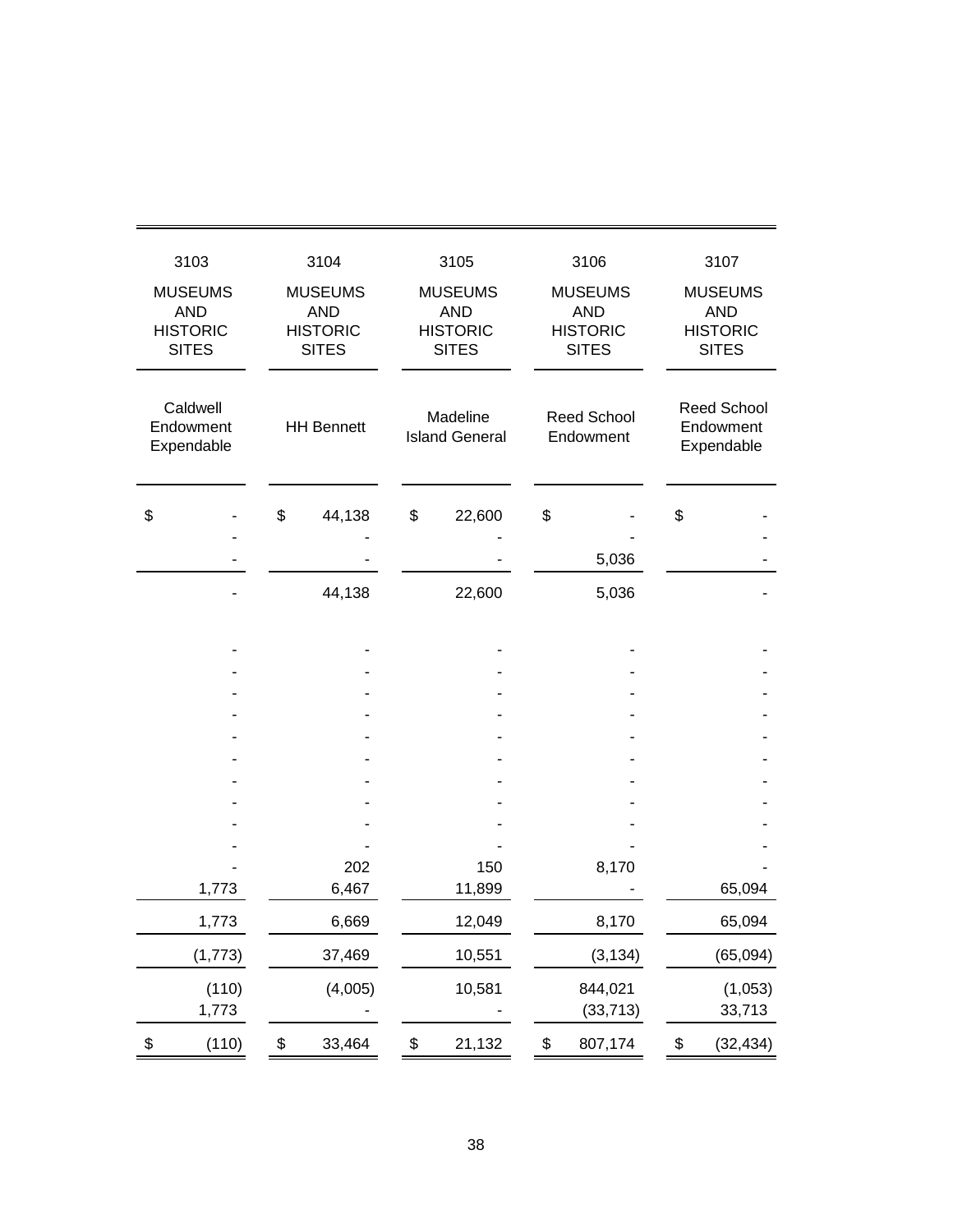|                                        | 3109<br><b>MUSEUMS</b><br><b>AND</b><br><b>HISTORIC</b><br><b>SITES</b> | 3110<br><b>MUSEUMS</b><br><b>AND</b><br><b>HISTORIC</b><br><b>SITES</b> | 3112<br><b>MUSEUMS</b><br><b>AND</b><br><b>HISTORIC</b><br><b>SITES</b> | 3114<br><b>MUSEUMS</b><br><b>AND</b><br><b>HISTORIC</b><br><b>SITES</b> |
|----------------------------------------|-------------------------------------------------------------------------|-------------------------------------------------------------------------|-------------------------------------------------------------------------|-------------------------------------------------------------------------|
|                                        | <b>OWW</b><br>General                                                   | OWW Kruza<br>House                                                      | Marans OWW<br>Endowment                                                 | Pendarvis and<br>1st Capitol                                            |
|                                        |                                                                         |                                                                         |                                                                         |                                                                         |
| <b>REVENUE</b>                         |                                                                         |                                                                         |                                                                         |                                                                         |
| Contributions                          | \$<br>3,222                                                             | \$<br>1,000                                                             | \$                                                                      | \$<br>200                                                               |
| Service fees<br>Investment return, net |                                                                         |                                                                         | 951                                                                     |                                                                         |
| Total revenue                          | 3,222                                                                   | 1,000                                                                   | 951                                                                     | 200                                                                     |
| <b>EXPENSES</b>                        |                                                                         |                                                                         |                                                                         |                                                                         |
| Wages and benefits                     |                                                                         |                                                                         |                                                                         |                                                                         |
| Outside services                       |                                                                         |                                                                         |                                                                         |                                                                         |
| Travel                                 |                                                                         |                                                                         |                                                                         |                                                                         |
| <b>Cultivation expense</b>             |                                                                         |                                                                         |                                                                         |                                                                         |
| Office expenses                        |                                                                         |                                                                         |                                                                         |                                                                         |
| Marketing expense                      |                                                                         |                                                                         |                                                                         |                                                                         |
| <b>Facilities</b>                      |                                                                         |                                                                         |                                                                         |                                                                         |
| Information technology                 |                                                                         |                                                                         |                                                                         |                                                                         |
| Other expenses                         |                                                                         |                                                                         |                                                                         |                                                                         |
| Depreciation                           |                                                                         |                                                                         |                                                                         |                                                                         |
| Fundraising fees                       | 55                                                                      | 8                                                                       | 1,531                                                                   | $\overline{2}$                                                          |
| Grant expense                          | 5,000                                                                   |                                                                         |                                                                         | 200                                                                     |
| <b>Total expenses</b>                  | 5,055                                                                   | 8                                                                       | 1,531                                                                   | 202                                                                     |
| <b>Change in net assets</b>            | (1, 833)                                                                | 992                                                                     | (580)                                                                   | (2)                                                                     |
| Net assets at beginning of year        | 7,254                                                                   |                                                                         | 153,440                                                                 | 309                                                                     |
| <b>Transfers</b>                       |                                                                         |                                                                         |                                                                         |                                                                         |
| Net assets at end of year              | \$<br>5,421                                                             | \$<br>992                                                               | \$<br>152,860                                                           | \$<br>307                                                               |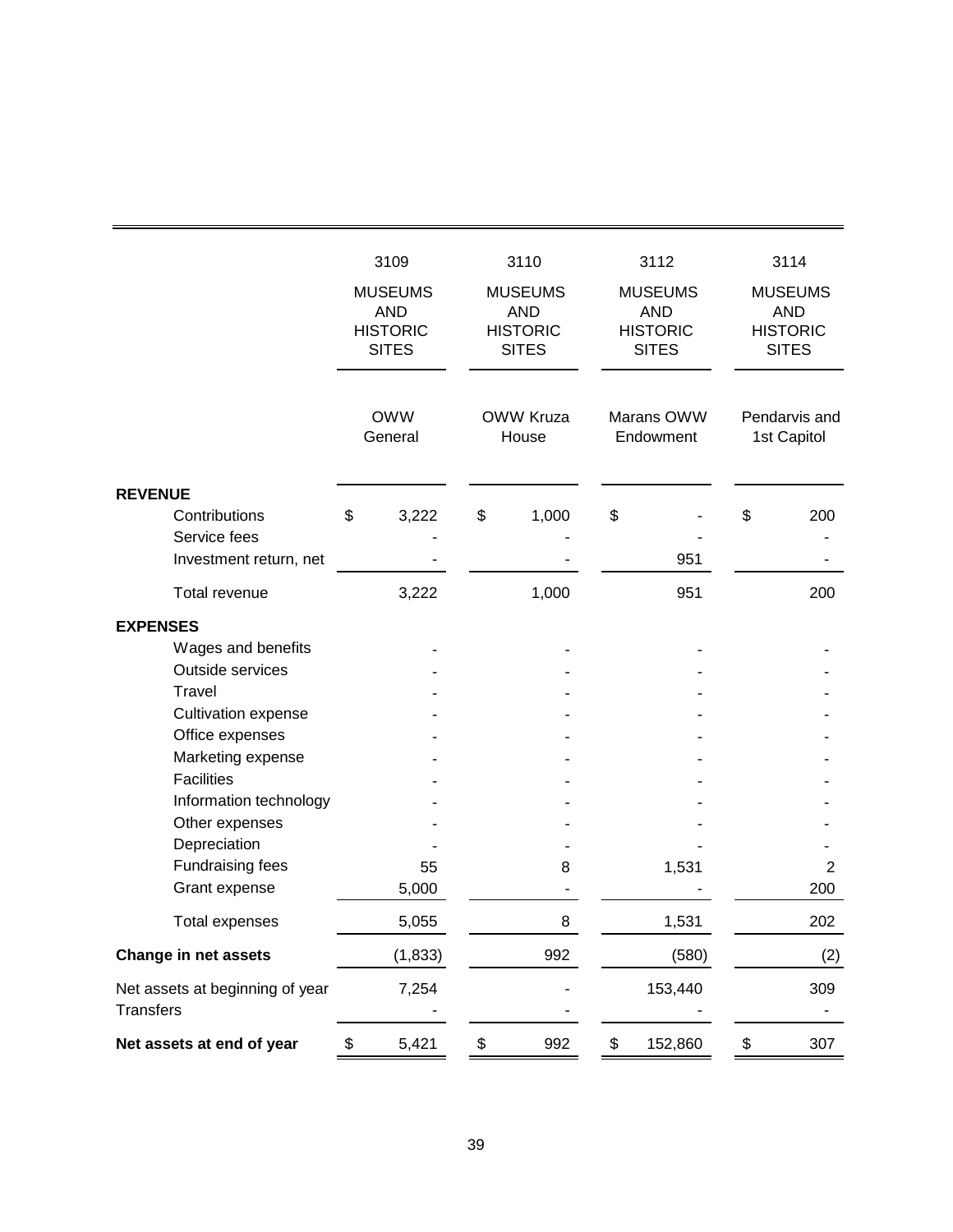| 3115<br><b>MUSEUMS</b><br><b>AND</b><br><b>HISTORIC</b><br><b>SITES</b><br>Stonefield<br>General | 3116<br><b>MUSEUMS</b><br><b>AND</b><br><b>HISTORIC</b><br><b>SITES</b><br>Stonefield IH<br>Collection<br>Storage<br>Facility | 3117<br><b>MUSEUMS</b><br><b>AND</b><br><b>HISTORIC</b><br><b>SITES</b><br>Collections<br>Care<br>Management | 3118<br><b>MUSEUMS</b><br><b>AND</b><br><b>HISTORIC</b><br><b>SITES</b><br>Villa Louis<br>General | 3121<br><b>MUSEUMS</b><br><b>AND</b><br><b>HISTORIC</b><br><b>SITES</b><br>Wade House<br>General |
|--------------------------------------------------------------------------------------------------|-------------------------------------------------------------------------------------------------------------------------------|--------------------------------------------------------------------------------------------------------------|---------------------------------------------------------------------------------------------------|--------------------------------------------------------------------------------------------------|
| \$<br>30,600                                                                                     | \$                                                                                                                            | \$<br>1,769                                                                                                  | \$<br>1,440                                                                                       | \$<br>94,630                                                                                     |
|                                                                                                  |                                                                                                                               |                                                                                                              |                                                                                                   |                                                                                                  |
| 30,600                                                                                           |                                                                                                                               | 1,769                                                                                                        | 1,440                                                                                             | 94,630                                                                                           |
|                                                                                                  |                                                                                                                               |                                                                                                              |                                                                                                   |                                                                                                  |
|                                                                                                  |                                                                                                                               |                                                                                                              |                                                                                                   |                                                                                                  |
|                                                                                                  |                                                                                                                               |                                                                                                              |                                                                                                   |                                                                                                  |
|                                                                                                  |                                                                                                                               |                                                                                                              |                                                                                                   |                                                                                                  |
|                                                                                                  |                                                                                                                               |                                                                                                              |                                                                                                   |                                                                                                  |
|                                                                                                  |                                                                                                                               |                                                                                                              |                                                                                                   |                                                                                                  |
|                                                                                                  |                                                                                                                               |                                                                                                              |                                                                                                   |                                                                                                  |
|                                                                                                  |                                                                                                                               |                                                                                                              |                                                                                                   |                                                                                                  |
|                                                                                                  |                                                                                                                               |                                                                                                              |                                                                                                   |                                                                                                  |
| 198                                                                                              | 341                                                                                                                           | 14                                                                                                           | 96                                                                                                | 1,170                                                                                            |
| 25,000                                                                                           |                                                                                                                               |                                                                                                              | 2,629                                                                                             | 82,886                                                                                           |
| 25,198                                                                                           | 341                                                                                                                           | 14                                                                                                           | 2,725                                                                                             | 84,057                                                                                           |
| 5,402                                                                                            | (341)                                                                                                                         | 1,755                                                                                                        | (1, 285)                                                                                          | 10,573                                                                                           |
| (66)                                                                                             | 34,225                                                                                                                        | 586                                                                                                          | 10,841                                                                                            | 97,170                                                                                           |
|                                                                                                  |                                                                                                                               |                                                                                                              |                                                                                                   | 92,881                                                                                           |
| 5,336<br>\$                                                                                      | \$<br>33,884                                                                                                                  | 2,340<br>\$                                                                                                  | \$<br>9,555                                                                                       | \$<br>200,624                                                                                    |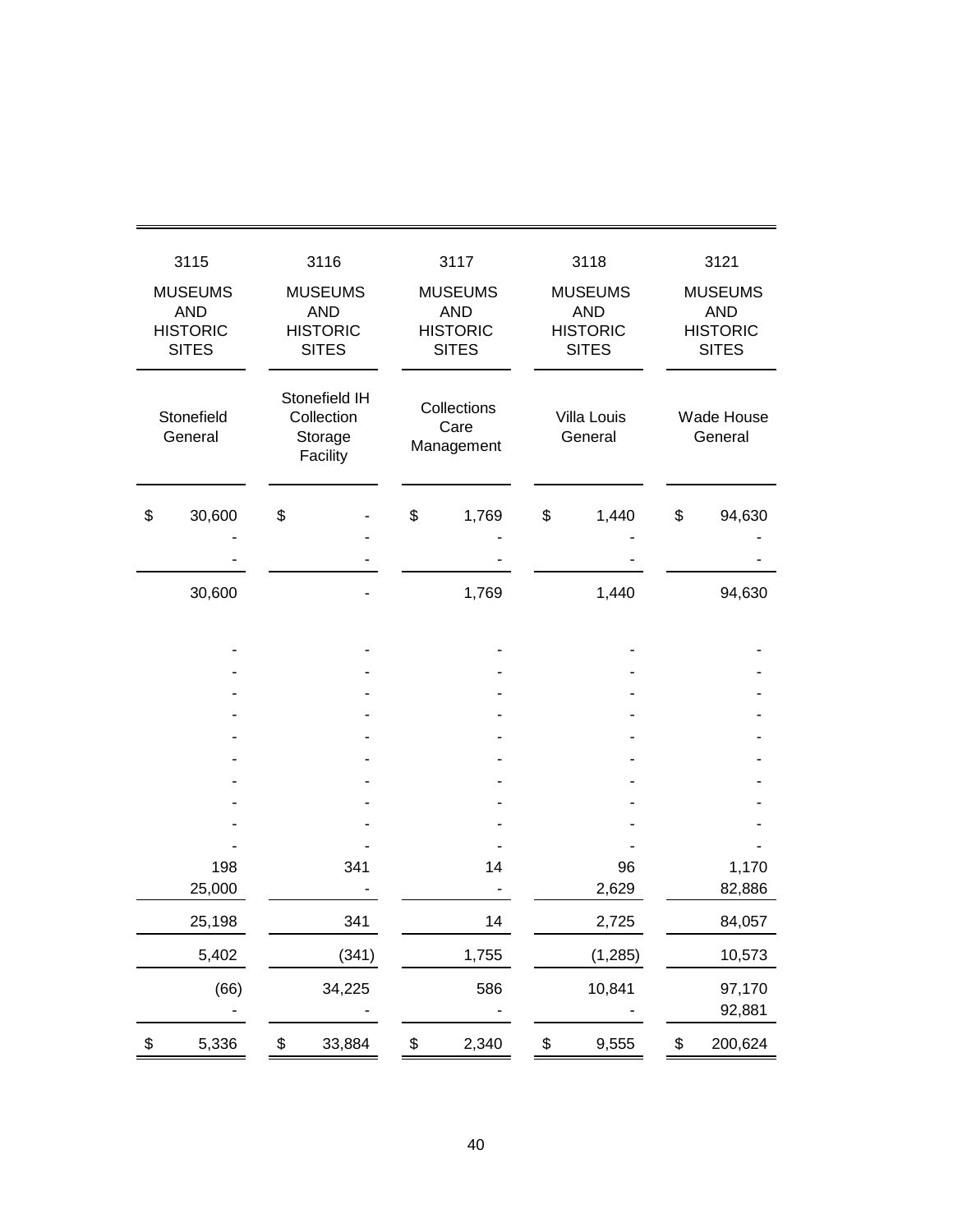| Expendable<br><b>REVENUE</b><br>100,000<br>\$<br>\$<br>Contributions<br>\$<br>\$<br>Service fees |                        | 3122<br><b>MUSEUMS</b><br><b>AND</b><br><b>HISTORIC</b><br><b>SITES</b><br><b>Wade House</b><br>Endowment |        |  | 3123<br><b>MUSEUMS</b><br><b>AND</b><br><b>HISTORIC</b><br><b>SITES</b><br>Wade House<br>Endowment<br>Expendable | 3124<br><b>MUSEUMS</b><br><b>AND</b><br><b>HISTORIC</b><br><b>SITES</b><br><b>Black Point</b><br><b>Historic Site</b><br>Endowment | 3125<br><b>MUSEUMS</b><br><b>AND</b><br><b>HISTORIC</b><br><b>SITES</b><br><b>Black Point</b><br><b>Historic Site</b><br>Endowment |          |
|--------------------------------------------------------------------------------------------------|------------------------|-----------------------------------------------------------------------------------------------------------|--------|--|------------------------------------------------------------------------------------------------------------------|------------------------------------------------------------------------------------------------------------------------------------|------------------------------------------------------------------------------------------------------------------------------------|----------|
|                                                                                                  |                        |                                                                                                           |        |  |                                                                                                                  |                                                                                                                                    |                                                                                                                                    |          |
|                                                                                                  |                        |                                                                                                           |        |  |                                                                                                                  |                                                                                                                                    |                                                                                                                                    |          |
|                                                                                                  |                        |                                                                                                           |        |  |                                                                                                                  |                                                                                                                                    |                                                                                                                                    |          |
|                                                                                                  |                        |                                                                                                           |        |  |                                                                                                                  |                                                                                                                                    |                                                                                                                                    |          |
|                                                                                                  | Investment return, net |                                                                                                           | 16,203 |  |                                                                                                                  | 3,255                                                                                                                              |                                                                                                                                    |          |
| Total revenue<br>116,203<br>3,255                                                                |                        |                                                                                                           |        |  |                                                                                                                  |                                                                                                                                    |                                                                                                                                    |          |
| <b>EXPENSES</b>                                                                                  |                        |                                                                                                           |        |  |                                                                                                                  |                                                                                                                                    |                                                                                                                                    |          |
| Wages and benefits                                                                               |                        |                                                                                                           |        |  |                                                                                                                  |                                                                                                                                    |                                                                                                                                    |          |
| <b>Outside services</b>                                                                          |                        |                                                                                                           |        |  |                                                                                                                  |                                                                                                                                    |                                                                                                                                    |          |
| Travel                                                                                           |                        |                                                                                                           |        |  |                                                                                                                  |                                                                                                                                    |                                                                                                                                    |          |
| <b>Cultivation expense</b>                                                                       |                        |                                                                                                           |        |  |                                                                                                                  |                                                                                                                                    |                                                                                                                                    |          |
| Office expenses                                                                                  |                        |                                                                                                           |        |  |                                                                                                                  |                                                                                                                                    |                                                                                                                                    |          |
| Marketing expense                                                                                |                        |                                                                                                           |        |  |                                                                                                                  |                                                                                                                                    |                                                                                                                                    |          |
| <b>Facilities</b>                                                                                |                        |                                                                                                           |        |  |                                                                                                                  |                                                                                                                                    |                                                                                                                                    |          |
| Information technology                                                                           |                        |                                                                                                           |        |  |                                                                                                                  |                                                                                                                                    |                                                                                                                                    |          |
| Other expenses                                                                                   |                        |                                                                                                           |        |  |                                                                                                                  |                                                                                                                                    |                                                                                                                                    |          |
| Depreciation                                                                                     |                        |                                                                                                           |        |  |                                                                                                                  |                                                                                                                                    |                                                                                                                                    |          |
| <b>Fundraising fees</b><br>19,920<br>5,273                                                       |                        |                                                                                                           |        |  |                                                                                                                  |                                                                                                                                    |                                                                                                                                    |          |
| Grant expense<br>43,966                                                                          |                        |                                                                                                           |        |  |                                                                                                                  |                                                                                                                                    |                                                                                                                                    | 17,058   |
| 19,920<br>43,966<br>5,273<br><b>Total expenses</b>                                               |                        |                                                                                                           |        |  |                                                                                                                  |                                                                                                                                    |                                                                                                                                    | 17,058   |
| (43,966)<br><b>Change in net assets</b><br>96,283<br>(2,017)                                     |                        |                                                                                                           |        |  |                                                                                                                  |                                                                                                                                    |                                                                                                                                    | (17,058) |
| 541,166<br>Net assets at beginning of year<br>1,986,688                                          |                        |                                                                                                           |        |  |                                                                                                                  |                                                                                                                                    |                                                                                                                                    |          |
| <b>Transfers</b><br>43,966<br>(43,966)<br>(17,058)                                               |                        |                                                                                                           |        |  |                                                                                                                  |                                                                                                                                    |                                                                                                                                    | 17,058   |
| \$<br>2,039,004<br>\$<br>\$<br>Net assets at end of year<br>\$<br>522,091                        |                        |                                                                                                           |        |  |                                                                                                                  |                                                                                                                                    |                                                                                                                                    |          |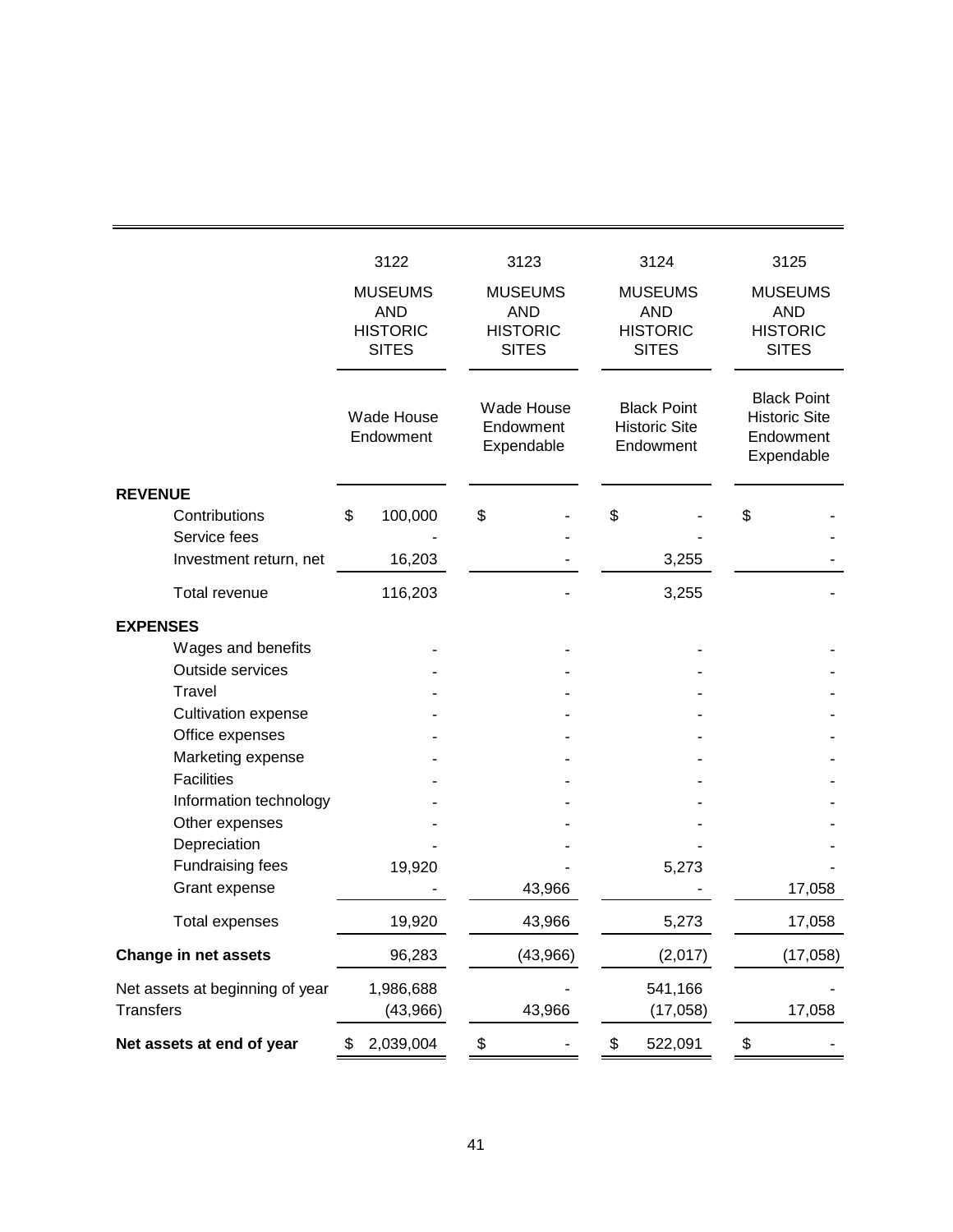| 3126<br><b>MUSEUMS</b><br><b>AND</b><br><b>HISTORIC</b><br><b>SITES</b><br><b>Black Point</b><br><b>Historic Site</b><br>General | 3127<br><b>MUSEUMS</b><br><b>AND</b><br><b>HISTORIC</b><br><b>SITES</b><br><b>Black Point</b><br>Garden Plan | 3128<br><b>MUSEUMS</b><br><b>AND</b><br><b>HISTORIC</b><br><b>SITES</b><br><b>OWW Entry</b><br>Experience | 3151<br><b>MUSEUMS</b><br><b>AND</b><br><b>HISTORIC</b><br><b>SITES</b><br>Museum<br>General | 3152<br><b>MUSEUMS</b><br><b>AND</b><br><b>HISTORIC</b><br><b>SITES</b><br>Harris<br>Endowment |
|----------------------------------------------------------------------------------------------------------------------------------|--------------------------------------------------------------------------------------------------------------|-----------------------------------------------------------------------------------------------------------|----------------------------------------------------------------------------------------------|------------------------------------------------------------------------------------------------|
| \$<br>150,130                                                                                                                    | \$<br>2,425                                                                                                  | \$<br>36,831                                                                                              | \$                                                                                           | \$                                                                                             |
|                                                                                                                                  |                                                                                                              |                                                                                                           |                                                                                              | 275                                                                                            |
| 150,130                                                                                                                          | 2,425                                                                                                        | 36,831                                                                                                    |                                                                                              | 275                                                                                            |
|                                                                                                                                  |                                                                                                              |                                                                                                           |                                                                                              |                                                                                                |
|                                                                                                                                  |                                                                                                              |                                                                                                           |                                                                                              |                                                                                                |
|                                                                                                                                  |                                                                                                              |                                                                                                           |                                                                                              |                                                                                                |
|                                                                                                                                  |                                                                                                              |                                                                                                           |                                                                                              |                                                                                                |
|                                                                                                                                  |                                                                                                              |                                                                                                           |                                                                                              |                                                                                                |
|                                                                                                                                  |                                                                                                              |                                                                                                           |                                                                                              |                                                                                                |
|                                                                                                                                  |                                                                                                              |                                                                                                           |                                                                                              |                                                                                                |
|                                                                                                                                  |                                                                                                              |                                                                                                           |                                                                                              |                                                                                                |
|                                                                                                                                  |                                                                                                              |                                                                                                           |                                                                                              |                                                                                                |
| 205                                                                                                                              |                                                                                                              |                                                                                                           | 6                                                                                            | 446                                                                                            |
| 81,790                                                                                                                           | 1,682                                                                                                        | 401,198                                                                                                   | 550                                                                                          |                                                                                                |
| 81,995                                                                                                                           | 1,682                                                                                                        | 401,198                                                                                                   | 556                                                                                          | 446                                                                                            |
| 68,135                                                                                                                           | 743                                                                                                          | (364, 366)                                                                                                | (556)                                                                                        | (171)                                                                                          |
| (3,887)                                                                                                                          | 8,326                                                                                                        | 1,553,428                                                                                                 | 750                                                                                          | 45,735                                                                                         |
|                                                                                                                                  |                                                                                                              |                                                                                                           |                                                                                              | (1, 442)                                                                                       |
| 64,247<br>\$                                                                                                                     | 9,069<br>\$                                                                                                  | 1,189,062<br>\$                                                                                           | 194<br>\$                                                                                    | 44,123<br>\$                                                                                   |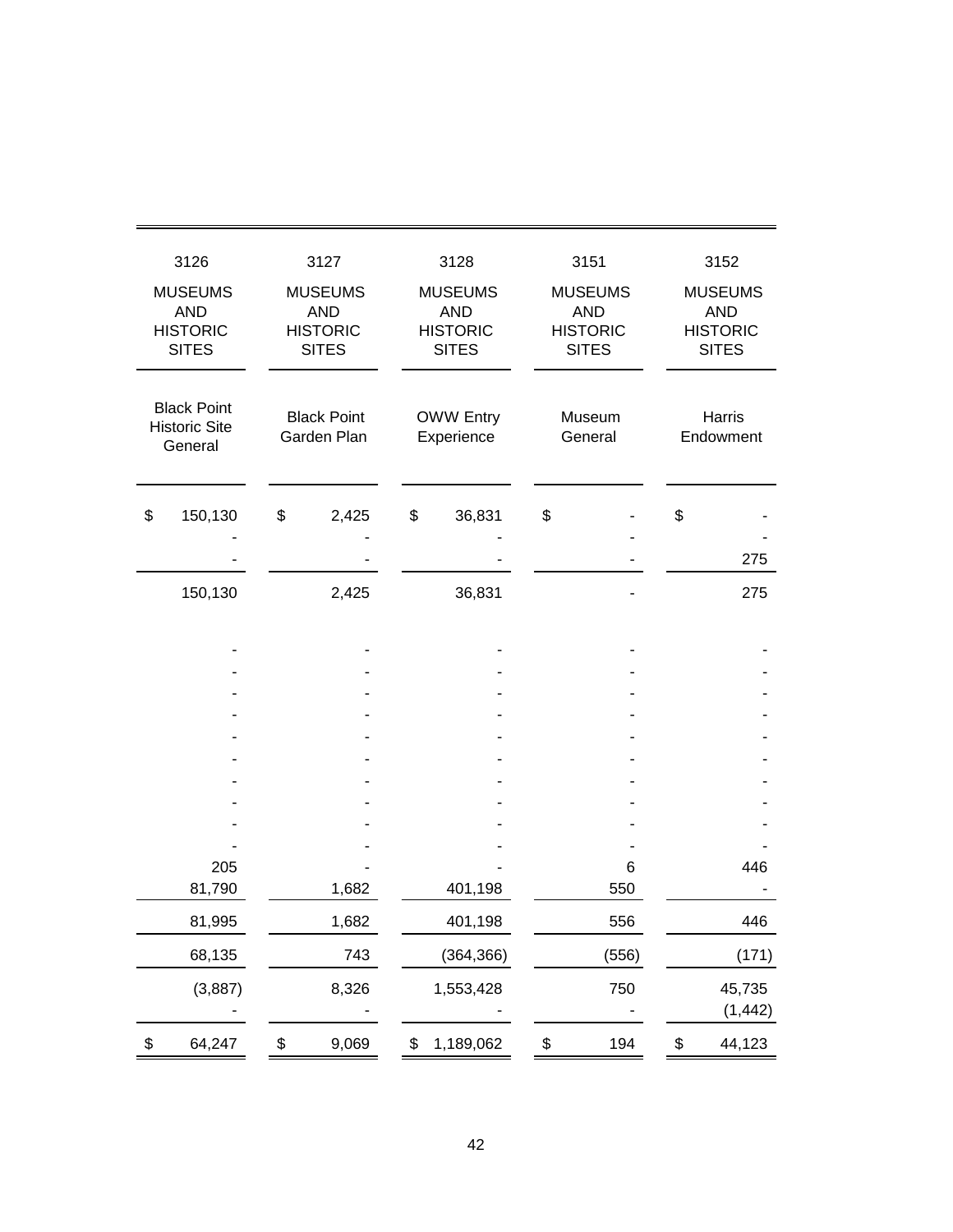|                                 | 3153                              |                                                                 |    | 3154                                                            |                                                                 | 3155    |                                                                 | 3157 |
|---------------------------------|-----------------------------------|-----------------------------------------------------------------|----|-----------------------------------------------------------------|-----------------------------------------------------------------|---------|-----------------------------------------------------------------|------|
|                                 |                                   | <b>MUSEUMS</b><br><b>AND</b><br><b>HISTORIC</b><br><b>SITES</b> |    | <b>MUSEUMS</b><br><b>AND</b><br><b>HISTORIC</b><br><b>SITES</b> | <b>MUSEUMS</b><br><b>AND</b><br><b>HISTORIC</b><br><b>SITES</b> |         | <b>MUSEUMS</b><br><b>AND</b><br><b>HISTORIC</b><br><b>SITES</b> |      |
|                                 | Harris<br>Endowment<br>Expendable |                                                                 |    | Hoard<br>Endowment                                              | Hoard<br>Endowment<br>Expendable                                |         | Museum<br>Development<br>League                                 |      |
| <b>REVENUE</b>                  |                                   |                                                                 |    |                                                                 |                                                                 |         |                                                                 |      |
| Contributions                   | \$                                |                                                                 | \$ |                                                                 | \$                                                              |         | \$                                                              |      |
| Service fees                    |                                   |                                                                 |    |                                                                 |                                                                 |         |                                                                 |      |
| Investment return, net          |                                   |                                                                 |    | 755                                                             |                                                                 |         |                                                                 |      |
| Total revenue                   |                                   |                                                                 |    | 755                                                             |                                                                 |         |                                                                 |      |
| <b>EXPENSES</b>                 |                                   |                                                                 |    |                                                                 |                                                                 |         |                                                                 |      |
| Wages and benefits              |                                   |                                                                 |    |                                                                 |                                                                 |         |                                                                 |      |
| Outside services                |                                   |                                                                 |    |                                                                 |                                                                 |         |                                                                 |      |
| Travel                          |                                   |                                                                 |    |                                                                 |                                                                 |         |                                                                 |      |
| <b>Cultivation expense</b>      |                                   |                                                                 |    |                                                                 |                                                                 |         |                                                                 |      |
| Office expenses                 |                                   |                                                                 |    |                                                                 |                                                                 |         |                                                                 |      |
| Marketing expense               |                                   |                                                                 |    |                                                                 |                                                                 |         |                                                                 |      |
| <b>Facilities</b>               |                                   |                                                                 |    |                                                                 |                                                                 |         |                                                                 |      |
| Information technology          |                                   |                                                                 |    |                                                                 |                                                                 |         |                                                                 |      |
| Other expenses                  |                                   |                                                                 |    |                                                                 |                                                                 |         |                                                                 |      |
| Depreciation                    |                                   |                                                                 |    |                                                                 |                                                                 |         |                                                                 |      |
| Fundraising fees                |                                   |                                                                 |    | 1,223                                                           |                                                                 |         |                                                                 |      |
| Grant expense                   |                                   | 1,442                                                           |    |                                                                 |                                                                 | 3,956   |                                                                 | 77   |
| <b>Total expenses</b>           |                                   | 1,442                                                           |    | 1,223                                                           |                                                                 | 3,956   |                                                                 | 77   |
| <b>Change in net assets</b>     |                                   | (1, 442)                                                        |    | (468)                                                           |                                                                 | (3,956) |                                                                 | (77) |
| Net assets at beginning of year |                                   |                                                                 |    | 125,495                                                         |                                                                 |         |                                                                 | 77   |
| <b>Transfers</b>                |                                   | 1,442                                                           |    | (3,956)                                                         |                                                                 | 3,956   |                                                                 |      |
| Net assets at end of year       | \$                                |                                                                 | \$ | 121,071                                                         | \$                                                              |         | \$                                                              |      |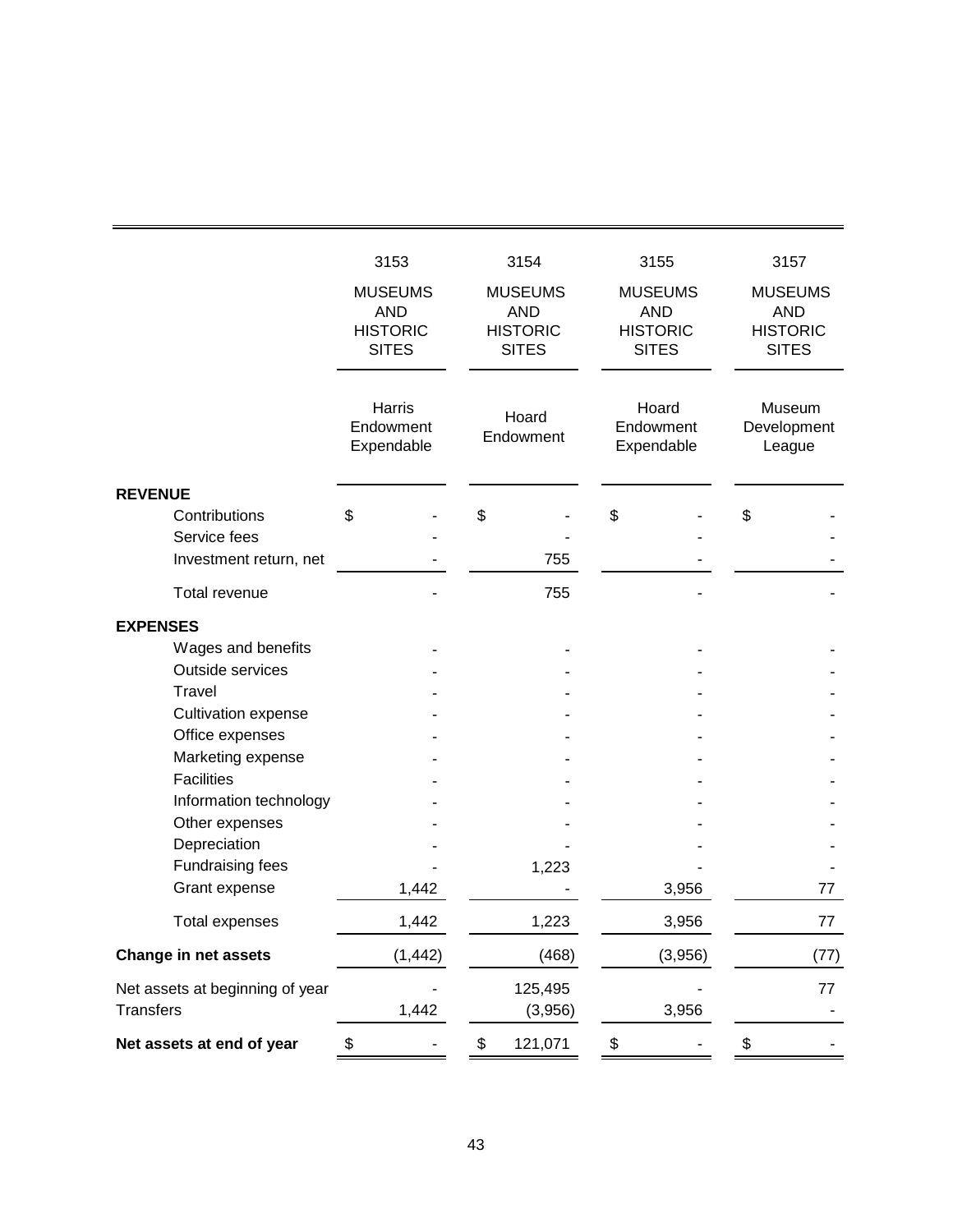| 3158<br><b>MUSEUMS</b><br><b>AND</b><br><b>HISTORIC</b><br><b>SITES</b><br>Horticulture | 3181<br><b>MUSEUMS</b><br><b>AND</b><br><b>HISTORIC</b><br><b>SITES</b><br>Costume and<br><b>Textiles</b><br>Collection | 3201<br><b>HISTORIC</b><br>PRESERVATI<br>ON AND<br><b>PUBLIC</b><br><b>HISTORY</b><br>Historic<br>Preservation<br>General | 3202<br><b>HISTORIC</b><br>PRESERVATI<br>ON AND<br><b>PUBLIC</b><br><b>HISTORY</b><br><b>Brown Public</b><br>Education<br>Program | 3203<br><b>HISTORIC</b><br><b>PRESERVATI</b><br>ON AND<br><b>PUBLIC</b><br><b>HISTORY</b><br>Historic<br>Preservation<br><b>Local History</b> |
|-----------------------------------------------------------------------------------------|-------------------------------------------------------------------------------------------------------------------------|---------------------------------------------------------------------------------------------------------------------------|-----------------------------------------------------------------------------------------------------------------------------------|-----------------------------------------------------------------------------------------------------------------------------------------------|
|                                                                                         |                                                                                                                         |                                                                                                                           |                                                                                                                                   | Conference                                                                                                                                    |
| \$<br>9,500                                                                             | \$<br>2,000                                                                                                             | \$<br>625                                                                                                                 | \$                                                                                                                                | \$<br>41,007                                                                                                                                  |
| 9,500                                                                                   | 2,000                                                                                                                   | 625                                                                                                                       |                                                                                                                                   | 41,007                                                                                                                                        |
|                                                                                         |                                                                                                                         |                                                                                                                           |                                                                                                                                   |                                                                                                                                               |
|                                                                                         |                                                                                                                         |                                                                                                                           |                                                                                                                                   |                                                                                                                                               |
|                                                                                         |                                                                                                                         |                                                                                                                           |                                                                                                                                   |                                                                                                                                               |
|                                                                                         |                                                                                                                         |                                                                                                                           |                                                                                                                                   |                                                                                                                                               |
|                                                                                         |                                                                                                                         |                                                                                                                           |                                                                                                                                   |                                                                                                                                               |
|                                                                                         |                                                                                                                         |                                                                                                                           |                                                                                                                                   |                                                                                                                                               |
|                                                                                         |                                                                                                                         |                                                                                                                           |                                                                                                                                   |                                                                                                                                               |
|                                                                                         |                                                                                                                         |                                                                                                                           |                                                                                                                                   |                                                                                                                                               |
|                                                                                         |                                                                                                                         |                                                                                                                           |                                                                                                                                   |                                                                                                                                               |
|                                                                                         |                                                                                                                         |                                                                                                                           |                                                                                                                                   |                                                                                                                                               |
| 112                                                                                     | 24                                                                                                                      | 204                                                                                                                       |                                                                                                                                   |                                                                                                                                               |
| 8,380                                                                                   | 2,268                                                                                                                   | 93,730                                                                                                                    | 261                                                                                                                               | 37,721                                                                                                                                        |
| 8,491                                                                                   | 2,292                                                                                                                   | 93,934                                                                                                                    | 261                                                                                                                               | 37,721                                                                                                                                        |
| 1,009                                                                                   | (292)                                                                                                                   | (93, 309)                                                                                                                 | (261)                                                                                                                             | 3,286                                                                                                                                         |
| 7,650                                                                                   | 2,622                                                                                                                   | 95,759                                                                                                                    | 174                                                                                                                               | 6,827                                                                                                                                         |
|                                                                                         |                                                                                                                         |                                                                                                                           |                                                                                                                                   |                                                                                                                                               |
| 8,658<br>\$                                                                             | 2,330<br>\$                                                                                                             | 2,450<br>\$                                                                                                               | (88)<br>\$                                                                                                                        | 10,113<br>\$                                                                                                                                  |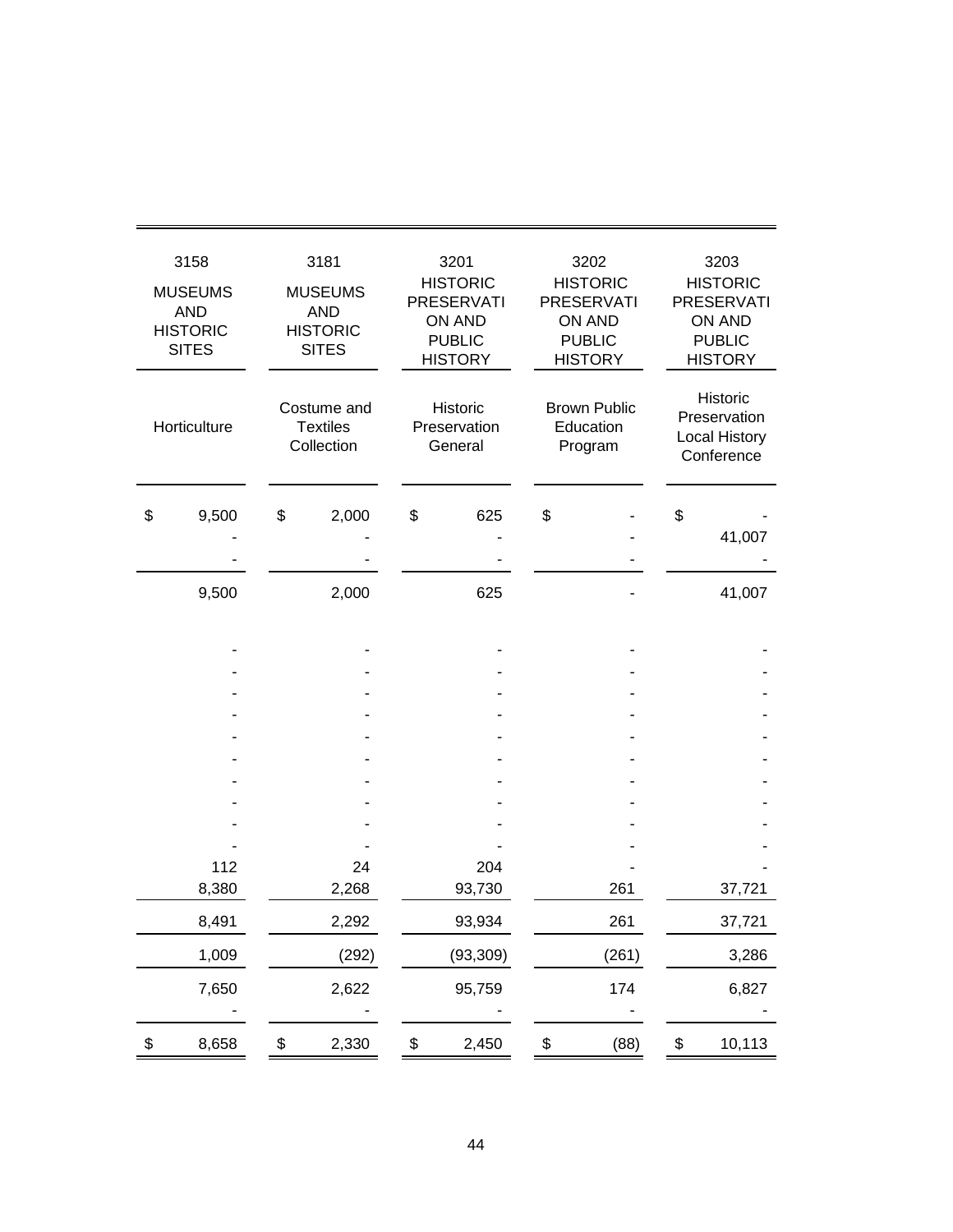|                                 |                                  | 3204<br>3205<br><b>HISTORIC</b><br><b>HISTORIC</b><br><b>PRESERVATI</b><br><b>PRESERVATI</b><br>ON AND<br>ON AND<br><b>PUBLIC</b><br><b>PUBLIC</b><br><b>HISTORY</b><br><b>HISTORY</b> |                                                |           | 3206<br>Outreach &<br>Engagement | 3207<br><b>HISTORIC</b><br><b>PRESERVATI</b><br>ON AND<br><b>PUBLIC</b><br><b>HISTORY</b> |                                     |
|---------------------------------|----------------------------------|----------------------------------------------------------------------------------------------------------------------------------------------------------------------------------------|------------------------------------------------|-----------|----------------------------------|-------------------------------------------------------------------------------------------|-------------------------------------|
|                                 | Fuldner<br>Heritage<br>Endowment |                                                                                                                                                                                        | Fuldner<br>Heritage<br>Endowment<br>Expendable |           | Local History -<br>Mini Grants   |                                                                                           | Local History<br>Grant<br>Endowment |
| <b>REVENUE</b>                  |                                  |                                                                                                                                                                                        |                                                |           |                                  |                                                                                           |                                     |
| Contributions                   | \$                               |                                                                                                                                                                                        | \$                                             |           | \$<br>2,081                      | \$                                                                                        | 6,165                               |
| Service fees                    |                                  |                                                                                                                                                                                        |                                                |           |                                  |                                                                                           |                                     |
| Investment return, net          |                                  | 3,470                                                                                                                                                                                  |                                                |           |                                  |                                                                                           | 309                                 |
| Total revenue                   |                                  | 3,470                                                                                                                                                                                  |                                                |           | 2,081                            |                                                                                           | 6,474                               |
| <b>EXPENSES</b>                 |                                  |                                                                                                                                                                                        |                                                |           |                                  |                                                                                           |                                     |
| Wages and benefits              |                                  |                                                                                                                                                                                        |                                                |           |                                  |                                                                                           |                                     |
| <b>Outside services</b>         |                                  |                                                                                                                                                                                        |                                                |           |                                  |                                                                                           |                                     |
| Travel                          |                                  |                                                                                                                                                                                        |                                                |           |                                  |                                                                                           |                                     |
| <b>Cultivation expense</b>      |                                  |                                                                                                                                                                                        |                                                |           |                                  |                                                                                           |                                     |
| Office expenses                 |                                  |                                                                                                                                                                                        |                                                |           |                                  |                                                                                           |                                     |
| Marketing expense               |                                  |                                                                                                                                                                                        |                                                |           |                                  |                                                                                           |                                     |
| <b>Facilities</b>               |                                  |                                                                                                                                                                                        |                                                |           |                                  |                                                                                           |                                     |
| Information technology          |                                  |                                                                                                                                                                                        |                                                |           |                                  |                                                                                           |                                     |
| Other expenses                  |                                  |                                                                                                                                                                                        |                                                |           |                                  |                                                                                           |                                     |
| Depreciation                    |                                  |                                                                                                                                                                                        |                                                |           |                                  |                                                                                           |                                     |
| <b>Fundraising fees</b>         |                                  | 5,620                                                                                                                                                                                  |                                                |           | 13                               |                                                                                           | 404                                 |
| Grant expense                   |                                  |                                                                                                                                                                                        |                                                | 18,184    | 9,023                            |                                                                                           |                                     |
| <b>Total expenses</b>           |                                  | 5,620                                                                                                                                                                                  |                                                | 18,184    | 9,036                            |                                                                                           | 404                                 |
| <b>Change in net assets</b>     |                                  | (2, 151)                                                                                                                                                                               |                                                | (18, 184) | (6,956)                          |                                                                                           | 6,071                               |
| Net assets at beginning of year |                                  | 576,846                                                                                                                                                                                |                                                |           | 9,011                            |                                                                                           | 77,540                              |
| <b>Transfers</b>                |                                  | (18, 184)                                                                                                                                                                              |                                                | 18,184    |                                  |                                                                                           | (1,650)                             |
| Net assets at end of year       | \$                               | 556,511                                                                                                                                                                                | $\, \, \raisebox{12pt}{$\scriptstyle \$}$      |           | \$<br>2,056                      | \$                                                                                        | 81,961                              |

۳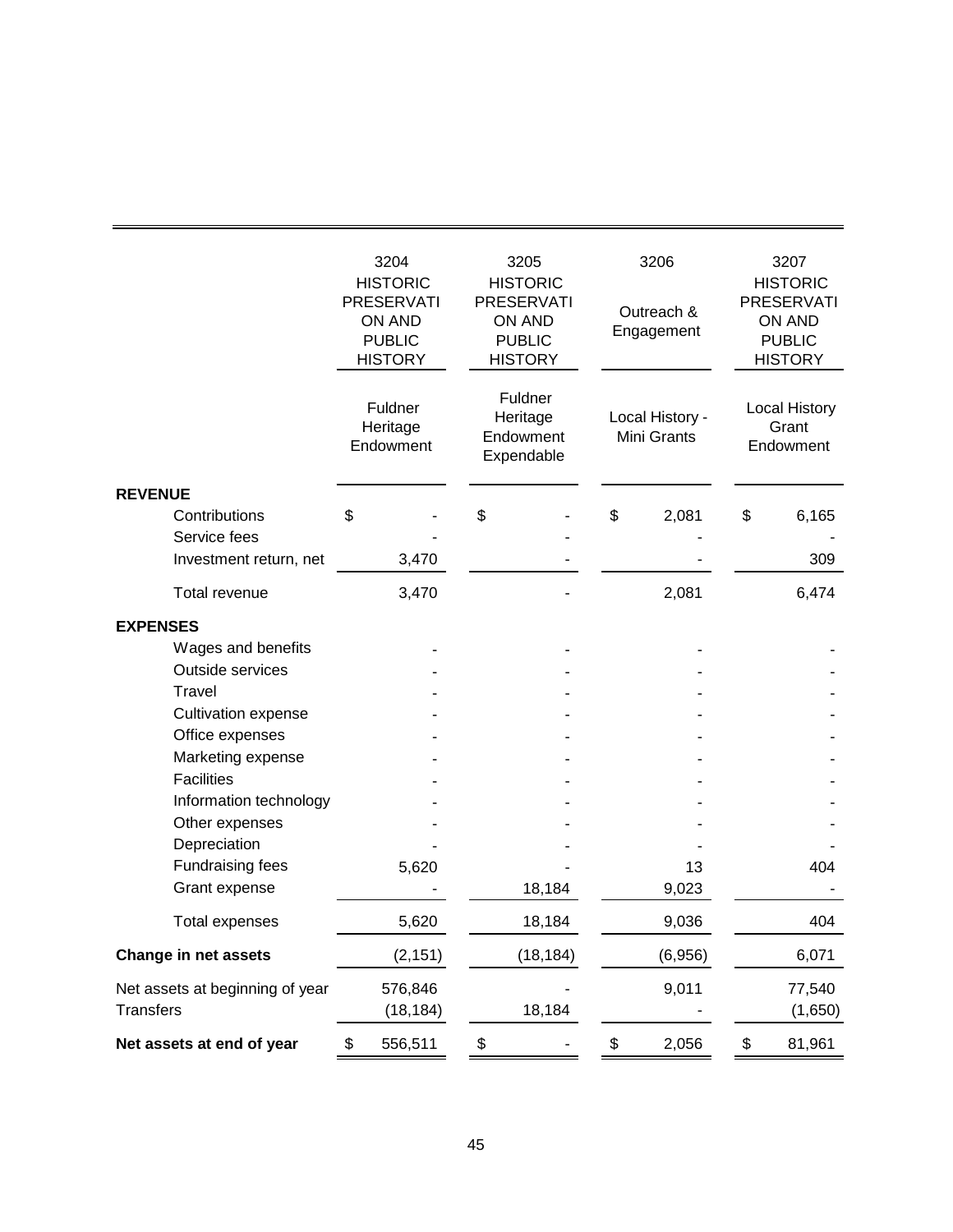| 3208<br><b>HISTORIC</b><br><b>PRESERVATI</b><br>ON AND<br><b>PUBLIC</b> |       | 3250<br><b>HISTORIC</b><br><b>PRESERVATI</b><br>ON AND<br><b>PUBLIC</b> |                           | 3252<br>Outreach &<br>Engagement | 3253<br>Outreach &<br>Engagement | 3254<br>Outreach &<br>Engagement    |
|-------------------------------------------------------------------------|-------|-------------------------------------------------------------------------|---------------------------|----------------------------------|----------------------------------|-------------------------------------|
| <b>HISTORY</b><br>Local History<br>Grant<br>Endowment<br>Expendable     |       | <b>HISTORY</b><br>Wisconsin<br>Latinas<br>Research<br>Fund              | Editorial<br>Publications |                                  | Geilfuss<br>Endowment            | Geilfuss<br>Endowment<br>Expendable |
| \$                                                                      |       | \$<br>264                                                               | \$                        | 14,960                           | \$<br>1,000                      | \$                                  |
|                                                                         |       |                                                                         |                           |                                  | 460                              |                                     |
|                                                                         |       | 264                                                                     |                           | 14,960                           | 1,460                            |                                     |
|                                                                         |       |                                                                         |                           |                                  |                                  |                                     |
|                                                                         |       |                                                                         |                           |                                  |                                  |                                     |
|                                                                         |       |                                                                         |                           |                                  |                                  |                                     |
|                                                                         |       |                                                                         |                           |                                  |                                  |                                     |
|                                                                         |       |                                                                         |                           |                                  |                                  |                                     |
|                                                                         |       |                                                                         |                           |                                  |                                  |                                     |
|                                                                         |       |                                                                         |                           |                                  |                                  |                                     |
|                                                                         |       |                                                                         |                           |                                  |                                  |                                     |
|                                                                         |       |                                                                         |                           |                                  |                                  |                                     |
|                                                                         |       |                                                                         |                           |                                  |                                  |                                     |
|                                                                         |       | 5                                                                       |                           | 716                              | 742                              |                                     |
|                                                                         |       |                                                                         |                           | 49,409                           |                                  | 1,142                               |
|                                                                         |       | 5                                                                       |                           | 50,125                           | 742                              | 1,142                               |
|                                                                         |       | 259                                                                     |                           | (35, 164)                        | 719                              | (1, 142)                            |
|                                                                         |       | 400                                                                     |                           | 109,412                          | 74,440                           |                                     |
|                                                                         | 1,650 |                                                                         |                           |                                  | (1, 142)                         | 1,142                               |
| \$                                                                      | 1,650 | \$<br>660                                                               | \$                        | 74,247                           | \$<br>74,017                     | \$                                  |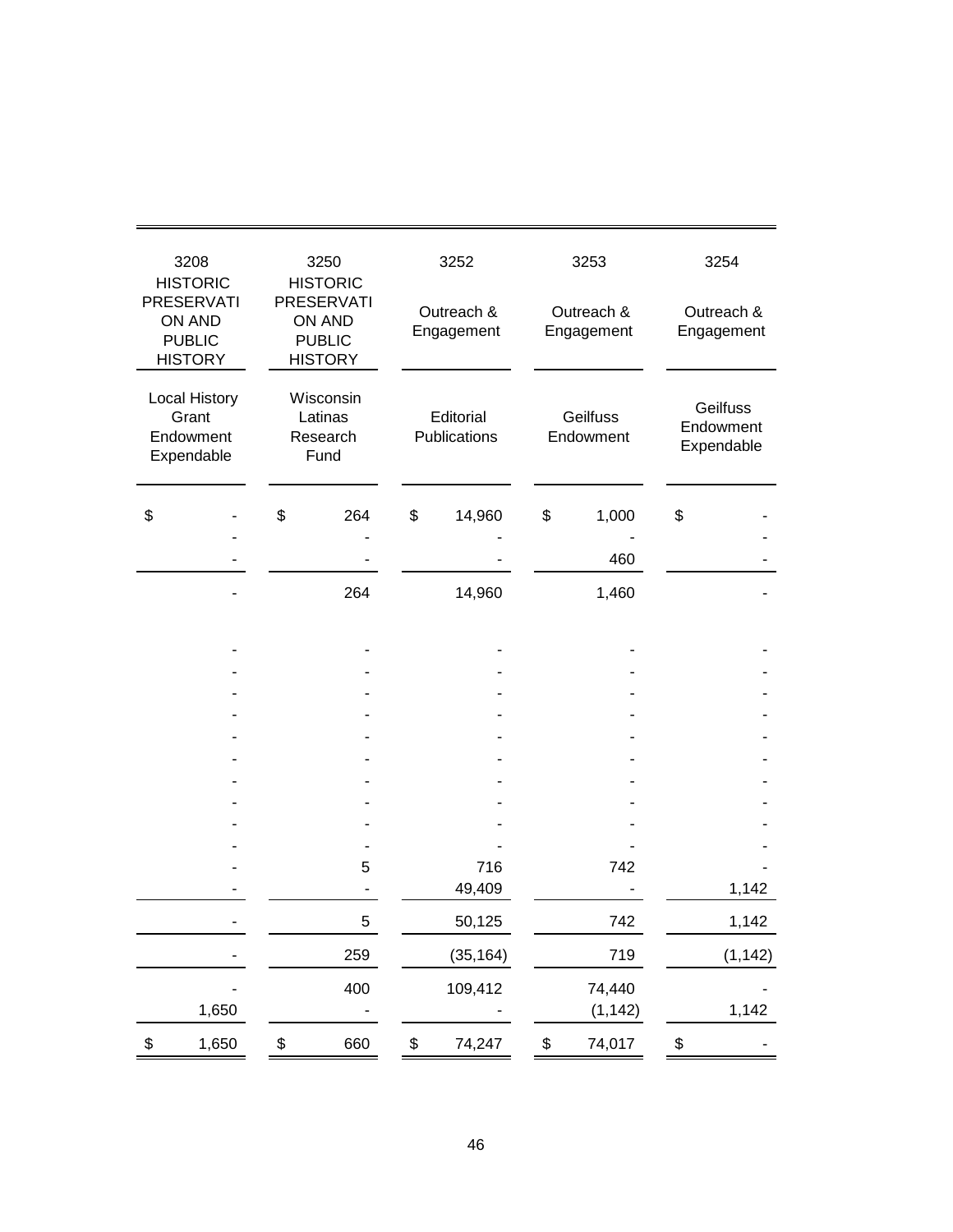|                                 |                                             | 3255<br>Outreach &<br>Engagement |                                                           | 3256<br>Outreach &<br>Engagement |                         | 3257<br><b>HISTORIC</b><br>PRESERVATI<br>ON AND<br><b>PUBLIC</b><br><b>HISTORY</b> |                                       | 3258<br><b>HISTORIC</b><br><b>PRESERVATI</b><br><b>ON AND</b><br><b>PUBLIC</b><br><b>HISTORY</b> |
|---------------------------------|---------------------------------------------|----------------------------------|-----------------------------------------------------------|----------------------------------|-------------------------|------------------------------------------------------------------------------------|---------------------------------------|--------------------------------------------------------------------------------------------------|
|                                 | National<br><b>History Day</b><br>Endowment |                                  | National<br><b>History Day</b><br>Endowment<br>Expendable |                                  | Hesseltine<br>Endowment |                                                                                    | Hesseltine<br>Endowment<br>Expendable |                                                                                                  |
| <b>REVENUE</b>                  |                                             |                                  |                                                           |                                  |                         |                                                                                    |                                       |                                                                                                  |
| Contributions                   | \$                                          |                                  | \$                                                        |                                  | \$                      |                                                                                    | \$                                    |                                                                                                  |
| Service fees                    |                                             |                                  |                                                           |                                  |                         |                                                                                    |                                       |                                                                                                  |
| Investment return, net          |                                             | 665                              |                                                           |                                  |                         | 54                                                                                 |                                       |                                                                                                  |
| Total revenue                   |                                             | 665                              |                                                           |                                  |                         | 54                                                                                 |                                       |                                                                                                  |
| <b>EXPENSES</b>                 |                                             |                                  |                                                           |                                  |                         |                                                                                    |                                       |                                                                                                  |
| Wages and benefits              |                                             |                                  |                                                           |                                  |                         |                                                                                    |                                       |                                                                                                  |
| <b>Outside services</b>         |                                             |                                  |                                                           |                                  |                         |                                                                                    |                                       |                                                                                                  |
| Travel                          |                                             |                                  |                                                           |                                  |                         |                                                                                    |                                       |                                                                                                  |
| <b>Cultivation expense</b>      |                                             |                                  |                                                           |                                  |                         |                                                                                    |                                       |                                                                                                  |
| Office expenses                 |                                             |                                  |                                                           |                                  |                         |                                                                                    |                                       |                                                                                                  |
| Marketing expense               |                                             |                                  |                                                           |                                  |                         |                                                                                    |                                       |                                                                                                  |
| <b>Facilities</b>               |                                             |                                  |                                                           |                                  |                         |                                                                                    |                                       |                                                                                                  |
| Information technology          |                                             |                                  |                                                           |                                  |                         |                                                                                    |                                       |                                                                                                  |
| Other expenses                  |                                             |                                  |                                                           |                                  |                         |                                                                                    |                                       |                                                                                                  |
| Depreciation                    |                                             |                                  |                                                           |                                  |                         |                                                                                    |                                       |                                                                                                  |
| Fundraising fees                |                                             | 1,002                            |                                                           |                                  |                         | 107                                                                                |                                       |                                                                                                  |
| Grant expense                   |                                             | 937                              |                                                           | 3,252                            |                         |                                                                                    |                                       | 100                                                                                              |
| Total expenses                  |                                             | 1,939                            |                                                           | 3,252                            |                         | 107                                                                                |                                       | 100                                                                                              |
| <b>Change in net assets</b>     |                                             | (1, 274)                         |                                                           | (3, 252)                         |                         | (53)                                                                               |                                       | (100)                                                                                            |
| Net assets at beginning of year |                                             | 103,169                          |                                                           |                                  |                         | 8,996                                                                              |                                       | 1,809                                                                                            |
| <b>Transfers</b>                |                                             | (3,252)                          |                                                           | 3,252                            |                         | (283)                                                                              |                                       | 283                                                                                              |
| Net assets at end of year       | \$                                          | 98,644                           | \$                                                        |                                  | \$                      | 8,660                                                                              | \$                                    | 1,992                                                                                            |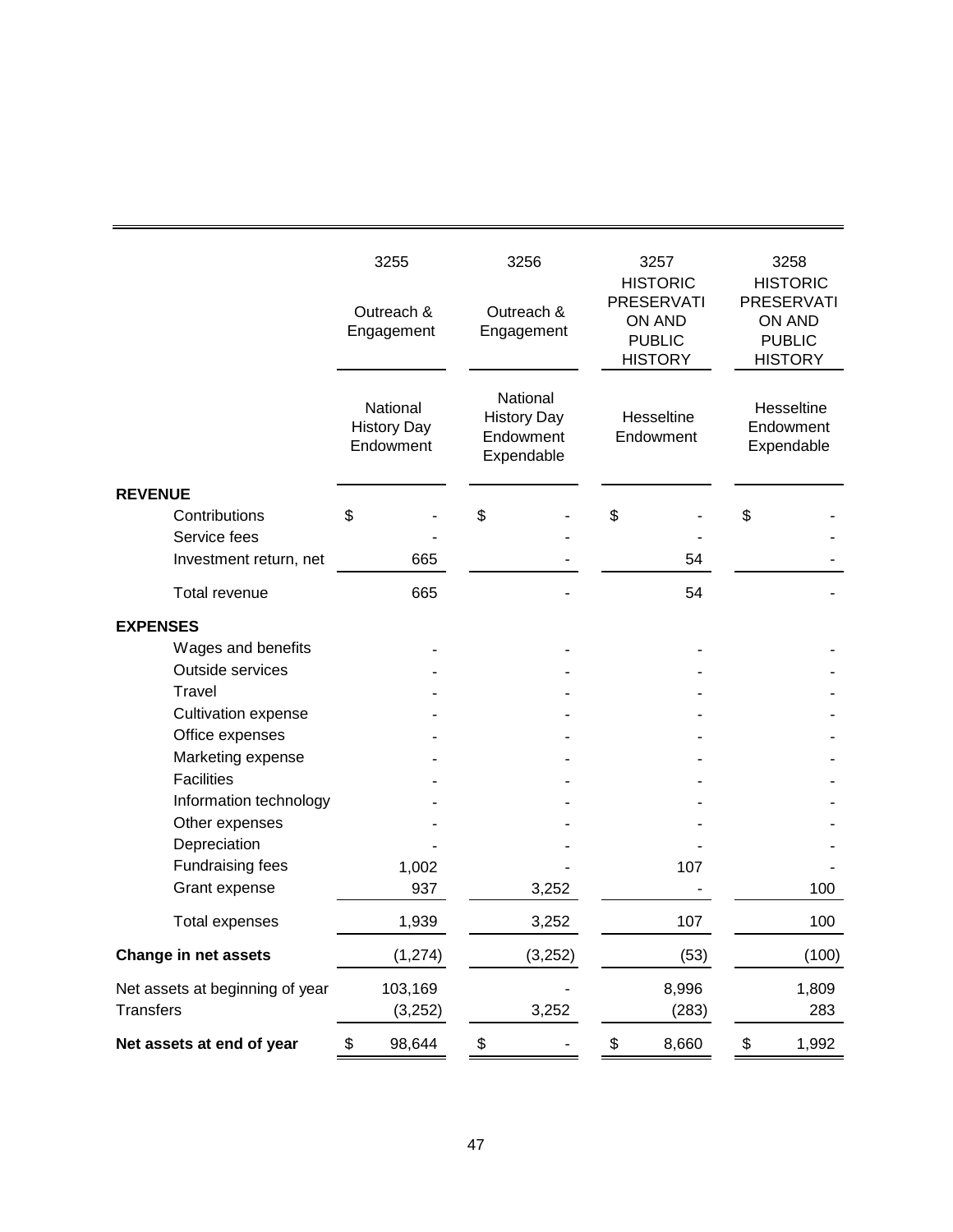| 3259<br><b>HISTORIC</b><br>PRESERVATI<br>ON AND<br><b>PUBLIC</b><br><b>HISTORY</b><br>Hunter<br>Endowment | 3260<br><b>HISTORIC</b><br><b>PRESERVATI</b><br>ON AND<br><b>PUBLIC</b><br><b>HISTORY</b><br>Hunter<br>Endowment<br>Expendable | 3261<br><b>HISTORIC</b><br>PRESERVATI<br>ON AND<br><b>PUBLIC</b><br><b>HISTORY</b><br><b>Public History</b><br>Endowment | 3262<br><b>HISTORIC</b><br><b>PRESERVATI</b><br>ON AND<br><b>PUBLIC</b><br><b>HISTORY</b><br><b>Public History</b><br>Endowment<br>Expendable | 3263<br>Outreach &<br>Engagement<br>National<br><b>History Day</b><br>General |
|-----------------------------------------------------------------------------------------------------------|--------------------------------------------------------------------------------------------------------------------------------|--------------------------------------------------------------------------------------------------------------------------|-----------------------------------------------------------------------------------------------------------------------------------------------|-------------------------------------------------------------------------------|
| \$                                                                                                        | \$                                                                                                                             | \$                                                                                                                       | \$                                                                                                                                            | 11,400<br>\$                                                                  |
| 279                                                                                                       |                                                                                                                                | 3,766                                                                                                                    |                                                                                                                                               |                                                                               |
|                                                                                                           |                                                                                                                                |                                                                                                                          |                                                                                                                                               |                                                                               |
| 279                                                                                                       |                                                                                                                                | 3,766                                                                                                                    |                                                                                                                                               | 11,400                                                                        |
|                                                                                                           |                                                                                                                                |                                                                                                                          |                                                                                                                                               |                                                                               |
|                                                                                                           |                                                                                                                                |                                                                                                                          |                                                                                                                                               |                                                                               |
|                                                                                                           |                                                                                                                                |                                                                                                                          |                                                                                                                                               |                                                                               |
|                                                                                                           |                                                                                                                                |                                                                                                                          |                                                                                                                                               |                                                                               |
|                                                                                                           |                                                                                                                                |                                                                                                                          |                                                                                                                                               |                                                                               |
|                                                                                                           |                                                                                                                                |                                                                                                                          |                                                                                                                                               |                                                                               |
|                                                                                                           |                                                                                                                                |                                                                                                                          |                                                                                                                                               |                                                                               |
|                                                                                                           |                                                                                                                                |                                                                                                                          |                                                                                                                                               |                                                                               |
|                                                                                                           |                                                                                                                                |                                                                                                                          |                                                                                                                                               |                                                                               |
|                                                                                                           |                                                                                                                                |                                                                                                                          |                                                                                                                                               |                                                                               |
| 478                                                                                                       |                                                                                                                                | 6,128                                                                                                                    |                                                                                                                                               | 10                                                                            |
|                                                                                                           | 1,458                                                                                                                          |                                                                                                                          | 9,621                                                                                                                                         | 25,000                                                                        |
| 478                                                                                                       | 1,458                                                                                                                          | 6,128                                                                                                                    | 9,621                                                                                                                                         | 25,010                                                                        |
| (198)                                                                                                     | (1, 458)                                                                                                                       | (2, 363)                                                                                                                 | (9,621)                                                                                                                                       | (13, 610)                                                                     |
| 46,476                                                                                                    |                                                                                                                                | 621,327                                                                                                                  |                                                                                                                                               | 30,893                                                                        |
| (1, 458)                                                                                                  | 1,458                                                                                                                          | (14, 621)                                                                                                                | 14,621                                                                                                                                        |                                                                               |
| 44,819<br>\$                                                                                              | \$                                                                                                                             | \$<br>604,343                                                                                                            | 4,999<br>\$                                                                                                                                   | \$<br>17,283                                                                  |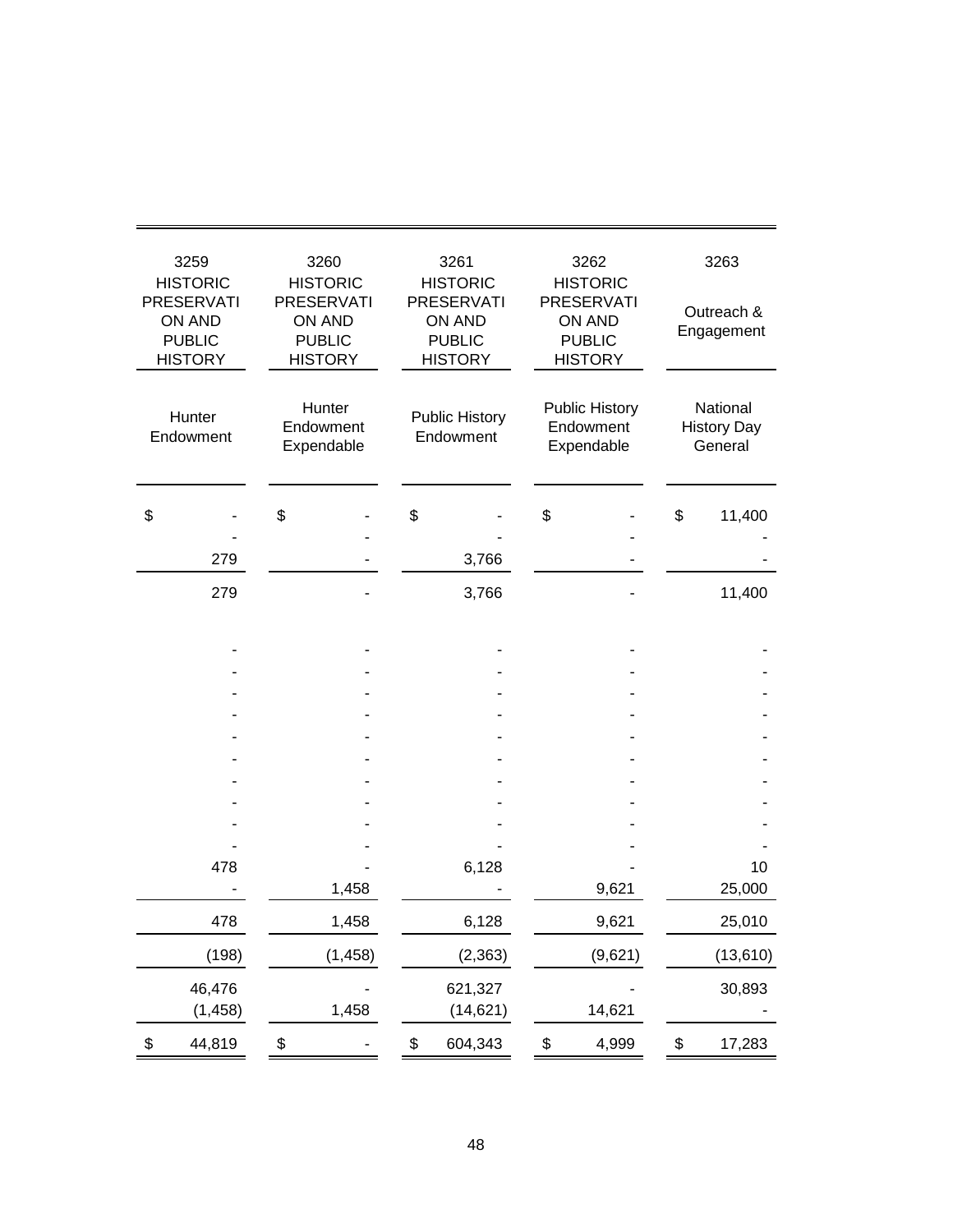|                                 |                          | 3264<br><b>HISTORIC</b><br>PRESERVATI<br>ON AND<br><b>PUBLIC</b><br><b>HISTORY</b> |                       | 3267<br>Outreach &<br>Engagement | 3268<br>Outreach &<br>Engagement    |         | 3270<br>Outreach &<br>Engagement               |
|---------------------------------|--------------------------|------------------------------------------------------------------------------------|-----------------------|----------------------------------|-------------------------------------|---------|------------------------------------------------|
|                                 | Wermter<br>Labor History |                                                                                    | Kurtzman<br>Endowment |                                  | Kurtzman<br>Endowment<br>Expendable |         | National<br><b>History Day</b><br>Scholarships |
| <b>REVENUE</b>                  |                          |                                                                                    |                       |                                  |                                     |         |                                                |
| Contributions                   | \$                       | 1,000                                                                              | \$                    |                                  | \$                                  |         | \$                                             |
| Service fees                    |                          |                                                                                    |                       |                                  |                                     |         |                                                |
| Investment return, net          |                          |                                                                                    |                       | 307                              |                                     |         |                                                |
| Total revenue                   |                          | 1,000                                                                              |                       | 307                              |                                     |         |                                                |
| <b>EXPENSES</b>                 |                          |                                                                                    |                       |                                  |                                     |         |                                                |
| Wages and benefits              |                          |                                                                                    |                       |                                  |                                     |         |                                                |
| <b>Outside services</b>         |                          |                                                                                    |                       |                                  |                                     |         |                                                |
| Travel                          |                          |                                                                                    |                       |                                  |                                     |         |                                                |
| <b>Cultivation expense</b>      |                          |                                                                                    |                       |                                  |                                     |         |                                                |
| Office expenses                 |                          |                                                                                    |                       |                                  |                                     |         |                                                |
| Marketing expense               |                          |                                                                                    |                       |                                  |                                     |         |                                                |
| <b>Facilities</b>               |                          |                                                                                    |                       |                                  |                                     |         |                                                |
| Information technology          |                          |                                                                                    |                       |                                  |                                     |         |                                                |
| Other expenses                  |                          |                                                                                    |                       |                                  |                                     |         |                                                |
| Depreciation                    |                          |                                                                                    |                       |                                  |                                     |         |                                                |
| <b>Fundraising fees</b>         |                          | 24                                                                                 |                       | 499                              |                                     |         |                                                |
| Grant expense                   |                          | (937)                                                                              |                       |                                  |                                     | 1,607   |                                                |
| <b>Total expenses</b>           |                          | (914)                                                                              |                       | 499                              |                                     | 1,607   |                                                |
| <b>Change in net assets</b>     |                          | 1,914                                                                              |                       | (192)                            |                                     | (1,607) |                                                |
| Net assets at beginning of year |                          | 992                                                                                |                       | 51,254                           |                                     |         | 990                                            |
| <b>Transfers</b>                |                          |                                                                                    |                       | (1,607)                          |                                     | 1,607   |                                                |
| Net assets at end of year       | \$                       | 2,905                                                                              | \$                    | 49,455                           | \$                                  |         | \$<br>990                                      |

۳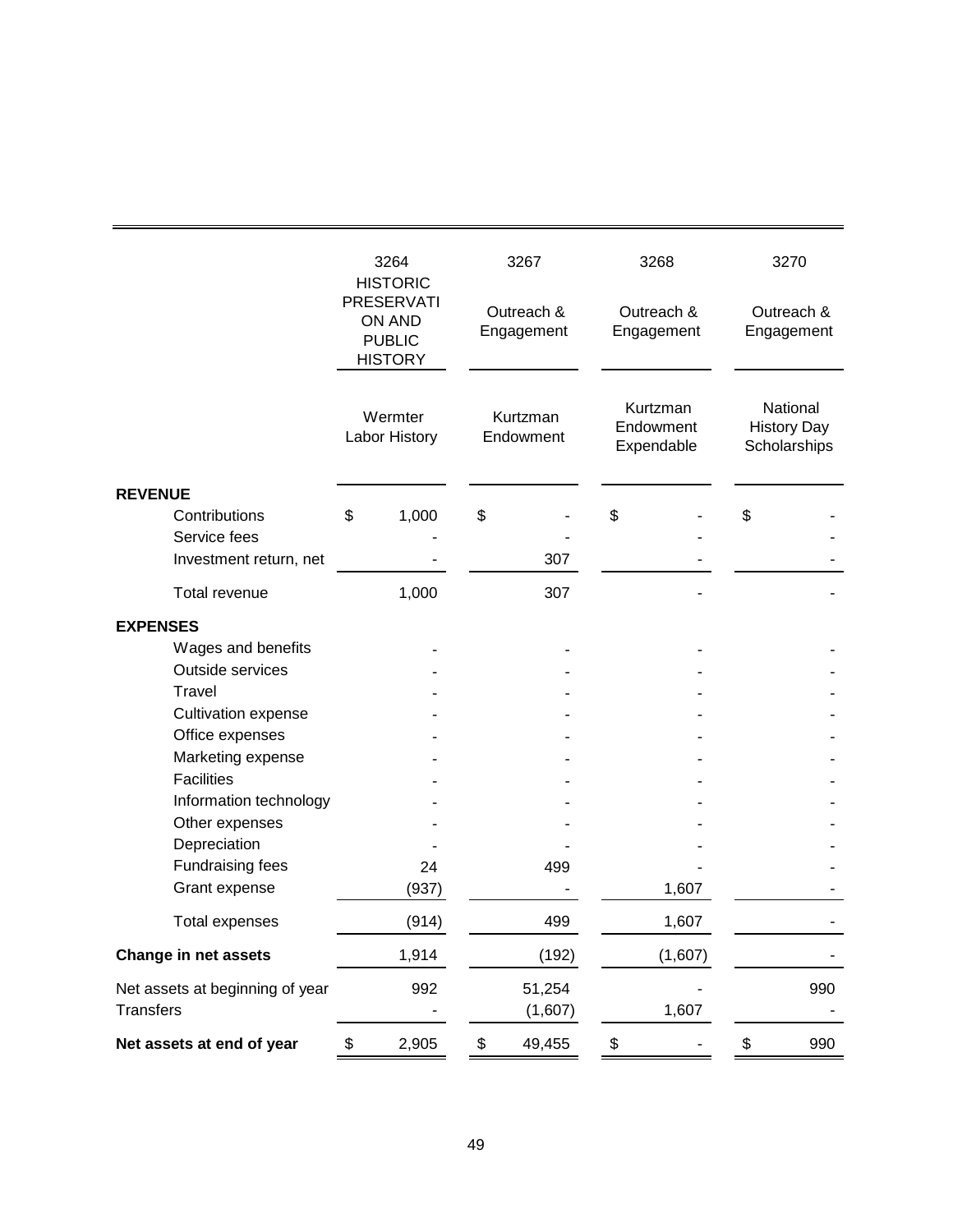| 3271<br><b>HISTORIC</b><br><b>PRESERVATI</b><br>ON AND<br><b>PUBLIC</b><br><b>HISTORY</b><br>Fuldner<br>Technical | 3272<br><b>HISTORIC</b><br><b>PRESERVATI</b><br>ON AND<br><b>PUBLIC</b><br><b>HISTORY</b><br>Fuldner<br>Technical<br>Education | 3280<br><b>HISTORIC</b><br>PRESERVATI<br>ON AND<br><b>PUBLIC</b><br><b>HISTORY</b><br>Underwater | 3300<br><b>HISTORIC</b><br><b>PRESERVATI</b><br>ON AND<br><b>PUBLIC</b><br><b>HISTORY</b><br>St. Croix Falls<br>Historical<br>Society | 3302<br><b>HISTORIC</b><br><b>PRESERVATI</b><br>ON AND<br><b>PUBLIC</b><br><b>HISTORY</b><br>WI Canoe<br>Heritage |
|-------------------------------------------------------------------------------------------------------------------|--------------------------------------------------------------------------------------------------------------------------------|--------------------------------------------------------------------------------------------------|---------------------------------------------------------------------------------------------------------------------------------------|-------------------------------------------------------------------------------------------------------------------|
| Education<br>Endowment                                                                                            | Endowment<br>Expendable                                                                                                        | Archaeology                                                                                      | Investment<br>Fund                                                                                                                    | Museum<br>Endowment                                                                                               |
| \$                                                                                                                | \$                                                                                                                             | \$<br>15,482                                                                                     | \$                                                                                                                                    | \$<br>2,650                                                                                                       |
| 5,502                                                                                                             |                                                                                                                                |                                                                                                  | 168                                                                                                                                   | 235                                                                                                               |
| 5,502                                                                                                             |                                                                                                                                | 15,482                                                                                           | 168                                                                                                                                   | 2,885                                                                                                             |
|                                                                                                                   |                                                                                                                                |                                                                                                  |                                                                                                                                       |                                                                                                                   |
|                                                                                                                   |                                                                                                                                |                                                                                                  |                                                                                                                                       |                                                                                                                   |
|                                                                                                                   |                                                                                                                                |                                                                                                  |                                                                                                                                       |                                                                                                                   |
|                                                                                                                   |                                                                                                                                |                                                                                                  |                                                                                                                                       |                                                                                                                   |
|                                                                                                                   |                                                                                                                                |                                                                                                  |                                                                                                                                       |                                                                                                                   |
|                                                                                                                   |                                                                                                                                |                                                                                                  |                                                                                                                                       |                                                                                                                   |
|                                                                                                                   |                                                                                                                                |                                                                                                  |                                                                                                                                       |                                                                                                                   |
|                                                                                                                   |                                                                                                                                |                                                                                                  |                                                                                                                                       |                                                                                                                   |
|                                                                                                                   |                                                                                                                                |                                                                                                  |                                                                                                                                       |                                                                                                                   |
| 9,192                                                                                                             |                                                                                                                                | 115                                                                                              | 135                                                                                                                                   | 176                                                                                                               |
|                                                                                                                   |                                                                                                                                | 9,967                                                                                            |                                                                                                                                       |                                                                                                                   |
| 9,192                                                                                                             |                                                                                                                                | 10,082                                                                                           | 135                                                                                                                                   | 176                                                                                                               |
| (3,690)                                                                                                           |                                                                                                                                | 5,400                                                                                            | 33                                                                                                                                    | 2,709                                                                                                             |
| 901,443                                                                                                           | 19,680                                                                                                                         | 9,942                                                                                            | 26,901                                                                                                                                | 33,299                                                                                                            |
| (13, 974)                                                                                                         | 13,974                                                                                                                         |                                                                                                  |                                                                                                                                       |                                                                                                                   |
| 883,779<br>\$                                                                                                     | 33,654<br>\$                                                                                                                   | 15,342<br>\$                                                                                     | \$<br>26,935                                                                                                                          | 36,008<br>\$                                                                                                      |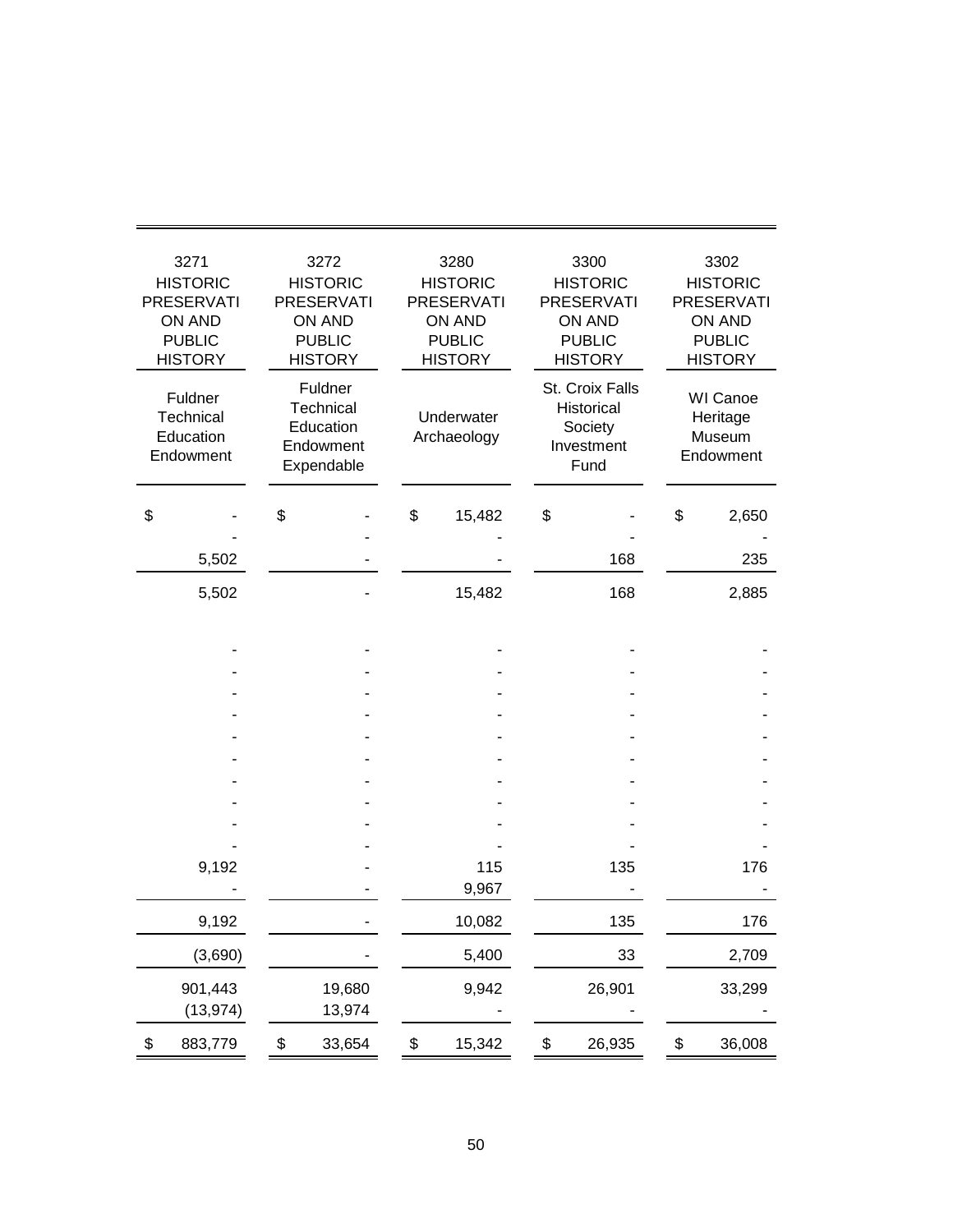|                                 | 3304                     | 4002       | 4007          |           | 5002            |
|---------------------------------|--------------------------|------------|---------------|-----------|-----------------|
|                                 | <b>HISTORIC</b>          |            |               |           |                 |
|                                 | <b>PRESERVATI</b>        | Forward    |               | Forward   | Museum          |
|                                 | ON AND                   | Campaign   | Campaign      |           | Campaign        |
|                                 | <b>PUBLIC</b>            |            |               |           |                 |
|                                 | <b>HISTORY</b>           |            |               |           |                 |
|                                 | Deke Slayton<br>Memorial |            |               | Other     |                 |
|                                 | Space &                  | Wade House | (Collections, |           | Museum          |
|                                 | <b>Bicycle</b>           | Forward    | Reading       |           | Campaign        |
|                                 | Museum,                  | Campaign   | Room, HQ, PS  |           | Unrestricted    |
|                                 | Endowment                |            | Facility)     |           |                 |
| <b>REVENUE</b>                  |                          |            |               |           |                 |
| Contributions                   | \$<br>25,000             | \$         | \$            |           | \$<br>3,566,418 |
| Service fees                    |                          |            |               |           |                 |
| Investment return, net          | 1,822                    |            |               |           |                 |
| Total revenue                   | 26,822                   |            |               |           | 3,566,418       |
| <b>EXPENSES</b>                 |                          |            |               |           |                 |
| Wages and benefits              |                          |            |               |           |                 |
| Outside services                |                          |            |               |           |                 |
| Travel                          |                          |            |               |           |                 |
| <b>Cultivation expense</b>      |                          |            |               |           |                 |
| Office expenses                 |                          |            |               |           |                 |
| Marketing expense               |                          |            |               |           |                 |
| <b>Facilities</b>               |                          |            |               |           |                 |
| Information technology          |                          |            |               |           |                 |
| Other expenses                  |                          |            |               |           | (490, 959)      |
| Depreciation                    |                          |            |               |           |                 |
| <b>Fundraising fees</b>         | 160                      | 481        |               | 137       |                 |
| Grant expense                   |                          | 28,882     |               |           | 1,010,208       |
| <b>Total expenses</b>           | 160                      | 29,363     |               | 137       | 519,249         |
| <b>Change in net assets</b>     | 26,661                   | (29, 363)  |               | (137)     | 3,047,169       |
| Net assets at beginning of year | 27,659                   | 95,020     |               | 27,361    | 10,741,778      |
| <b>Transfers</b>                |                          | (65, 657)  |               | (27, 224) |                 |
| Net assets at end of year       | \$<br>54,320             | \$         | \$            |           | \$13,788,947    |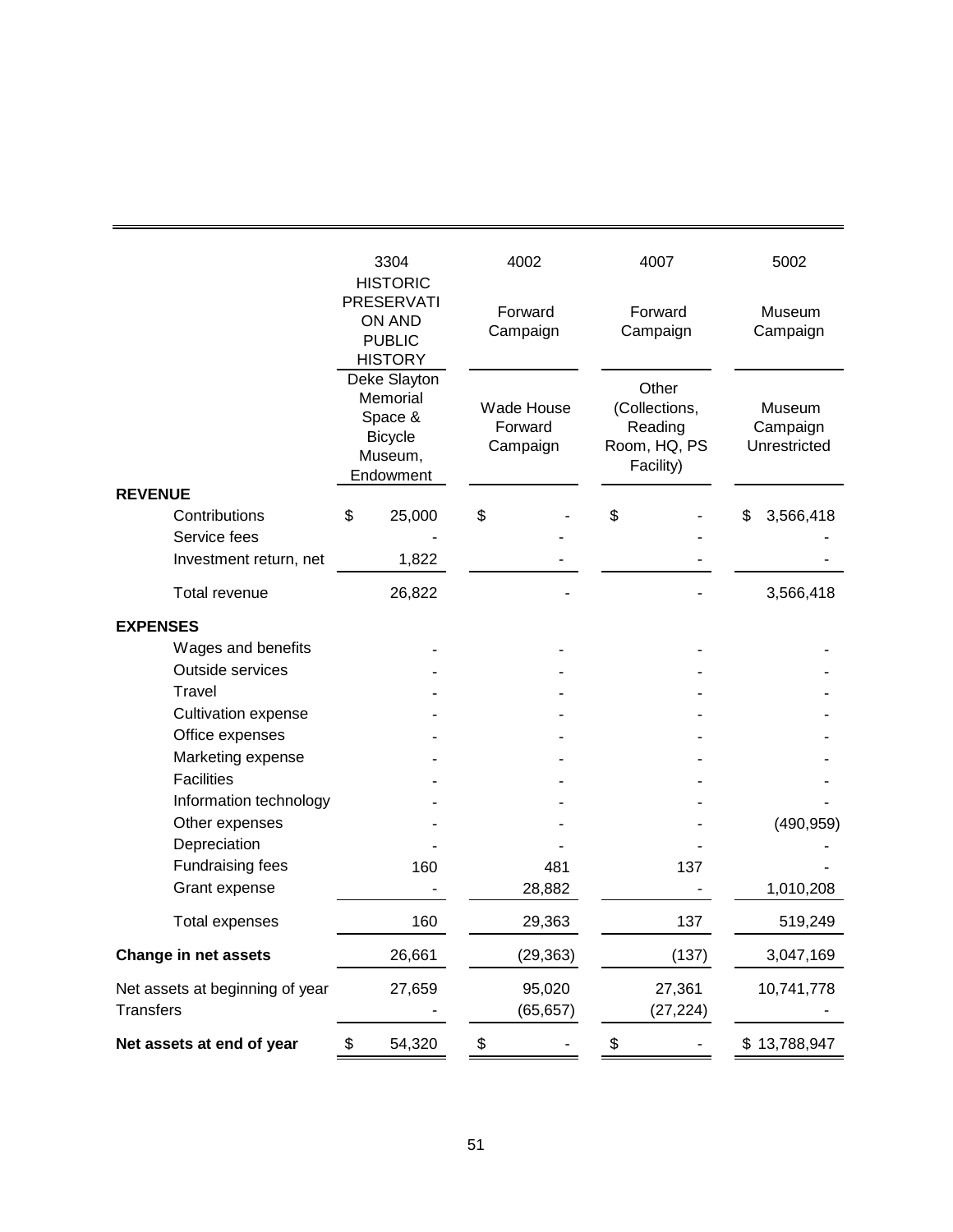| 5003                             | 5008                      |                    |    | 5009                                                    |    | 5011                        |                    | 5013                                           |  |
|----------------------------------|---------------------------|--------------------|----|---------------------------------------------------------|----|-----------------------------|--------------------|------------------------------------------------|--|
| Museum<br>Campaign               |                           | Museum<br>Campaign |    | Museum<br>Campaign                                      |    | Museum<br>Campaign          | Museum<br>Campaign |                                                |  |
| Museum<br>Campaign<br>Restricted | Collection<br>Development | Museum             |    | Wisconsin<br>Veterans<br>Museum -<br><b>WHC Project</b> |    | Social History<br>Endowment |                    | American<br>Indian<br>Storyline<br>Development |  |
| \$                               | \$                        |                    | \$ |                                                         | \$ | 45,783                      | \$                 | 250                                            |  |
|                                  |                           |                    |    |                                                         |    | (522)                       |                    |                                                |  |
|                                  |                           |                    |    |                                                         |    | 45,261                      |                    | 250                                            |  |
|                                  |                           |                    |    |                                                         |    |                             |                    |                                                |  |
|                                  |                           |                    |    |                                                         |    |                             |                    |                                                |  |
|                                  |                           |                    |    |                                                         |    |                             |                    |                                                |  |
|                                  |                           |                    |    |                                                         |    |                             |                    |                                                |  |
|                                  |                           |                    |    |                                                         |    |                             |                    |                                                |  |
|                                  |                           |                    |    |                                                         |    |                             |                    |                                                |  |
|                                  |                           |                    |    |                                                         |    |                             |                    |                                                |  |
|                                  |                           |                    |    |                                                         |    |                             |                    |                                                |  |
| 500,000                          |                           |                    |    |                                                         |    |                             |                    |                                                |  |
|                                  |                           |                    |    |                                                         |    |                             |                    |                                                |  |
|                                  |                           |                    |    |                                                         |    |                             |                    |                                                |  |
| 500,000                          |                           |                    |    |                                                         |    |                             |                    |                                                |  |
| (500,000)                        |                           |                    |    |                                                         |    | 45,261                      |                    | 250                                            |  |
| 1,000,000                        |                           | 12,059             |    | 1,000                                                   |    | 65,987                      |                    |                                                |  |
|                                  |                           |                    |    |                                                         |    |                             |                    |                                                |  |
| 500,000<br>\$                    | \$                        | 12,059             | \$ | 1,000                                                   | \$ | 111,248                     | \$                 | 250                                            |  |